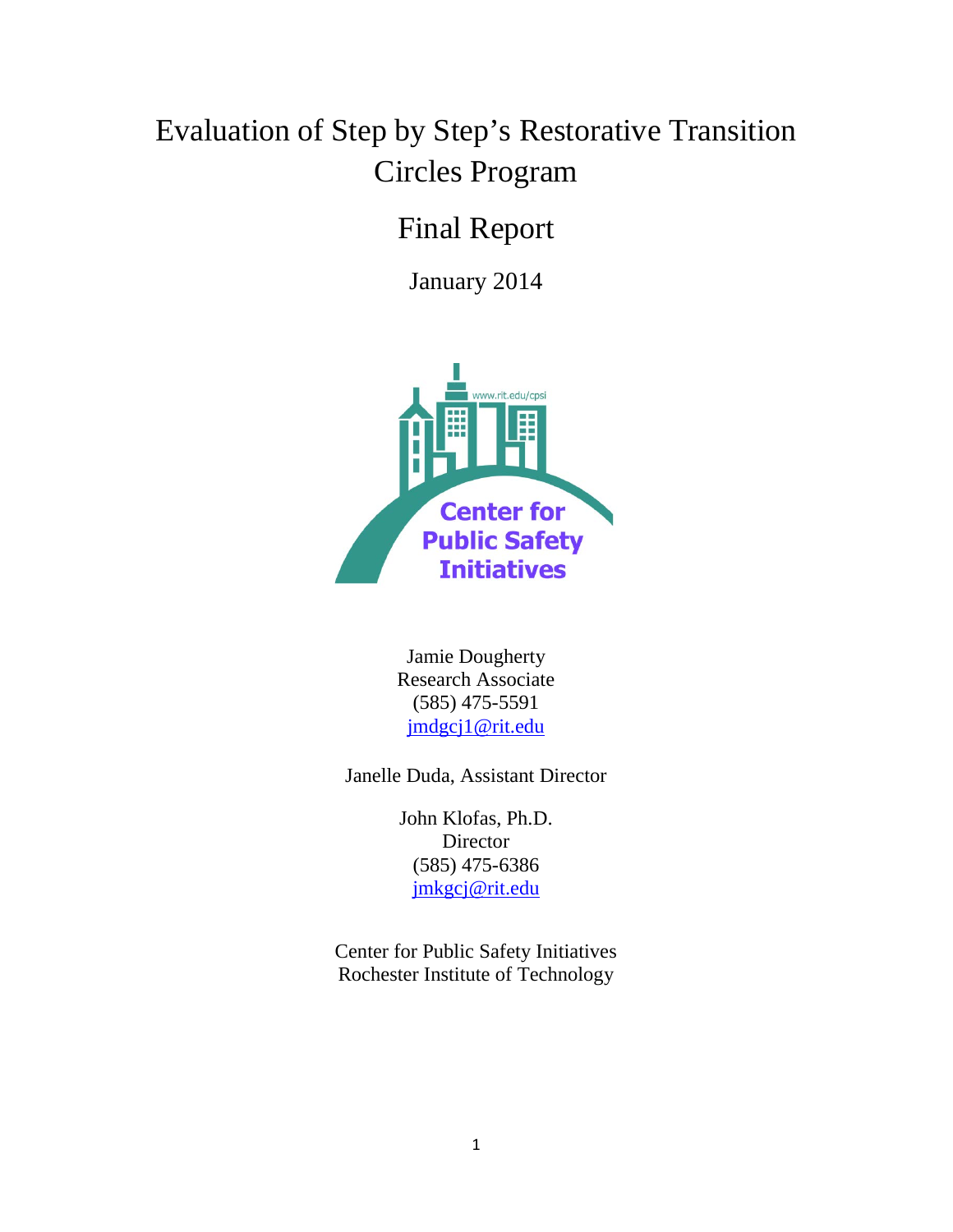## **Overview**

This report evaluates the Restorative Transition Circles Program led by the Volunteers of America's Step by Step Program from September 2012 to December 2013. The Restorative Transition Circle Program provides an opportunity for women coming out of incarceration at Monroe Correctional Facility (MCF) or transitional housing to reconnect and have effective, healthy conversation with their families and supporters prior to their release. Facilitators assist the woman (called the Core Member) and her supporters in discussing pains, frustrations, issues, and strengths in their relationships. Through two pre-release restorative circles, the group decides on a transition plan and sets goals and boundaries for themselves and the Core Member. After the Core Member is released, follow-up circles are conducted to check in with all participants.

The findings from this evaluation are very promising. While the program did not receive as many referrals and was not able to complete as many circles as originally hoped, the circles that were conducted were given outstanding reviews by participants. Nineteen referrals were received between September 2012 and October 2013, and 16 restorative circles were conducted for a group of 10 Core Members through December 2013.

Participants responded on surveys that they were highly satisfied with the circles and felt they helped their families heal. The Core Member and other participants felt more supported and confident in the Core Member's re-entry. Core Members were more willing to participate at the beginning of the program than their family members were, and they were also more confident that they would follow the re-entry plan. Nonetheless, all participants felt the process was beneficial and left feeling hopeful. Post-release, Core Members faced common challenges in the community but were able to use their supports to work towards their goals.

Programmatically, staff often found it difficult to coordinate the schedules of some participants but made many attempts in all cases. They also found it difficult to follow up with Core Members after release due to a lack of contact information or availability. Circle groups felt more confident about the re-entry plan if they were able to have two circles before the Core Member was released. Most Core Members wanted to have post-release follow-up circles, but such circles were only conducted for two women because others wanted more time to meet goals or to take care of basic needs. Finally, most Core Members were connected with mentors, but staff found it difficult to connect them with case managers, since such programs had limited availability, funding, and scope.

Some Core Members, mentors, and facilitators were interviewed for this report. None of the Core Members interviewed had been arrested since their release, and all continued to feel that the circles had a positive impact on their lives. Mentors felt the program helped them to better understand their mentees and help them in their transition. Facilitators very much appreciated the courage participants had to participate in this highly-emotional process. Suggestions were offered for how to improve and expand the program and apply the techniques to other contexts.

Despite logistical struggles, program staff were diligent in their efforts to recruit participants and schedule circles. Their efforts proved extremely worthwhile, as the circles conducted were beneficial to Core Members, their families, and their supporters in both the short-term and in their entire re-entry process.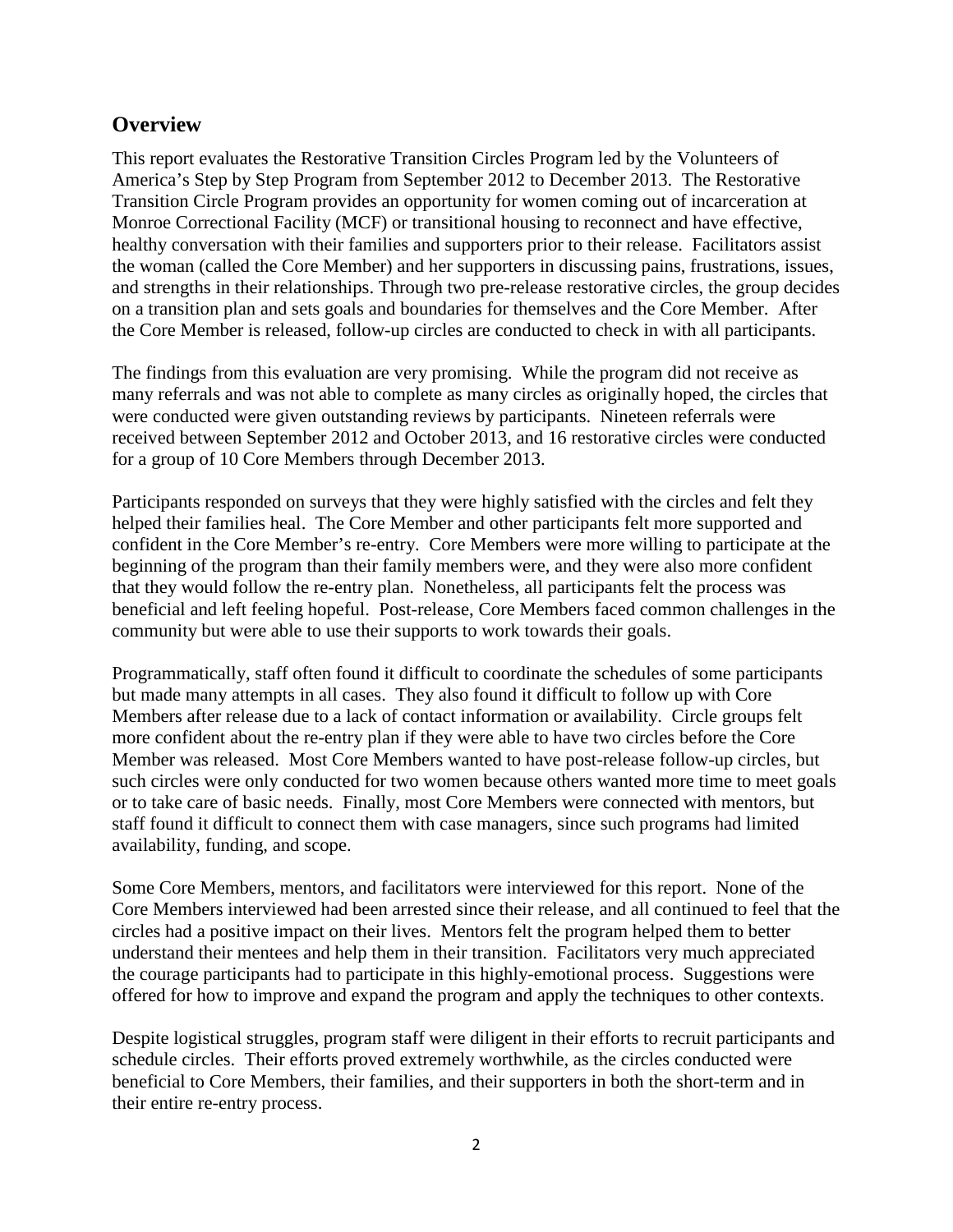## **Program History and Report Scope**

The Restorative Transition Circles program was originally funded in 2009 through a partnership between Partners in Restorative Initiatives (PiRI) and the Catholic Family Center in Rochester, NY. These circles have always been based on the model of Huikahi Circles developed by Lorenn Walker. The circles are facilitated by one lead facilitator, who directs the conversation. The co-facilitator observes, listens, and comments when appropriate, also taking notes. If there is more than one circle for a group, the same two facilitators are assigned to all their circles.

Originally, the program solicited referrals through Catholic Family Center's work with women at the Orleans Correctional Facility, but they ultimately received very few referrals. This was, at the time, called the Re-entry Family Circles Program. In 2011, a revitalized pilot program began through a new partnership between PiRI and Step by Step, an established program which offers workshops and support to women at risk of incarceration or re-incarceration. A Coordinator was hired by Step by Step for the pilot program. This report focuses on this latest incarnation of the program. The program's name was later changed to "Restorative Transition Circles Program" to allow for referrals from women in transitional housing as well as the correctional facility.

The grant period for the Restorative Transition Circles program began in September 2012 and ended in December 2013. The program continues to operate, but this report only covers circles conducted and referrals received during the active grant period. The evaluative components of the project were established later, so the survey data in this report spans February through December 2013, while case note data span the full grant period.

## **Process Description and Definitions**

Women who participate in Step by Step workshops at Monroe Correctional Facility or at transitional housing programs are informed about the Restorative Transition Circles Program by workshop facilitators. They then complete a referral form for the program if they are interested, and the program Coordinator and applicable staff at the facility coordinate the circles.

Women referred to the Restorative Circles Program are referred to as "**Core Members**," family attending the circles are called "**Family Members**," and anyone else is referred to as "**Other Participants**." The Restorative Transition Circles Coordinator at Step by Step is responsible for scheduling, circle facilitation, and service coordination for Core Members. Others who facilitated the circles are referred to as "**Facilitators**." These facilitators were associated with Partners in Restorative Initiatives (PiRI) and were all volunteers.

The first step for the Restorative Transition Circles **Coordinator** after receiving a referral is to conduct a "**pre-circle** meeting" with the Core Member. The Core Member discusses why she wants to have a circle and who she would like to invite to the circles. Core Members were welcome to invite anyone, including case managers, family members, counselors, children, significant others, and members of their religious community. The pre-circle is also used to help the facilitator understand the issues to be addressed at the circle and to get the Core Member to begin thinking about the conversation. Then, the Coordinator reaches out to the requested participants to assess their willingness to participate and to schedule the first circle.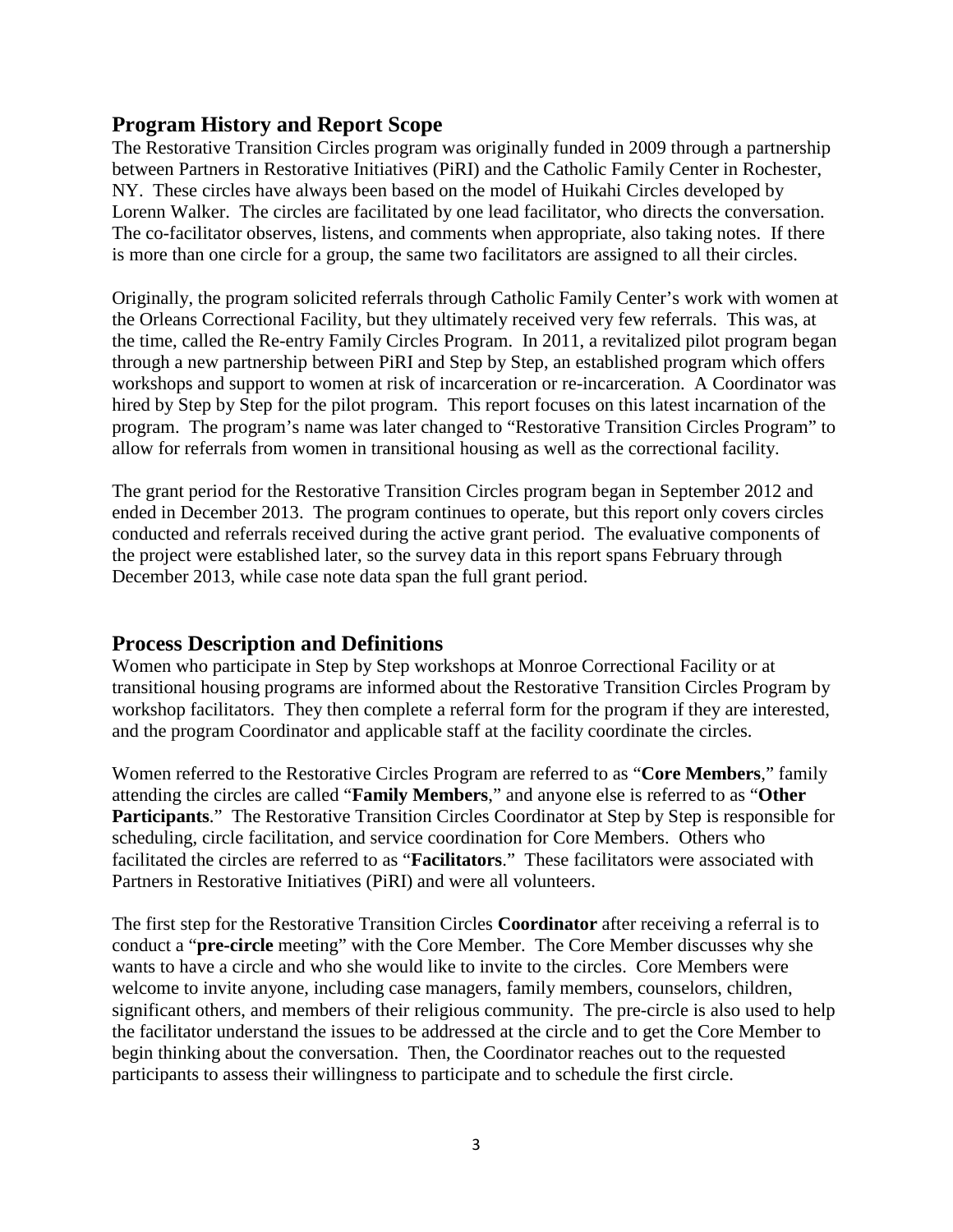Ideally, individual pre-circles are conducted with all of those who agree to participate in the Restorative Circles. At these pre-circles, facilitators speak with each participant about the issues that they would like to discuss at the circle and their role in the Core Member's life, giving each individual an opportunity to speak with the facilitator privately prior to being in a group. This also helps the Coordinator/facilitator better understand the dynamics of the relationships in the group. The Coordinator also works closely with Correctional Facility or transitional housing staff to determine if everyone invited is able to be admitted. If not, this is discussed with the Core Member, and new plans are made.

When it was not possible to meet in person with all participants, the Coordinator would attempt to speak with them on the telephone for the pre-circle. The Coordinator sometimes got input from family members who could not attend the actual circle (due to being out of the area, for instance) and contributed input on their behalf during the circle.

After the Core Member's pre-circle, the Restorative Circles Program Coordinator also attempted to connect each Core Member with a mentor and a case manager to assist in her re-entry. The mentors were volunteers with either the Judicial Process Commission (JPC) or the Safer Monroe Area Re-Entry Team (SMART). The Coordinator worked with the Monroe County Re-Entry Task Force in order to provide case managers for some Core Members. The Coordinator would often try to connect Core Members with other resources in the community, based on her individual needs. Additionally, all Core Members were encouraged to participate in Step By Step's workshops and programming, before and after their release. These workshops focus on self-esteem, empowerment, and goal-setting and are meant to aid in the Core Member's re-entry by providing positive activities, opportunities for increase self-awareness, and a positive support network. The hope is to prevent re-incarceration and the behavior that led to incarceration.

The next phase of the Restorative Circles Program is to conduct the pre-release Circles within the Correctional Facility or transitional housing. Originally, the goal was to conduct one prerelease circle and one post-release follow-up circle for each Core Member. Facilitators realized, though, that the process worked better if there were two pre-release circles with different foci. Thus, as of October 2013, the goal was to conduct two pre-release circles per Core Member. The first, the "**Restorative Circle**," would focus on healing relationships and fostering effective communication among participants. The second pre-release circle would focus on the Core Member's plan for returning back to the community after release. This is referred to as the "**Transition Circle**." If a group only had one pre-release circle, this is referred to as a "**Combination Restorative/Transition Circle**." Oftentimes referrals were received too close to the Core Member's release date to make it possible to conduct two pre-release circles, so most of the pre-release circles after October 2013 were also a Combination Restorative/Transition Circle.

Then, a post-release **Follow-Up Circle** would be conducted. These could be held in any convenient location, such as a local church or library or at buildings owned by Step by Step or Partners in Restorative Initiatives. Interested groups could participate in multiple post-release Follow-Up Circles.

Also, it is important to note that transportation services (via taxi cab) were offered to participants to help them more conveniently get to the circles.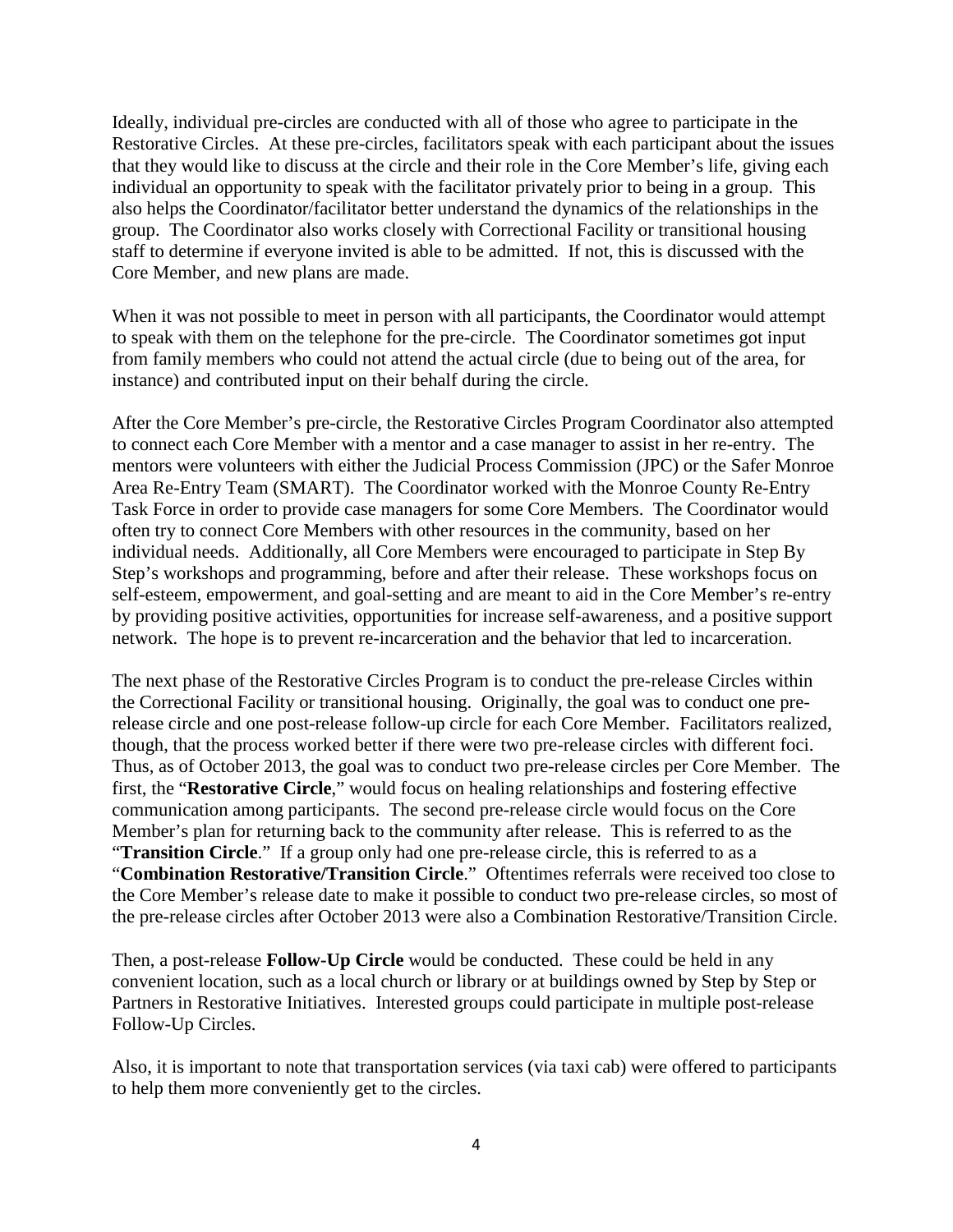#### **Evaluation Overview**

To evaluate this program, Step by Step partnered with the Center for Public Safety Initiatives (CPSI), a non-profit research center that is part of the Rochester Institute of Technology's Department of Criminal Justice. Researchers developed surveys for participants to take at the end of each circle. They also worked closely with the program Coordinator to collect case history information for the referred women. Finally, phone interviews were conducted with available Core Members and mentors, and a focus group was conducted with facilitators and the program Coordinator. Data from these surveys, case notes, and interviews form the basis of this report. Research methodology is specified in applicable sections in this report.

#### **Referral Process**

The Restorative Transition Circles Program originally intended to receive referrals only for women who were participating in Step by Step workshops at Monroe Correctional Facility. The facilitators of the workshops gave an overview of the program to the workshop participants and invited them to fill out a referral form is they were interested in the program. The program received fewer referrals than originally expected and thus began soliciting referrals from two women's transitional housing programs in Rochester: the Jennifer House and Liberty Manor. Only three referrals came from these programs, none of which resulted in any restorative circles. Towards the end of 2013, they began to experience a further lack of referrals from the Step by Step workshops, possibly because many prior referrals had been encouraged by a staff member who left Step by Step. The Restorative Transition Circles Coordinator then reached out to a counselor at the jail for direct referrals, and a few we received that way.

Between September 2012 and December 2013, the Restorative Circles Program received 19 referrals. Sixteen of these referrals were for women who were incarcerated at Monroe Correctional Facility, and 3 were for women in transitional housing at either at Jennifer House (2 referrals) or Liberty Manor (1 referral). Of the 16 women who were referred while incarcerated, 8 were in the Step by Step program at MCF, 7 were referred by a counselor at the jail. It is not known whether one was in the program or not.

It seems imperative for program staff or counselors to advertise the program effectively to women; if done, many women are interested. More interest is garnered if a prior program participant can talk about her experiences to a group. It seems that with the amount of work staff and counselors already have, it is sometimes difficult for them to fully and properly explain the program, resulting in information not getting passed to potentially-interested women. Suggestions for ways to better solicit referrals are included later in this report.

#### **Timeline of the Circle Process**

The first circle was held in November of 2012, and the most recent was in December 2013.

The women referred were serving incarceration sentences that averaged 6.7 months in length, ranging from 2 to 13 months ( $n = 10$ ; 9 referrals had no information provided). On average, referrals were received about 3 months prior to their release dates (average=92 days, n=15), ranging from 8 to 193 days before release. Only three Core Members were able to complete two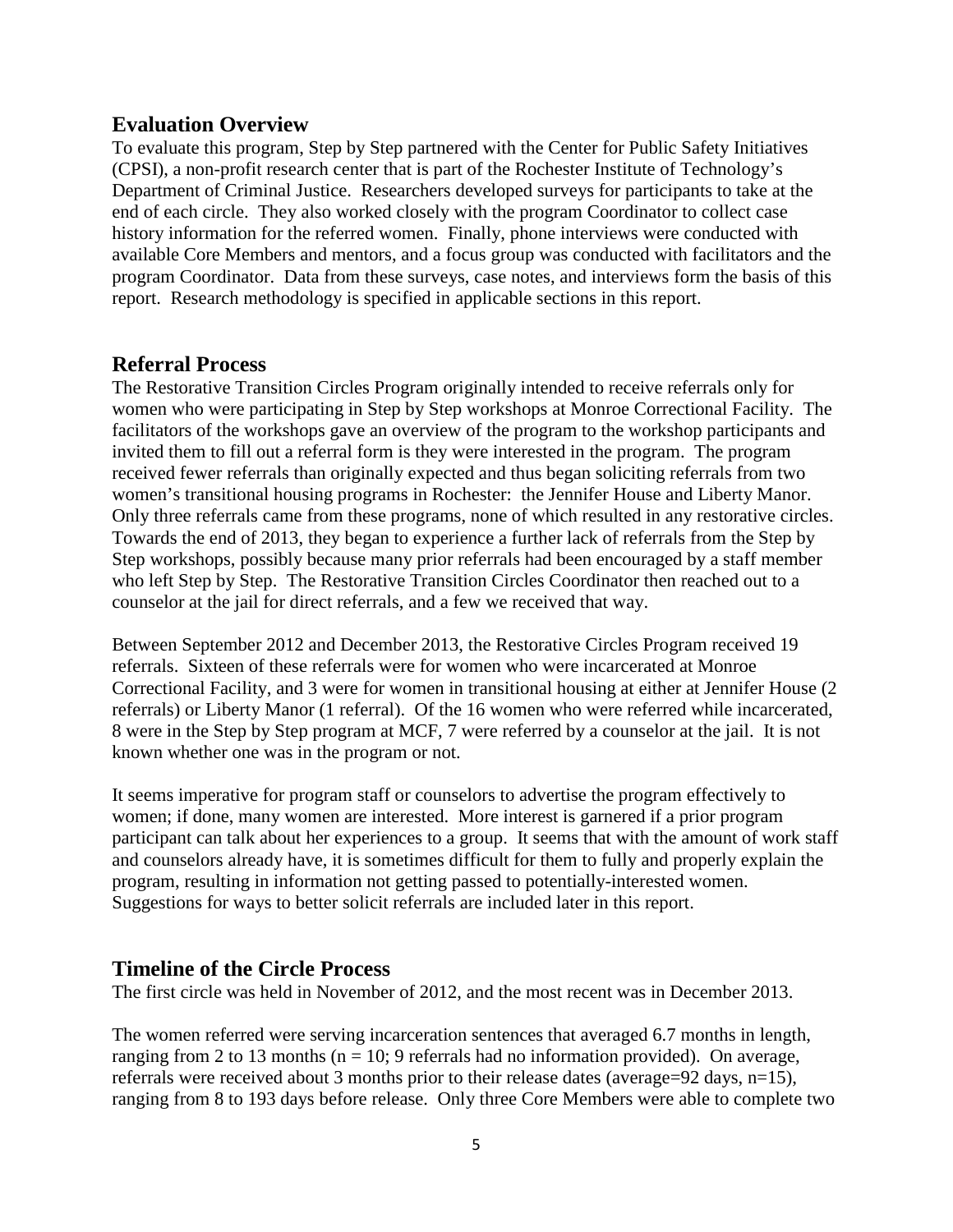pre-release circles. All of these women had been referred at least 115 days prior to their releases  $(average=142, n=3).$ 

The first pre-circles were completed, on average, 20 days after receiving the referral, ranging from 3 to 90 days ( $n=18$ , median=13 days).

The first pre-release circles (either a Restorative or Combination Restorative/Transition Circle) were completed, on average, 65 days after the referral was received (ranging from 39 to 146 days, n=10). The first pre-release restorative circles were held an overage of41 days after the first pre-circle (ranging from 20 to 56 days, n=10). The first Restorative Circle was, on average, held 59 days before the Core Member's release (n=9, ranging from 11 to 120 days).

Thus, it took on average about 2-3 weeks after the referral to complete the first pre-circle with the Core Member. It usually took the Coordinator about 6 weeks after meeting with the Core Member to contact all the invited participants, conduct pre-circles with them, and schedule the first circle with them and the jail. These first circles were held approximately two months prior to the Core Member's release.

As would be expected, groups usually could not complete a second pre-release circle if the referral was received close to the Core Member's release date. For the three women who completed a second pre-release circle (the Transition Circle), these were held about 1-3 months after the Restorative Circle (28, 42, and 98 days; average=56 days) and 3-10 weeks before their release dates (18, 22, and 69 days; average=36 days).

Two of these same Core Members had post-release Follow-Up circles 27 and 60 days after their releases. Participants at both circles requested additional follow-up circles, one of which has been conducted. This second follow-up circle was conducted 97 days after the first follow-up circle, and thus 157 days after the Core Member's release. To date, two Core Members are still incarcerated and thus could not have had Follow-Up Circles. At least two others moved out of the area after being released.

Finally, the longest span of time for which a Core Member participated in the Restorative Circles program was 39 weeks (from referral date to second follow-up circle date). Step by Step and the Restorative Transition Circles Coordinator are still in occasional contact with many Core Members, even if they have not completed circles recently.

According to facilitators, the circles averaged approximately two hours in length, with the postrelease circles running longer than any others. This is to be expected due to the regimented schedules at the jail where the pre-release circles were held. The Circles ranged from approximately 90 to 180 minutes in length.

Figure 1 shows a summary of the average time between steps in the Restorative Circle process, which should be useful when outlining expectations of the process in the future.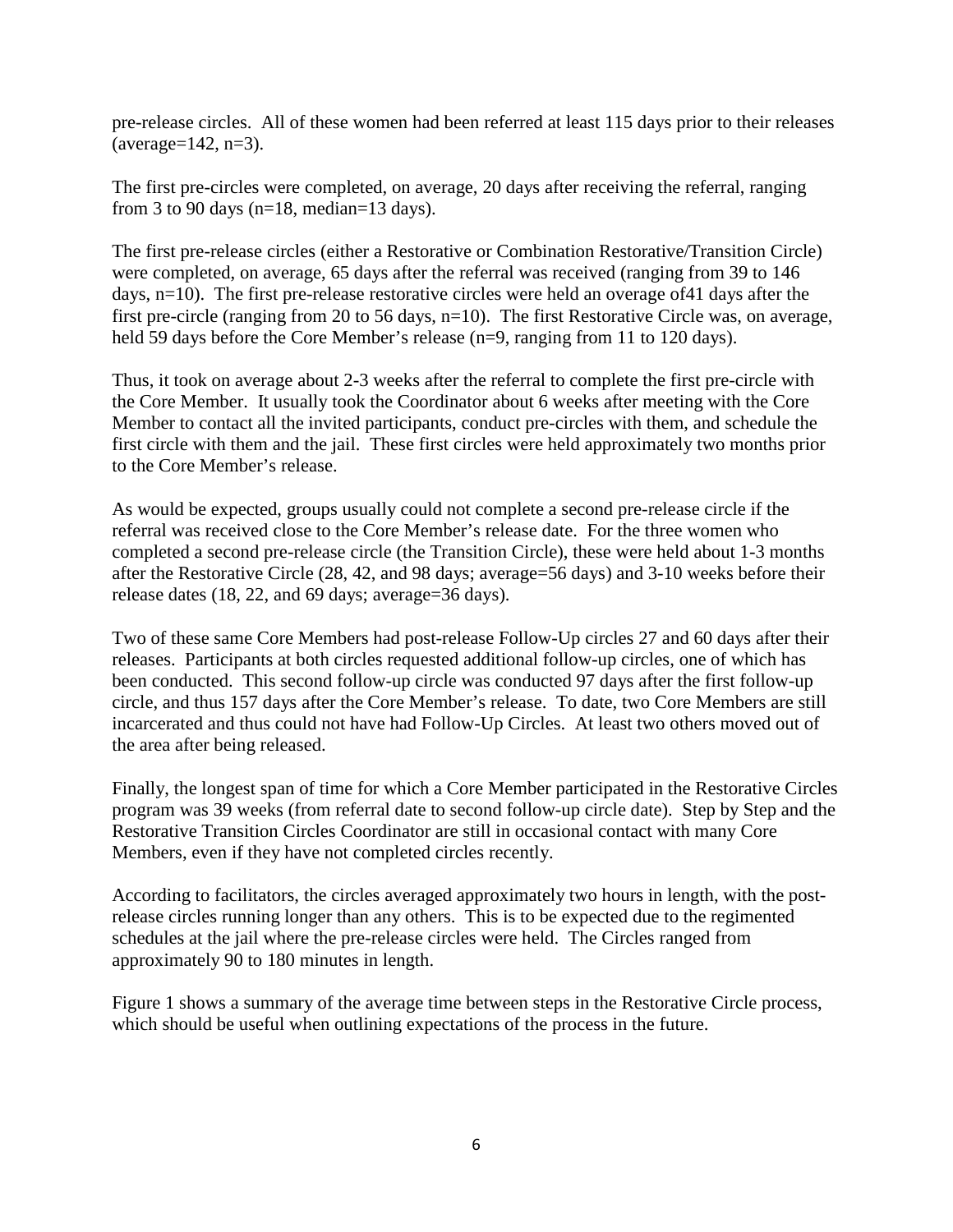#### *Figure 1: Average Timeline of Circle Components*



## **Referred Cases That Did Not Complete Any Circles**

Of the 19 total referrals, two were disapproved for the process, and seven women were approved but were eventually unable or unwilling to follow through with a circle. All of the reasons for which some referred women did not complete any circles were:

- The referral was received too close to the woman's release date, and it was not possible to schedule a pre-release circle in time.
- There were extreme difficulties in contacting and/or scheduling a circle with the Core Member and/or Family Members.
- Those the Core Member wanted at the circle were not allowed entry into the jail, and the Core Member did not want to attempt to do a Circle on the outside. (Those with recent criminal history could not be admitted to the jail, nor could minors after October 2013.)
- The Core Member simply "changed her mind about wanting a circle."
- The Core Member was not allowed, as per transitional housing staff, to hold the circle with the people she wanted to invite, so the circle was called off.

#### **Number of Circle Activities Completed**

Out of the 19 original referrals, 18 Core Members completed a pre-circle. The one referral that did not complete a pre-circle did not do so because the transitional housing staff would not allow the people she wanted to invite to attend the circle, and the Core Member decided not to move forward with the program.

In addition to the pre-circles conducted with Core Members, the Restorative Transition Circles program Coordinator also made multiple attempts to hold a private pre-circle with every Family Member and Other Participant who intended to participate in the program. This was either done in person or on the phone. Only two family member participants did not have pre-circles because they did not have a phone or did not return the coordinator's phone calls. When a phone or in-person pre-circle was not possible before the date of the circle, the coordinator would conduct a very brief pre-circle just prior to the participant's first circle. Any participant whose first circle was not the Core Member's first circle also had a pre-circle.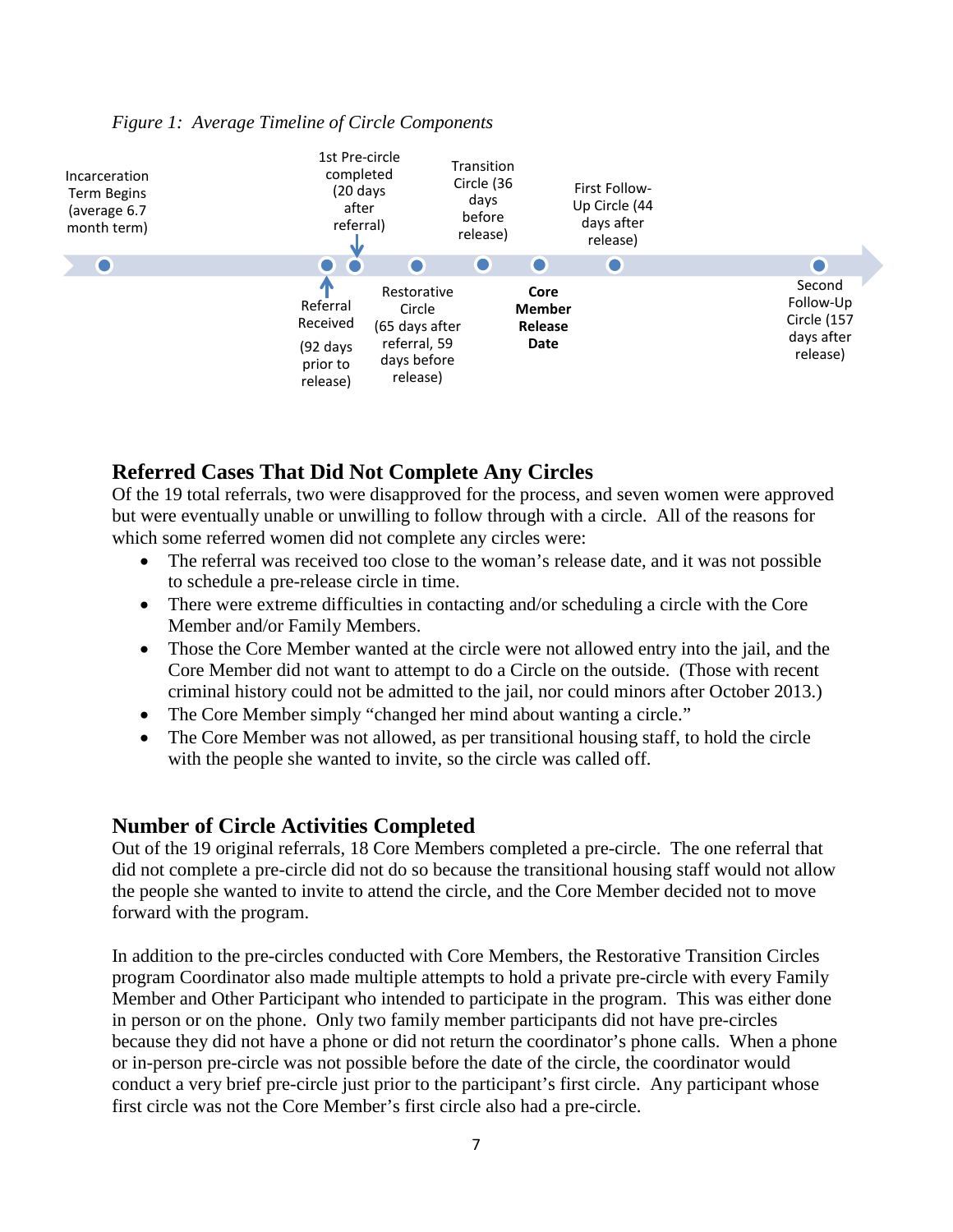Thus, the circle process, intentions, and goals were explained to every participant in private with the facilitator prior to their participation in the circles, giving them a chance to discuss and process what they wanted to say and what they should expect.

This is particularly noteworthy because it means that pre-circles were conducted with at least the number of people who participated in the Core Members' first circles and the 18 referred Core Members. There were ten "first circles" in total, with approximately 22 family members and 30 "other participants" at these circles. More pre-circles may have been conducted with individuals who intended to participate but ultimately did not. Still more pre-circles may have been conducted for new participants before the Core Member's Transition Circle or Follow-Up circle. Therefore, at least 70 separate pre-circles were conducted.

In total, 10 Core Members participated in circles, along with approximately 31 Family Members and 45 Other Participants. In general, there were 2 facilitators, between 3 and 8 participants, and the Core Member at each circle. Table 1 below shows the number of participants broken down in different ways. The totals displayed below count every participant at every circle, so those that participated in multiple circles will be counted more than once. Nonetheless, it is worth noting that the Coordinator had to orchestrate at least 81 different schedules throughout the duration of this program.

| Total # of participants at all Circles            | 81 |
|---------------------------------------------------|----|
| Total # of Core Members                           | 10 |
| Total # of Family Members                         | 31 |
| Total # of Other Participants                     | 45 |
| Total # Participated in Restorative or            | 52 |
| <b>Combination Restorative/Transition Circles</b> |    |
| Total # Participated in Transition Circles        | 12 |
| Total # Participated in Follow-Up Circles         | 17 |

*Table 1: Participant Counts*

In all, 10 women had at least one pre-release circle with their invited participants. Six circles were a combination of restorative and transition planning. Four Core Members had circles that were strictly Restorative Circles, and 3 of those 4 women also had a second pre-release circle (the Transition Circle). Facilitators are planning to schedule a Transition Circle with one Core Member after this report is completed, closer to her release date in April 2014.

Five of the women who had done pre-release circles did not complete any post-release follow-up circles. Reasons for not moving forward included:

- Difficult to get in touch and/or schedule with Core Member post-release (lack of stable contact information)
- Core Member is waiting to feel "settled" or to achieve more personal goals
- Core Member moved out of the area
- Core Member was incarcerated on other offenses out of the area

The two women who had two pre-release circles also completed follow-up circles. One, in fact, has now had three post-release follow-up circles (though we only have data for two).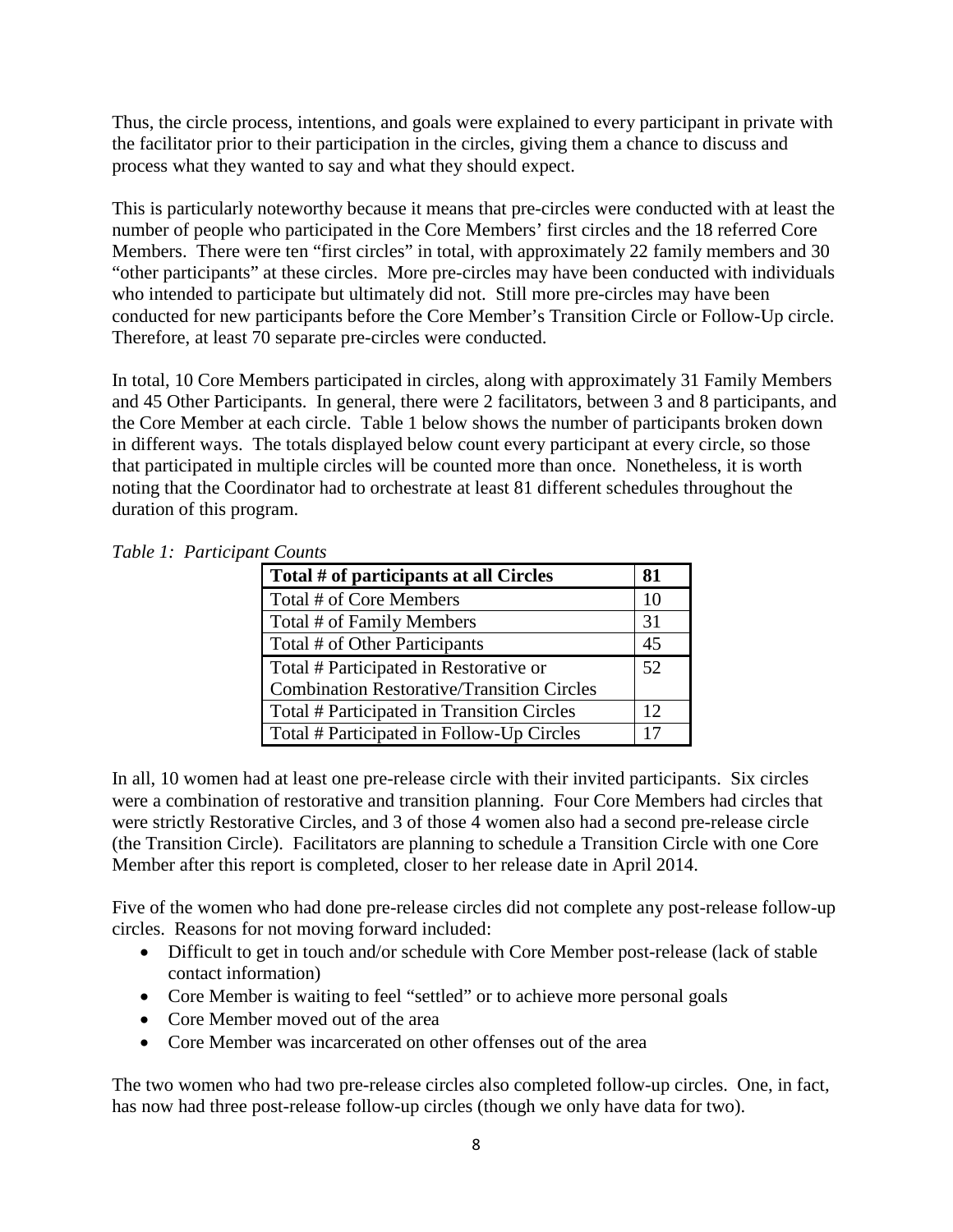Overall, there were 16 total circles conducted for a group of 10 Core Members. Table 2 summarizes all of the activities conducted between September 2012 and December 2013.

| <b>Type of Activity</b>                                           | <b>Number</b><br><b>Conducted</b> | <b>Number for which</b><br>data available |
|-------------------------------------------------------------------|-----------------------------------|-------------------------------------------|
| <b>Referrals Received</b>                                         | 19                                | 19                                        |
| Pre-Circles conducted with Core Members                           | 18                                | 14                                        |
| Pre-Release Combination Restorative/Transition Circles            | 6                                 | 3                                         |
| <b>Pre-Release Restorative Circles</b>                            |                                   |                                           |
| <b>Pre-Release Transition Circles</b>                             | 3                                 | 3                                         |
| Post-Release Initial Follow-Up Circles                            | $\mathcal{D}$                     |                                           |
| Second Post-Release Follow-Up Circles                             |                                   |                                           |
| <b>TOTAL ACTIVITIES</b>                                           | 53                                | 45                                        |
| <b>TOTAL FULL-GROUP CIRCLES</b><br>(not referrals or pre-circles) | 16                                | 12                                        |

*Table 2: Number of Circle Activities Conducted*

## **Descriptions of Core Members' Strengths, Needs, and History**

After conducting the pre-circles, facilitators completed a form to describe each Core Member's case. The case description form is provided in Appendix A. Out of the 18 women with whom pre-circles were conducted, 14 case descriptions were provided by program staff. Case descriptions for two women are not available because the reporting form was not available at the time the pre-circles were conducted, and the other two case descriptions were not completed due to the Core Member deciding not to continue with the program. All Core Members who had Restorative Circles had pre-circles and case descriptions provided.

Some women for whom case descriptions were provided did not complete circles, and some did. Nonetheless, available information from all 14 case descriptions is provided here in aggregate to get a broad sense of the reasons women were referred to the program.

#### *Criminal Justice Status*

For the most part, we do not know what crime the women were incarcerated for at the time of their referrals. We do know that two of the 19 referred women were incarcerated for probation violations, two as part of drug court sentencing/violations, one for an unspecified felony offense, one for a DUI (Driving Under the Influence), and one for petit larceny. They were serving sentences between 2 and 13 months long, with an average length of 6.7 months (n=10).

#### *Demographics*

Five of the women with case descriptions were Caucasian, three were African-American, and the race/ethnicity of six is unknown. None were Hispanic, though the ethnicity of seven is not known. Eight of the 19 women referred had no information provided on age. Of the rest, 5 women were in their twenties, 3 were in their forties, and 3 were in their fifties. The youngest reported age was 21 years old, and the oldest reported age was 53 years old.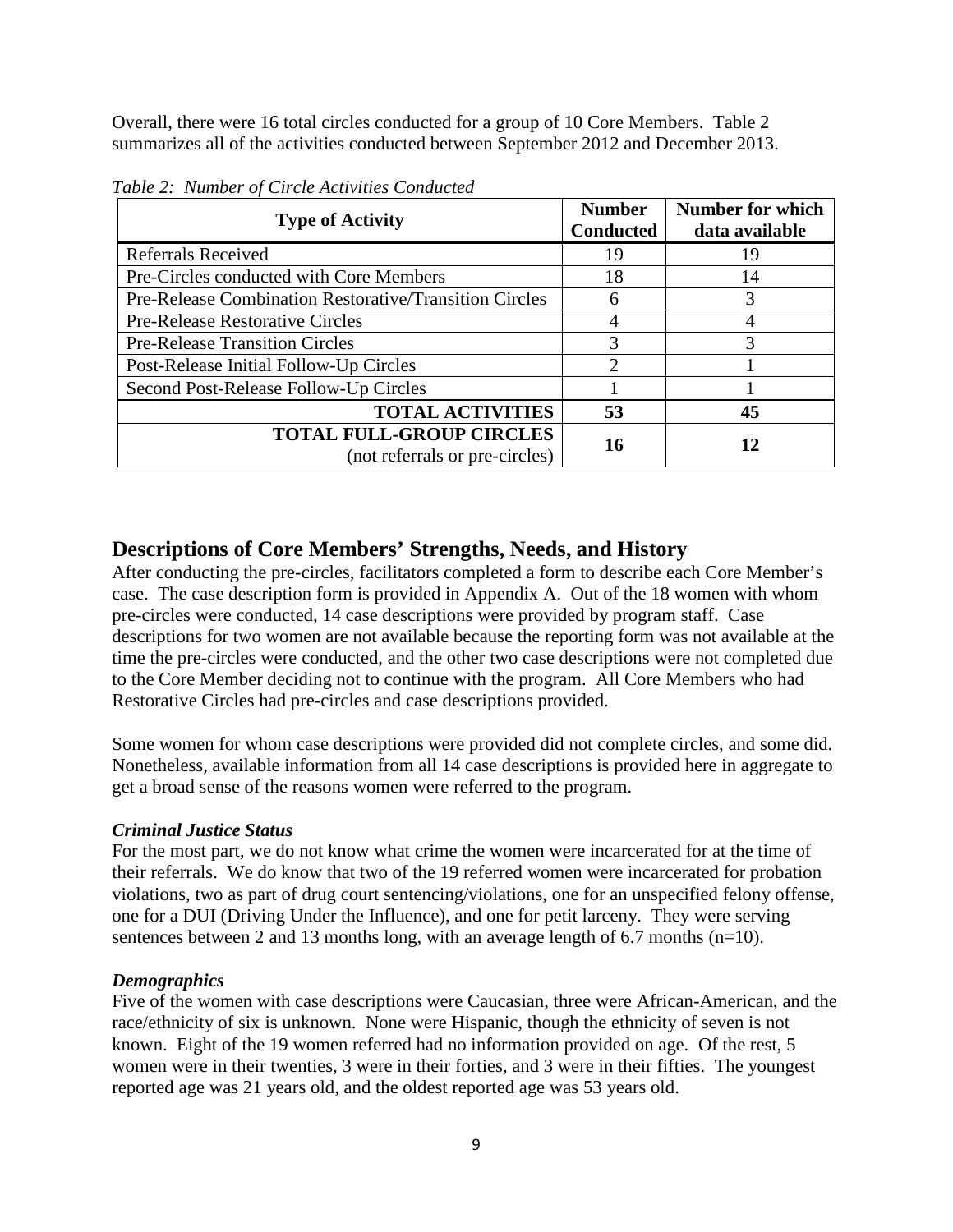#### *Children*

Out of the 13 women for whom information was collected, 12 had at least one child. Eleven women had at least one child currently under the age of 18, while 3 women had children who were all adults.

#### *Housing*

Home zip codes were provided for 11 women. All but one of them lived in the City of Rochester (prior to incarceration). Upon release, four of the women planned to return to stable, long-term residences they had prior to their incarceration. Another five had firm plans to move in with family upon release, and two had spots in transitional housing. Three reported tentative housing plans when the case description was written. Information was not provided for 6 Core Members.

#### *Employment and Education*

At least 6 of the women had a history of employment. Many wished to attend school upon their release. Some wanted to obtain their GED, but most wanted to begin or continue taking college courses. Some expressed concerned about how their criminal record would affect their ability to attend college or obtain employment in certain fields.

#### *Substance Use/Abuse and Mental Health History*

Eleven out of the 14 for whom information was provided reported a history of substance use, though several have been sober for long periods of time in the past. Some reported using but not abusing some substances. Many, but not all, of the women had mental health concerns, including trauma, addiction, and anger issues. Some reported diagnoses of personality disorders, anxiety, and depression. Many were seeking support and mental health counseling upon their release from incarceration, though not all had been in counseling before. Some mentioned changes they have made since coming to jail in how they deal with situations.

#### *Mentors and Case Managers*

It is often quite difficult to connect ex-offenders with appropriate mentors, as volunteer mentors are hard to come by. It is noteworthy that over half of the referred women had mentors assigned. Out of all 19 referrals, 9 of the women had a mentor assigned, 8 of whom were assigned prior to the Core Member's release. Four women did not have an assigned mentor, and data is missing for 6 women. Eight out of the ten women who completed any circles had a mentor, so one referred woman had a mentor assigned but did not complete any circles. Only 2 women definitively have a case manager assigned from the Catholic Family Center's Monroe County Re-Entry Task Force, as the program has very limited availability to accept case management referrals from the Restorative Transition Circles program.

#### *Reasons for Wanting Restorative Circles*

The 14 case descriptions all included the primary reasons the Core Members wished to participate in the Restorative Circles program. As would probably be expected, many of the women wanted to reconcile issues with at least part of their families so they could be more involved in one another's lives (8 of the 14 specifically mentioned this). One woman specifically wanted to clarify what types of relationships she would have with certain people after release and to seek their forgiveness for past harm done. At least three women wanted to discuss with family how much they have changed during their incarceration and/or substance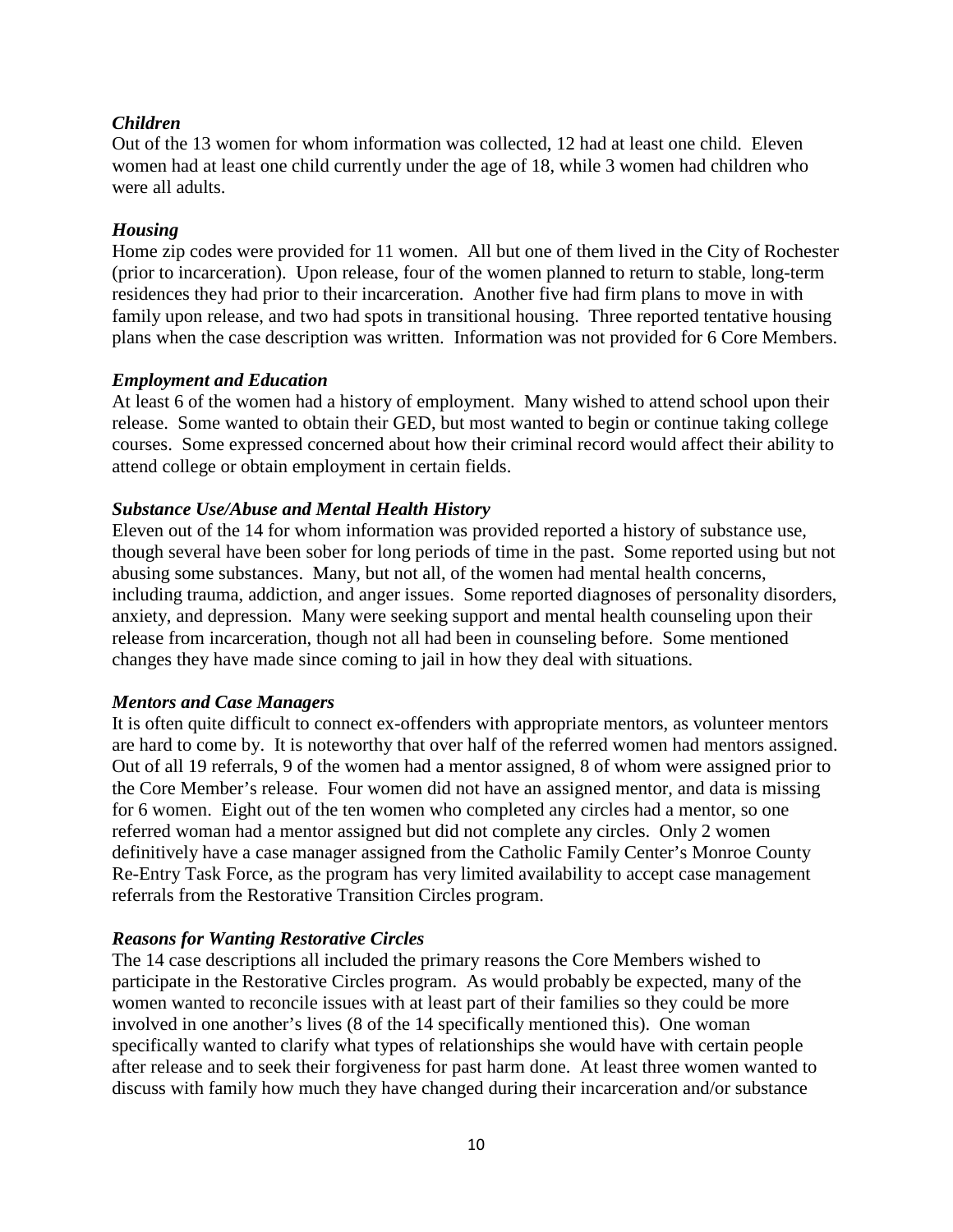abuse recovery efforts. Four of the women sought to understand how their children or other family members were affected by their behavior and incarceration. One Core Member wanted to help her family understand her struggles with addiction. Many wanted to have deeper and more communicative relationships with people in their family, even though they were already relatively close. The Core Members reported a goal of these circles was to help reach many goals, including finding housing, establishing counseling and other support systems, obtaining employment, and pursuing educational opportunities upon release.

#### *Pre-Program Relationship Status and Support Networks*

The case description form requested descriptions of the Core Members' relationships with family and other supporters. These, as expected, varied widely. Some women had strong and supportive relationships with their family members, but they needed to clarify roles, define boundaries and rules, discuss emotional issues, and heal wounds. Other Core Members had more estranged relations with Family Members. In such cases, those family members were often resistant to participating. Other Core Members had experienced trauma in their past that they wished to finally address with family members to whom they were relatively close.

The Core Members all reported having at least some support networks in place. Some had family or friends they considered their strongest supports, while others had the support of mentors, case workers, social workers, mental health clinicians, recovery sponsors, church members, and others in the community. Almost all planned to strengthen their support networks after release, especially by accessing counseling and other services within the community.

## **Survey Analysis**

#### *Methodology and Interpretation*

Next, we look at the surveys completed by each participant after every circle and the notes from facilitators. The survey forms are included in Appendix B. Each type of participants took a slightly different survey, depending on whether they were a Core Member, Family Member, Other Participant, or Facilitator. Also, the surveys given at pre-release circles were slightly different from the surveys given at post-release follow-up circles, though many questions are matched across survey types.

Participants chose a response on a five-point scale as to how strongly they agreed with prompting statements. In coding the results, 1 was equivalent to Strongly Agree, 2 to Agree, 3 to Neutral, 4 to Disagree, and 5 to Strongly Disagree. We used these values to calculate averages, so the closer the average is to 1.0, the more participants, on average, agreed with the statement. The closer the average is to 5.0, the more participants disagreed with the statement.

Ideally, if the same participants were present at each of a Core Member's circles, we would be able to see how each participant's attitude changed over time by analyzing their survey responses. However, most participants did not attend multiple circles, and some attended their first circle after the Core Member's release. This was often due to difficulties in scheduling, variations in willingness of participants, and unforeseen conflicts. As a result, we cannot say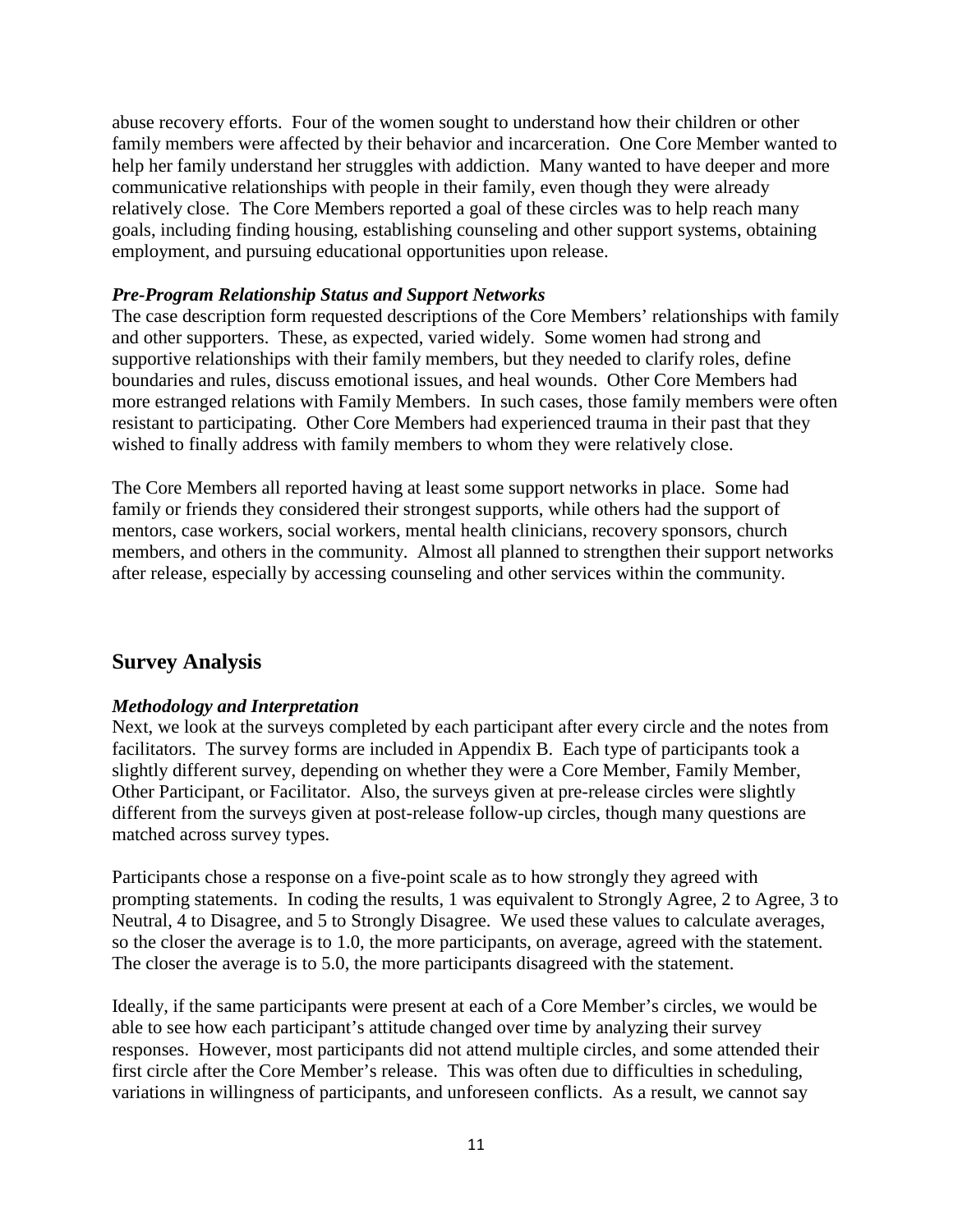how particular individuals – besides the Core Member – felt over time. We analyze the surveys in aggregate, though, to see if any trends are apparent over time or between the groups.

Finally, there was a relatively small number of surveys conducted. Thus it is rare for differences between surveys or groups to be statistically significant. Nonetheless, the results shown here are promising and indicate that participants were very satisfied with the Restorative Transition Circles program, no matter how many circles they attended.

#### *Questions Common to All Participant Surveys*

There were six questions asked on all participant surveys (but not on facilitator surveys). Those questions ask Core Members and participants how they felt about the circle they just went through. Table 3 shows the average responses to these six questions across all circles, in total and broken down by participant type.

|  |  | Table 3: Average Responses to Questions Common to All Surveys                               |  |  |
|--|--|---------------------------------------------------------------------------------------------|--|--|
|  |  | (A score of 1.00 corresponds to "Strongly Agree", 2.00 to "Agree", 3.00 to "Neutral," etc.) |  |  |

| <b>Prompting Statement</b>                                                       | <b>Overall</b><br>Average<br><b>Response</b><br>$(n = 62)$ | <b>Core Member</b><br>Average<br><b>Response</b><br>$(n = 11)$ | <b>Family Member</b><br>Average<br><b>Response</b><br>$(n = 22)$ | <b>Other Participant</b><br>Average<br><b>Response</b><br>$(n = 29)$ |
|----------------------------------------------------------------------------------|------------------------------------------------------------|----------------------------------------------------------------|------------------------------------------------------------------|----------------------------------------------------------------------|
| I am satisfied with my<br>participation in the circle<br>process.                | 1.29                                                       | 1.27                                                           | 1.27                                                             | 1.31                                                                 |
| I was given a fair opportunity<br>to contribute my own input.                    | 1.27                                                       | 1.27                                                           | 1.26                                                             | 1.28                                                                 |
| The Circle provided a safe<br>environment in which I could<br>share my concerns. | 1.37                                                       | 1.18                                                           | 1.35                                                             | 1.45                                                                 |
| I wanted to participate in the<br>Circle.                                        | 1.35                                                       | 1.00                                                           | 1.61                                                             | 1.28                                                                 |
| The contributions of<br>professional staff were<br>beneficial.                   | 1.35                                                       | 1.18                                                           | 1.30                                                             | 1.45                                                                 |
| What I shared was heard by<br>others in the circle.                              | 1.38                                                       | 1.18                                                           | 1.30                                                             | 1.38                                                                 |

#### Summary of Responses: Questions Common to All Surveys

As you can see, the participants, on average across all circles, agreed or strongly agreed with every statement, indicating high levels of satisfaction with the Circle process. Responses varied the most among participant types when asked if they wanted to participate in the circle. Core Members agreed much more strongly that they wanted to participate in the circle than Family Members did. In fact, the difference in average response between the Core Members and Family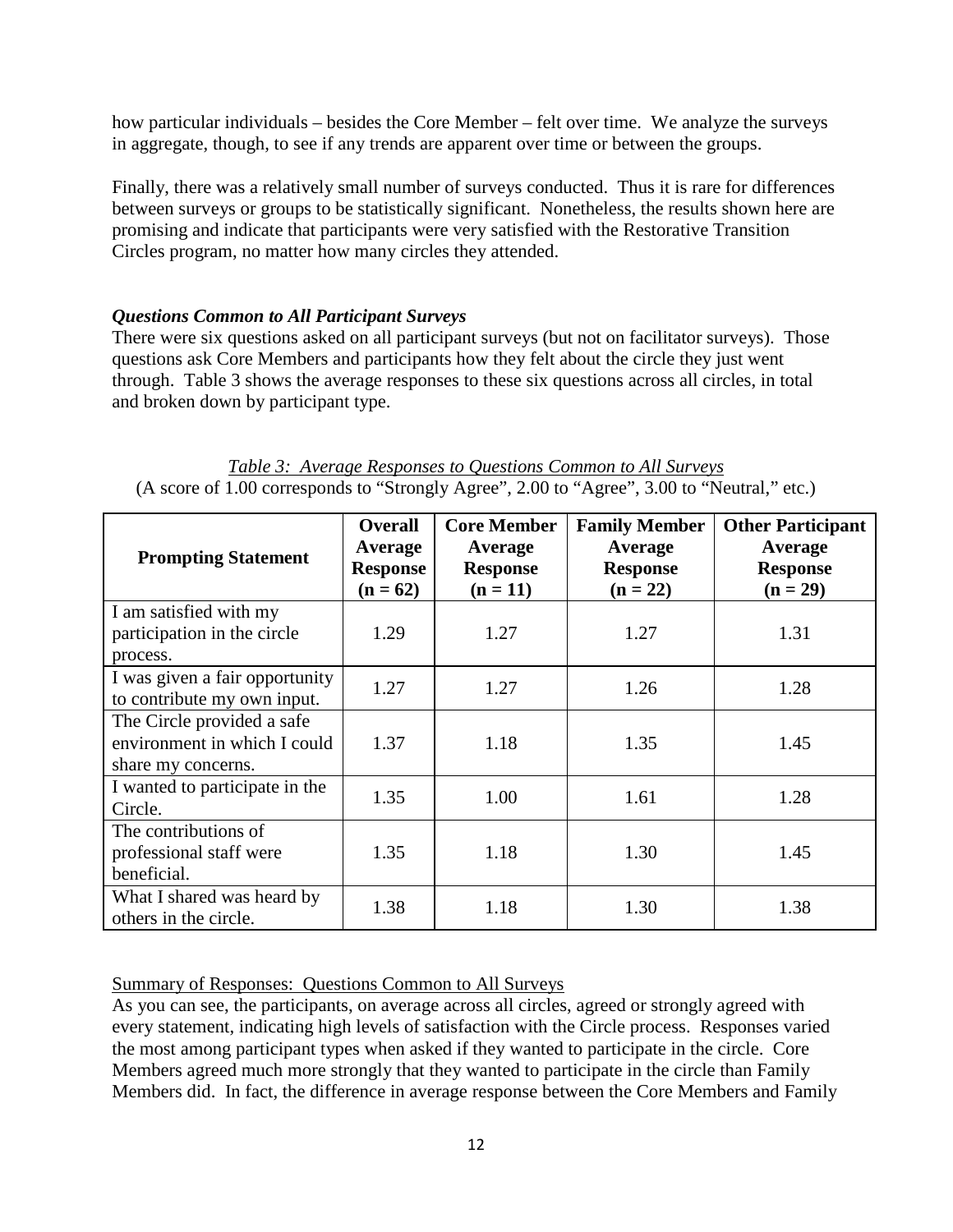Members was statistically significant at a 99% confidence interval (significance  $= 0.001$ ). (In other words, there is greater than a 99% chance that the difference between Core Members and Family Members was due to something other than chance variation in how people responded.)

Similarly, Other Participants were significantly less likely than Core Members to want to participate in the circle (at a 95% confidence interval, significance  $= 0.030$ ). This difference is less severe than that between Core Members and Family Members, but it is clear that Core Members were the most likely group to want to participate. This makes sense because Core Members requested the circle in the first place and selected those who would be invited.

The only other statistically significant difference between groups across all surveys for these first six questions was that Other Participants felt less strongly than Core Members that what they shared in the Circle was heard by others  $(95\%$  confidence interval, significance = 0.049).

Across all circles, Family Members and Other Participants did not significantly differ from one another in how they responded to these first six questions.

#### *Pre-Release Restorative and Combination Circles Surveys*

Next, we break down survey results by type of circle. We start with the pre-release circle surveys that were done at the Core Member's *first* circle while in jail, which was either a Restorative Circle or Combination Restorative/Transition Circle. There were 10 "first circles" conducted. Four were strictly Restorative Circles, and 6 combined the Restorative and Transition Circles. Because the surveys were not prepared until February 2013, surveys were completed for 7 of these "first circles." In total, there were 6 Core Members, 15 family members, and 11 "other participants" surveyed regarding the Core Members' first circles.

Again, the first six prompting statements were the same on all surveys. Then, each type of participant (Core Member, Family Member, or Other Participant) had slightly different sets of statements to respond to. Table 4 summarizes the average scores for each question, indicating which participants were asked each question.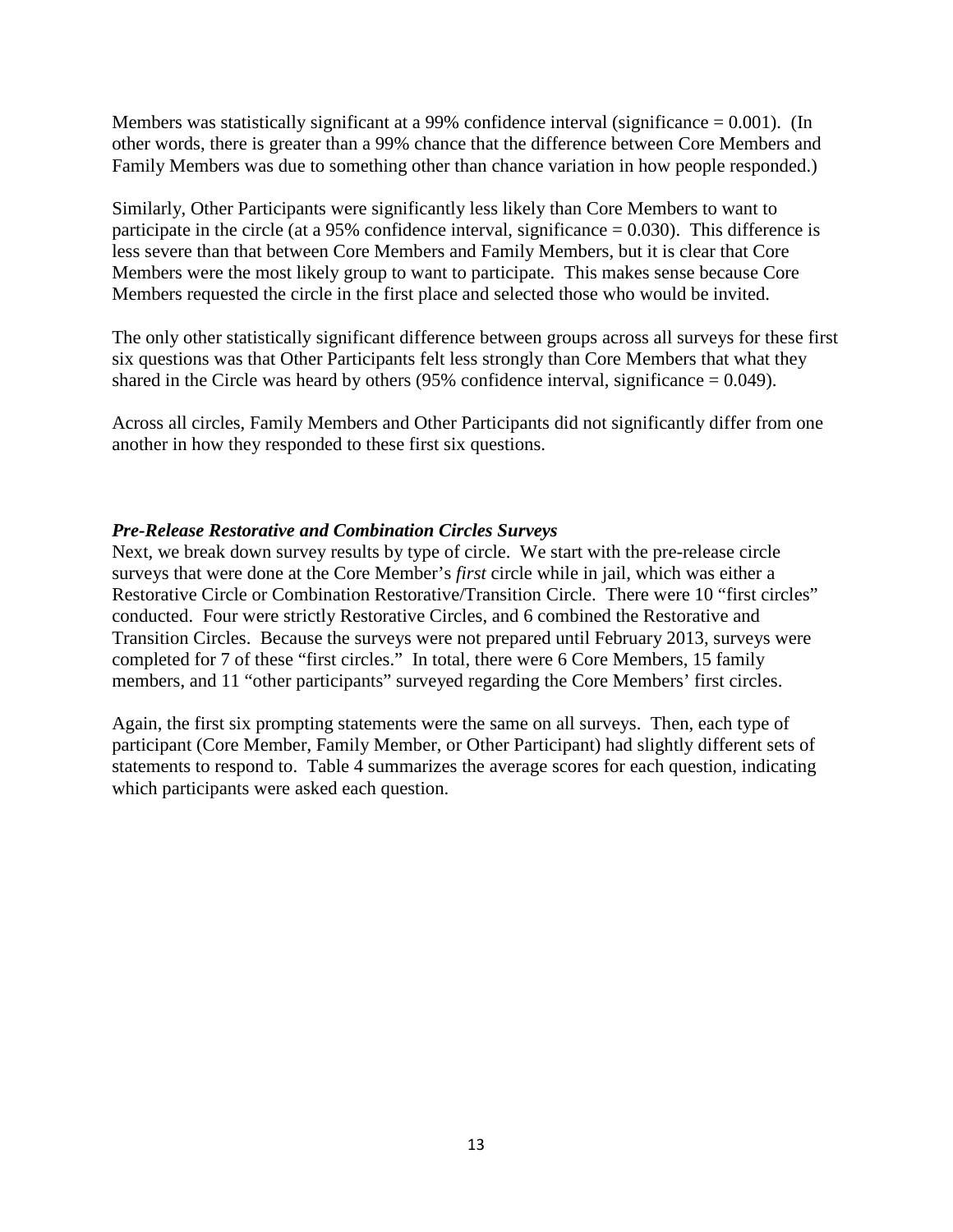| <b>Prompting Statement</b>                                                                                                                                                                                                       | Participant<br><b>Type Asked</b>             | <b>Overall</b><br>Average<br><b>Response</b> | Core<br><b>Member</b><br>Average<br>$(n=6)$ | Family<br><b>Average</b><br>$(n=15)$ | <b>Other</b><br>Participant<br><b>Average</b><br>$(n=11)$ |
|----------------------------------------------------------------------------------------------------------------------------------------------------------------------------------------------------------------------------------|----------------------------------------------|----------------------------------------------|---------------------------------------------|--------------------------------------|-----------------------------------------------------------|
| I am satisfied with my participation in the circle                                                                                                                                                                               | All                                          | 1.22                                         | 1.33                                        | 1.20                                 | 1.18                                                      |
| process.                                                                                                                                                                                                                         |                                              | $(n=32)$                                     |                                             |                                      |                                                           |
| I was given a fair opportunity to contribute my<br>own input.                                                                                                                                                                    | All                                          | 1.22<br>$(n=32)$                             | 1.33                                        | 1.20                                 | 1.18                                                      |
| The circle provided a safe environment in which I<br>could share my concerns.                                                                                                                                                    | All                                          | 1.31<br>$(n=32)$                             | 1.33                                        | 1.33                                 | 1.27                                                      |
| I wanted to participate in the circle.                                                                                                                                                                                           | All                                          | 1.34<br>$(n=32)$                             | 1.00                                        | 1.60                                 | 1.18                                                      |
| The contributions of professional staff were<br>beneficial.                                                                                                                                                                      | All                                          | 1.31<br>$(n=32)$                             | 1.33                                        | 1.27                                 | 1.36                                                      |
| What I shared was heard by others in the circle.                                                                                                                                                                                 | All                                          | $1.31(n=3)$<br>2)                            | 1.33                                        | 1.27                                 | 1.36                                                      |
| Core Member: At least one of my family<br>members shared meaningful information during<br>the Circle.                                                                                                                            | Core<br>Member                               | 1.17<br>$(n=6)$                              | 1.17                                        | N/A                                  | N/A                                                       |
| Core Member: The circle has provided me with a<br>better understanding of the impact that my<br>incarceration has had on my family.<br>Family: The circle helped me to better cope with<br>the incarceration of the core member. | Core<br>Member &<br>Family<br><b>Members</b> | 1.43<br>$(n=21)$                             | 1.33                                        | 1.47                                 | N/A                                                       |
| Core Member: The circle process helped me to<br>better understand how to continue the healing with<br>my family.                                                                                                                 | Core<br>Member                               | 1.50<br>$(n=6)$                              | 1.50                                        | N/A                                  | N/A                                                       |
| Core Member: The circle process helped me to<br>better understand how to best spend the rest of my<br>time in jail.                                                                                                              | Core<br>Member                               | 2.00<br>$(n=6)$                              | 2.00                                        | N/A                                  | N/A                                                       |
| Core Member: I was able to give adequate input<br>into the development of my own re-entry plan.<br>Family/Other Participant: My input was used in<br>the development of the re-entry plan.                                       | All                                          | 1.68<br>$(n=28)$                             | 1.20<br>$(n=5)$                             | 1.57<br>$(n=14)$                     | 2.11<br>$(n=9)$                                           |
| The re-entry plan is clear on what must be done in<br>order to be successful.                                                                                                                                                    | All                                          | 1.79<br>$(n=29)$                             | 1.40<br>$(n=5)$                             | 1.57<br>$(n=14)$                     | 2.30<br>$(n=10)$                                          |
| Core Member: I will follow the re-entry plan.<br>Family/Other Participant: I believe the core<br>member will follow the re-entry plan.                                                                                           | All                                          | 1.85<br>$(n=27)$                             | 1.00<br>$(n=4)$                             | 1.86<br>$(n=14)$                     | 2.22<br>$(n=9)$                                           |

| Table 4: Aggregate Responses to Pre-Release First Circle Surveys |  |
|------------------------------------------------------------------|--|
|                                                                  |  |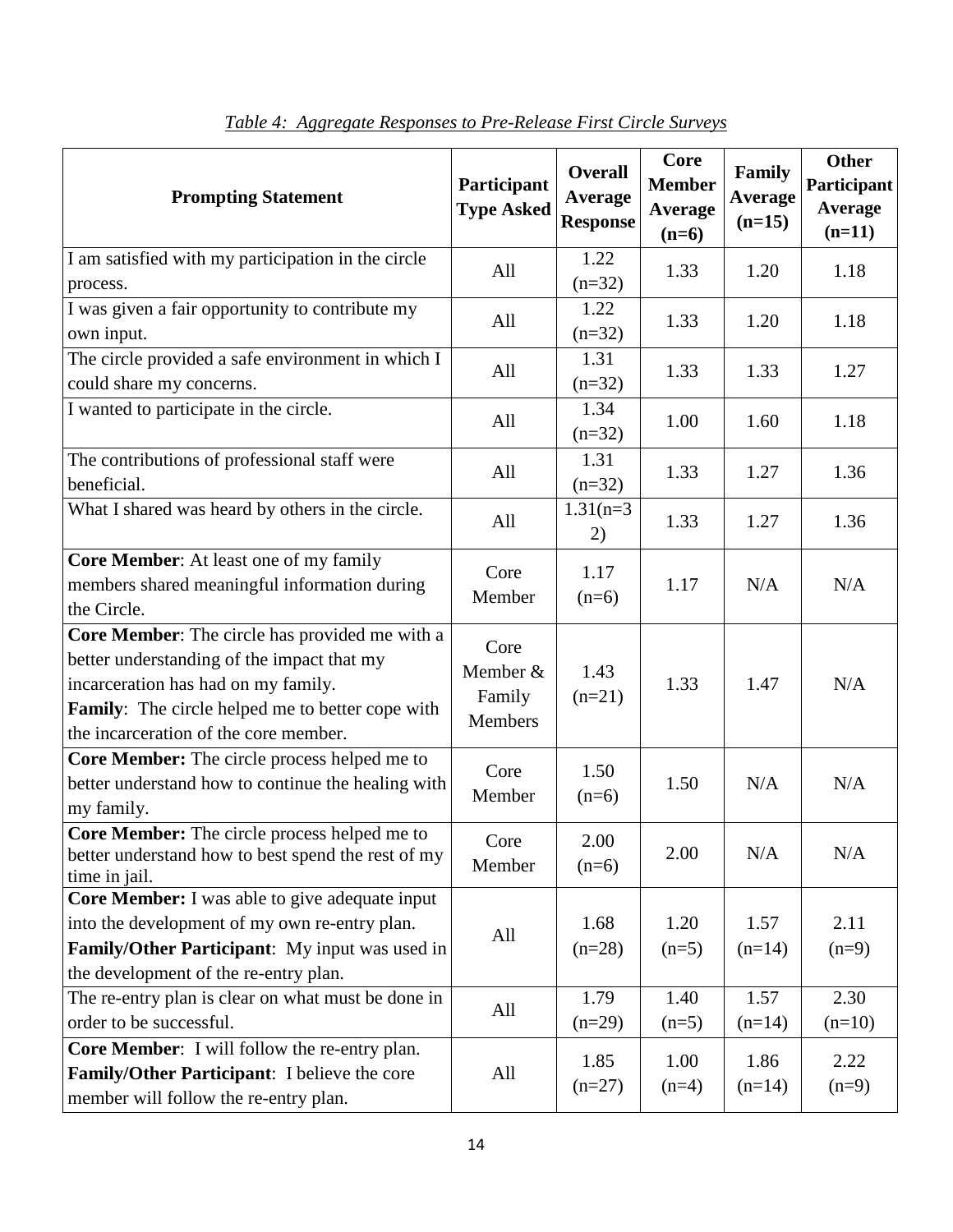| <b>Prompting Statement (continued)</b>                                                                                                                                                 | Participant<br><b>Type Asked</b>  | <b>Overall</b><br>Average<br><b>Response</b> | Core<br><b>Member</b><br>Average<br>$(n=6)$ | Family<br>Average<br>$(n=15)$ | <b>Other</b><br>Participant<br>Average<br>$(n=20)$ |
|----------------------------------------------------------------------------------------------------------------------------------------------------------------------------------------|-----------------------------------|----------------------------------------------|---------------------------------------------|-------------------------------|----------------------------------------------------|
| <b>Core Member:</b> There are people who want to<br>support me throughout my re-entry.<br>Family/Other Participant: I will support the<br>Core Member throughout her re-entry process. | All                               | 1.25<br>$(n=28)$                             | 1.20<br>$(n=5)$                             | 1.21<br>$(n=14)$              | 1.33<br>$(n=9)$                                    |
| <b>Core Member:</b> I am better prepared for re-entry<br>into society.<br><b>Family:</b> The Circle helped to better prepare me<br>for the core member's re-entry.                     | Core<br>Member &<br>Family        | 1.33<br>$(n=18)$                             | 1.00<br>$(n=4)$                             | 1.43<br>$(n=14)$              | N/A                                                |
| <b>Family/Other Participant:</b> I better understand<br>what the core member is feeling.                                                                                               | Family &<br>Other<br>Participants | 1.42<br>$(n=26)$                             | N/A                                         | 1.33                          | 1.55                                               |
| Family/Other Participant: The Core Member<br>was open to my input.                                                                                                                     | Family &<br>Other Partic.         | 1.31<br>$(n=26)$                             | N/A                                         | 1.27                          | 1.36                                               |
| <b>Family:</b> I now have a better understanding as to<br>what I can do to aid the core member in her<br>transition.                                                                   | Family                            | 1.53<br>$(n=15)$                             | N/A                                         | 1.53                          | N/A                                                |

Summary of the Surveys from the First Pre-Release Circles

There are a few interesting results that this reveals about the first pre-release circles. First, all participant types for the first pre-release circles agreed with all of the statements, but to different degrees. The following differences in average response were statistically significant at about a 95% confidence interval for participants at the Core Member's first circle:

- Core Members wanted to participate in the circles more than their Family Members did  $(significance = 0.014)$ .
- Other Participants felt less that they were able to give input into the re-entry plan than Core Members did (significance  $= 0.035$ ). They all still largely "agreed" that their input was used in developing the plan.
- Core Members felt significantly more confident that they would follow the re-entry plan than their family members thought they would (significance  $= 0.001$ ).
- Other Participants were also significantly less confident than Core Members were that the Core Member would follow the re-entry plan (significance  $= 0.001$ ).
- Core Members felt more prepared for their re-entry than their family members did  $(significance = 0.028)$ .
- Core Members felt the re-entry plan was clearer than Other Participants did (significance  $= 0.047$ ), and Family Members also felt the plan was clearer than Other Participants did (significance  $= 0.014$ ). This may be because many groups did not get a chance to really develop a re-entry plan at the pre-release circles. Also, many Other Participants were case workers who have experience in re-entry and thus may know better than Core Members or Family Members how clear a plan should be.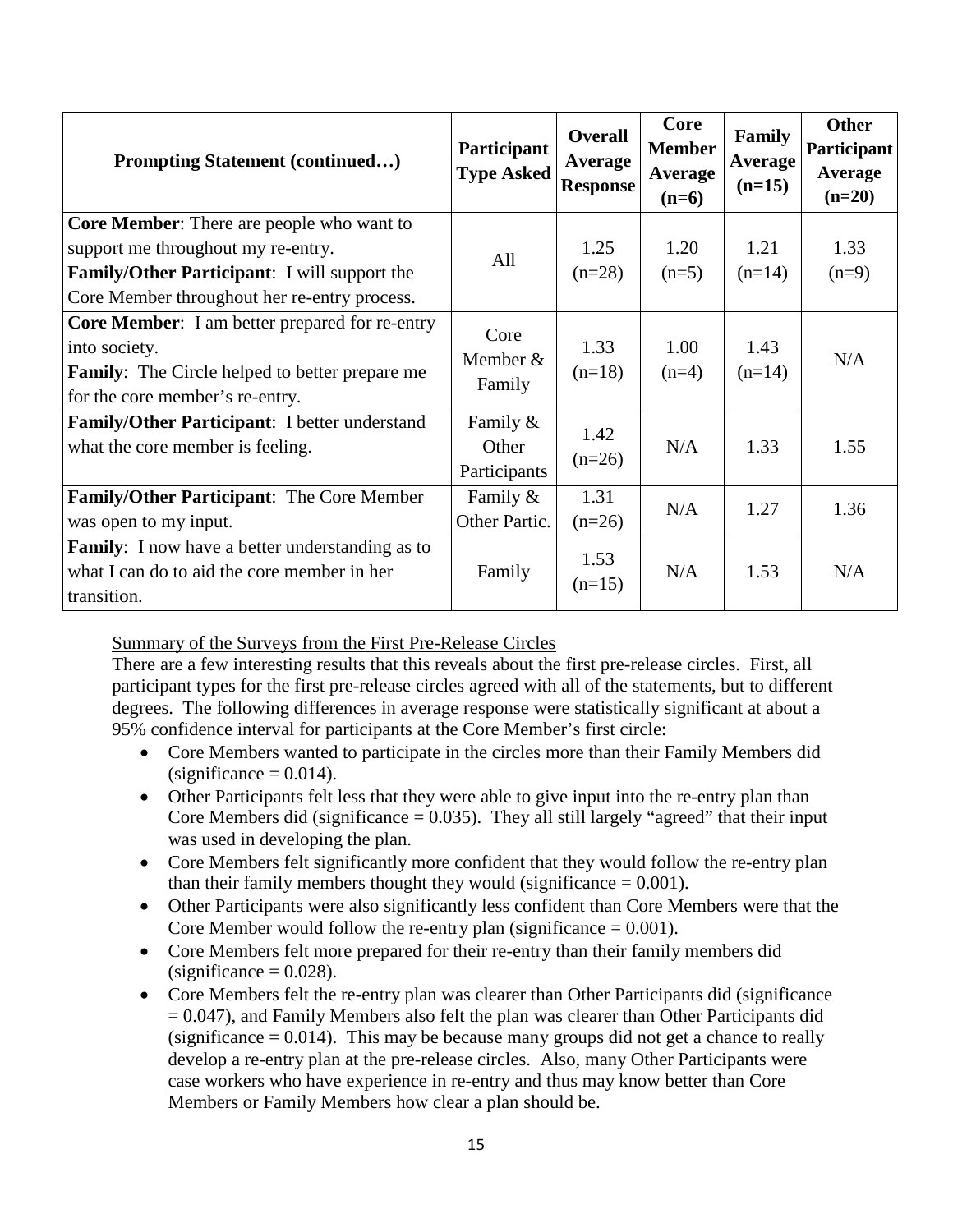Several respondents wrote comments explaining that that they responded "neutral" to questions about re-entry planning because the group did not work on the re-entry plan very much at that first circle. Some expected to work on the re-entry plan at a future circle, while others were unsure when it would be planned. This may help explain why statements about the re-entry plan were agreed with less than other statements.

All that said, since a score of 1.00 means "Strongly Agree" and 2.00 means "Agree," all participants agreed with most of the statements, indicating a high level of satisfaction with these first circles for all participants. All participants felt satisfied with their participation in the circle, that the circle was a safe place to share concerns, and that they had a fair opportunity to contribute and be heard. The circle helped everyone understand each other more and cope with the effects of the Core Member's incarceration.

#### *Pre-Release Transition Circles Surveys*

Next, we look specifically at the survey responses following Transition Circles. There were three pre-release "second circles" (Transition Circles) conducted. Surveys were available from those three Core Members, five family members, and nine other participants. Ideally, participants at the Transition Circle would be the same people who participated in the first Restorative Circle. However, this was not necessarily the case (except for the Core Member), so for some Family Members or Other Participants, the Transition Circle may have been their first circle participation. Table 5 shows the average responses from Transition Circle participants.

| <b>Prompting Statement</b>                                                                                | Participant<br><b>Type Asked</b> | <b>Overall</b><br>Average<br><b>Response</b> | Core<br><b>Member</b><br>Average<br>$(n=3)$ | Family<br><b>Average</b><br>$(n=5)$ | <b>Other</b><br>Participant<br>Average<br>$(n=9)$ |
|-----------------------------------------------------------------------------------------------------------|----------------------------------|----------------------------------------------|---------------------------------------------|-------------------------------------|---------------------------------------------------|
| I am satisfied with my participation in the circle<br>process.                                            | All                              | 1.41<br>$(n=17)$                             | 1.33                                        | 1.40                                | 1.44                                              |
| I was given a fair opportunity to contribute my own<br>input.                                             | All                              | 1.35<br>$(n=17)$                             | 1.33                                        | 1.40                                | 1.33                                              |
| The circle provided a safe environment in which I<br>could share my concerns.                             | All                              | 1.41<br>$(n=17)$                             | 1.00                                        | 1.40                                | 1.56                                              |
| I wanted to participate in the circle.                                                                    | All                              | 1.35<br>$(n=17)$                             | 1.00                                        | 1.80                                | 1.22                                              |
| The contributions of professional staff were<br>beneficial.                                               | All                              | 1.41<br>$(n=17)$                             | 1.00                                        | 1.40                                | 1.56                                              |
| What I shared was heard by others in the circle.                                                          | All                              | 1.53<br>$(n=17)$                             | 1.00                                        | 1.40                                | 1.78                                              |
| <b>Core Member:</b> At least one of my family members<br>shared meaningful information during the Circle. | Core<br>Member                   | 1.00<br>$(n=2)$                              | 1.00<br>$(n=2)$                             | N/A                                 | N/A                                               |

*Table 5: Aggregate Responses to Pre-Release Transition Circle Surveys*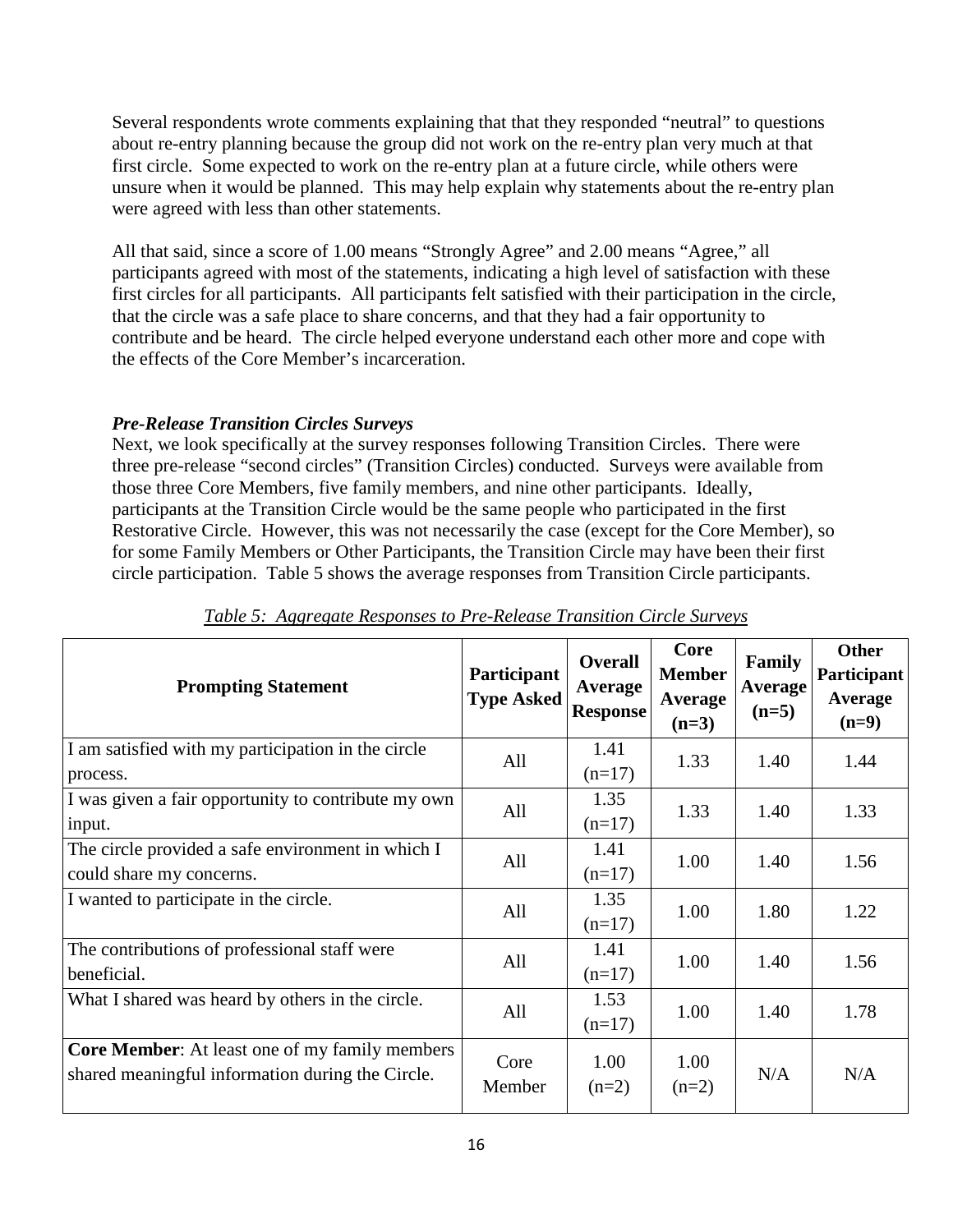|                                                                 | Participant       | <b>Overall</b>  | Core          | Family         | Other          |
|-----------------------------------------------------------------|-------------------|-----------------|---------------|----------------|----------------|
| <b>Prompting Statement (continued)</b>                          | <b>Type Asked</b> | Average         | <b>Member</b> | <b>Average</b> | Participant    |
|                                                                 |                   | <b>Response</b> | Average       | $(n=5)$        | <b>Average</b> |
| Core Member: The circle has provided me with a                  |                   |                 |               |                |                |
| better understanding of the impact that my                      | Core              | 1.71            | 1.00          |                |                |
| incarceration has had on my family.                             | Member &          | $(n=7)$         | $(n=2)$       | 2.00           | N/A            |
| Family: The circle helped me to better cope with                | Family            |                 |               |                |                |
| the incarceration of the core member.                           |                   |                 |               |                |                |
| Core Member: The circle process helped me to                    | Core              | 1.00            | 1.00          |                |                |
| better understand how to continue the healing with              | Member            | $(n=2)$         | $(n=2)$       | N/A            | N/A            |
| my family.                                                      |                   |                 |               |                |                |
| Core Member: The circle process helped me to                    | Core              | 1.33            |               |                |                |
| better understand how to best spend the rest of my              | Member            | $(n=3)$         | 1.33          | N/A            | N/A            |
| time in jail.<br>Core Member: I was able to give adequate input |                   |                 |               |                |                |
| into the development of my own re-entry plan.                   |                   | 1.69            |               |                | 1.75           |
| Family/Other Participant: My input was used in                  | All               | $(n=16)$        | 1.00          | 2.00           | $(n=8)$        |
| the development of the re-entry plan.                           |                   |                 |               |                |                |
| The re-entry plan is clear on what must be done in              |                   |                 |               |                |                |
| order to be successful.                                         | All               | 1.47            | 1.00          | 1.60           | 1.56           |
|                                                                 |                   | $(n=17)$        |               |                |                |
| Core Member: I will follow the re-entry plan.                   |                   |                 |               |                |                |
| Family/Other Participant: I believe the core                    | All               | 1.88            | 1.33          | 1.80           | 2.11           |
| member will follow the re-entry plan.                           |                   | $(n=17)$        |               |                |                |
|                                                                 |                   |                 |               |                |                |
| Core Member: There are people who want to                       |                   |                 |               |                |                |
| support me throughout my re-entry.                              | All               | 1.29            | 1.00          | 1.40           | 1.33           |
| Family/Other Participant: I will support the Core               |                   | $(n=17)$        |               |                |                |
| Member throughout her re-entry process.                         |                   |                 |               |                |                |
| <b>Core Member:</b> I am better prepared for re-entry           | Core              |                 |               |                |                |
| into society.                                                   | Member &          | 1.50            | 1.00          | 1.80           | N/A            |
| <b>Family:</b> The Circle helped to better prepare me for       | Family            | $(n=8)$         |               |                |                |
| the core member's re-entry.                                     |                   |                 |               |                |                |
| Family/Other Participant: I better understand                   | Family &          | 1.50            | N/A           | 1.60           | 1.44           |
| what the core member is feeling.                                | Other Partic.     | $(n=14)$        |               |                |                |
| Family/Other Participant: The Core Member was                   | Family &          | 1.57            | N/A           | 1.60           | 1.56           |
| open to my input.                                               | Other Partic.     | $(n=14)$        |               |                |                |
| Family: I now have a better understanding as to                 |                   | 1.60            |               |                |                |
| what I can do to aid the core member in her                     | Family            | $(n=5)$         | N/A           | 1.60           | N/A            |
| transition.                                                     |                   |                 |               |                |                |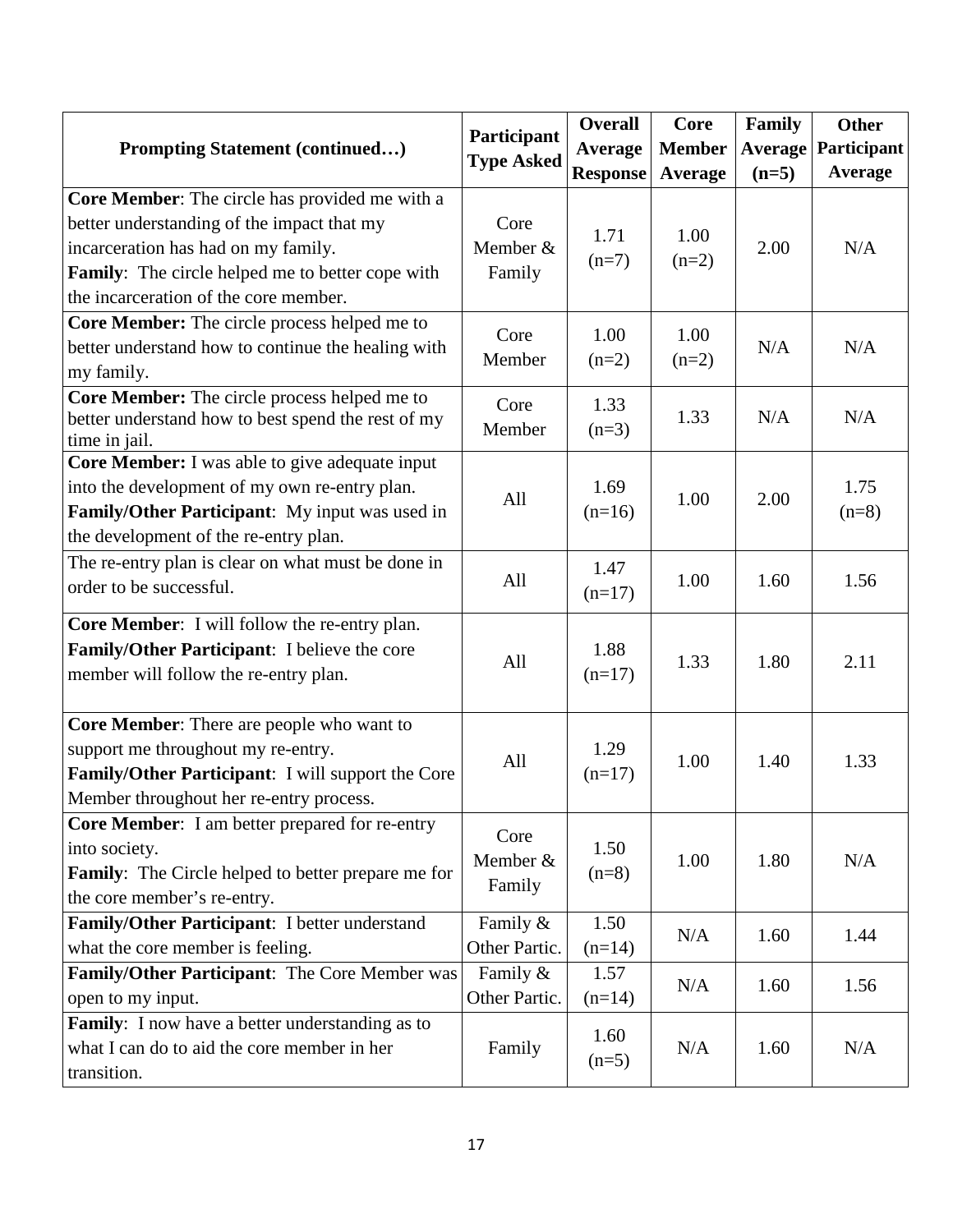#### Summary of Pre-Release Transition Circle Surveys

Clearly, the three Core Members who had a second pre-release circle were very satisfied with the process. Both either strongly agreed or agreed with every statement, except one Core Member skipped several questions. Because there are only three respondents, though, we cannot really generalize these findings.

One of the Core Members did not have any family members present at the Transition Circle, so the Family Member results shown here are for the family members from the other two circles. Interestingly, Core Members did not respond significantly differently from their Family Members on any question at these Transition Circles.

The 9 other participants consisted of 3 mentors, 2 Step By Step staff members, 2 members of the Core Member's religious community, one therapist, and one "other."

Other Participants agreed less than Core Members that the contributions of professional staff were beneficial (significance  $= 0.013$ ). Other Participants agreed less than Core Members that what they shared was heard by others in the circle (significance  $= 0.008$ ). They agreed less than Core Members that their input was used in developing the re-entry plan (significance  $= 0.020$ ) and that the re-entry plan was clear (significance  $= 0.013$ ). Other Participants did not respond significantly differently from Family Members, but their opinions were in general slightly less positive than those of Family Members.

At first glance, it seems that the Other Participants felt less satisfied with the Transition Circle than Core Members or Family Members. However, when we consider that many of the Other Participants did not know the Core Member for very long, that this was the first circle they attended, and that many are professionals with experience in re-entry, we see that we must take these inferences with a grain of salt.

There are a few noticeable differences in responses between the "first" Circles and the Transition Circles. First, respondents overall felt they were able to contribute more to the re-entry plan during the Transition Circle than they did after the first pre-release circle (which for some was their only pre-release circle). Core Members felt that they knew better how to spend the rest of their time in jail, and they felt the re-entry plan was clearer after the Transition Circle. Thus, it does seem important to set the time aside to specifically develop a re-entry plan.

Second, Core Members responded more similarly to their Family Members at the Transition Circles than at the "first" circles. We cannot really infer why this might be true, though it may be that those family members who were able to schedule multiple circles were more responsive in general and "on the same page," so to speak, with the Core Member. It could also be that going through the Restorative Circle helped the Core Member and her Family Members to get "on the same page."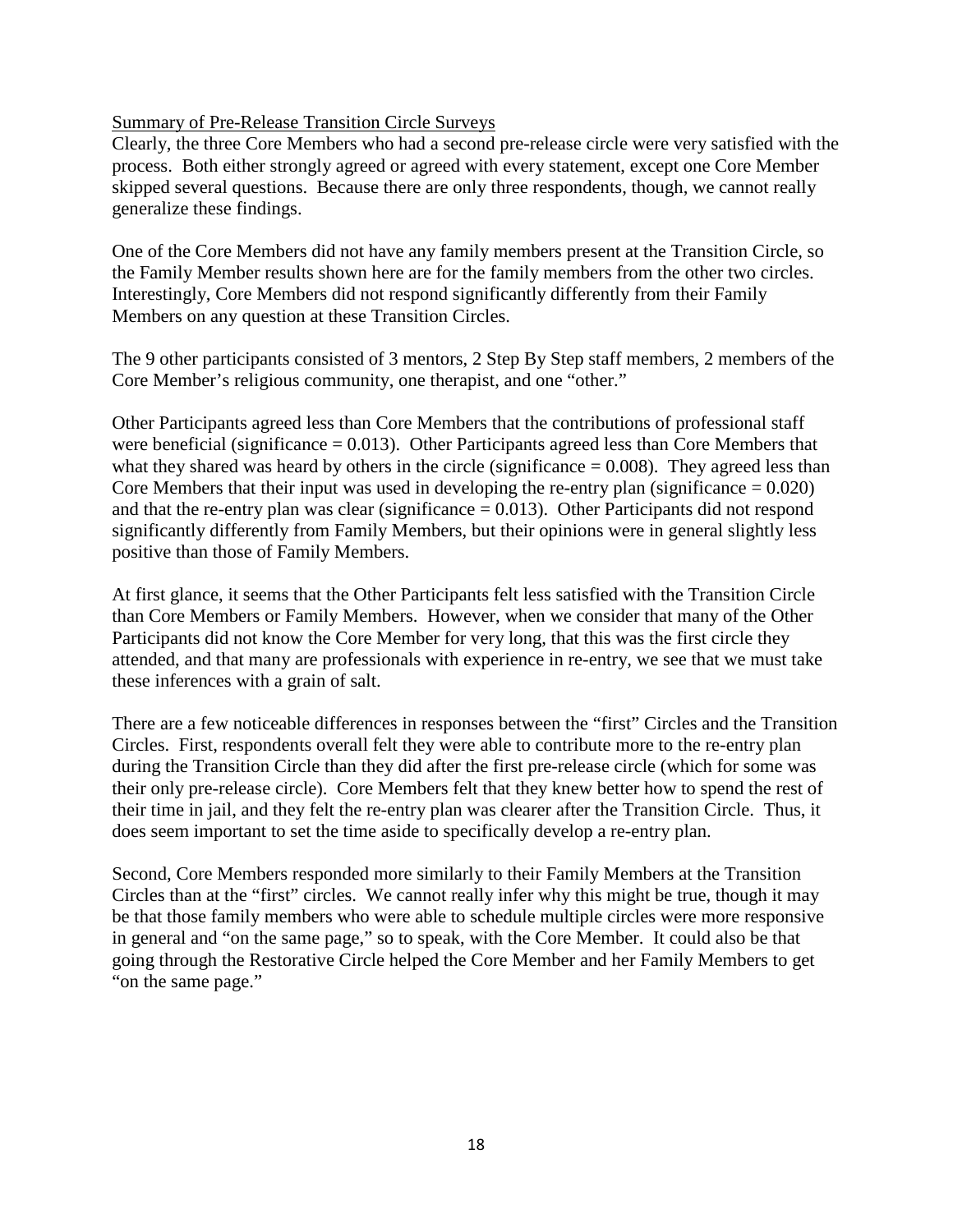#### *Pre-Release Circle Additional Comments*

There were "additional comments" provided on five of the eight Core Member pre-release circle surveys. One Core Member offered thanks and hoped everyone would stay in touch. Another expressed that the circle "really helped me with my family and all that I want to accomplish." Another expressed similar sentiments, adding, "I feel a lot more confident leaving jail." Finally, one Core Member thought the pre-release circle provided an opportunity for a specific family member to speak her mind and found that helpful.

When asked if they had any additional comments, seven Family Members responded as follows:

- "I think it was very good to let [the Core Member] know what is expected of her when she gets out and what she expects of us. Also was good for her to set goals to achieve and boost her confidence"
- "I wish [the Core Member] would have shared a little more on what her triggers were so that we were better prepared to make sure they are [minimized]"
- "Thank you so much! This benefitted me and my family immensely!"
- "I wish the best for [the Core Member] and pray for her to change people, places, and things."
- "This is a wonderful program. I am so happy that [the Core Member] was able to experience it and me also thanks so much"
- "I hoped the circle will be a better plan and hope other people to"
- "The circle was well facilitated. The environment created was comfortable for open communication and sharing of feelings and thoughts."

Family members were grateful for the program and felt cautiously hopeful that the Core Member would continue on the right path. They felt the circles were facilitated very well.

"Other Participants" were asked what their relationship was to the respondent. Most of them were Step by Step staff members (26%), a therapist or counselor (26%), mentors (21%), a member of the Core Member's religious community (10.5%), or "other" (15.8%).

When asked if they had any additional comments, Other Participants provided 7 comments in total. Two praised the facilitation of the circle. Two others explained why they felt the program was beneficial: "to begin communication between the family members and friends." The circle helped the Core Member clearly see the good qualities she has "that point her toward success." Two other participants stated they would follow up with the Core Member regarding topics discussed at the circle, such as discharge planning, housing, and programs. Finally, one participant suggested facilitators "ask the core member to also name a strength for herself."

#### *Post-Release Follow-Up Circles*

Two of the three Core Members who completed two pre-release circles (Restorative and Transition) also completed post-release follow-up circles. The Family Members and Other Participants for the follow-up circles were not necessarily the same as those for the pre-release circles. One Core Member's follow-up circle consisted of 8 "other participants", two facilitators, and herself; most of the other participants were part of her religious community. For the other circle, there was 1 facilitator and 3 family members in addition to the Core Member. Surveys were not completed at this circle, except for one Other Participant. That group, however, had a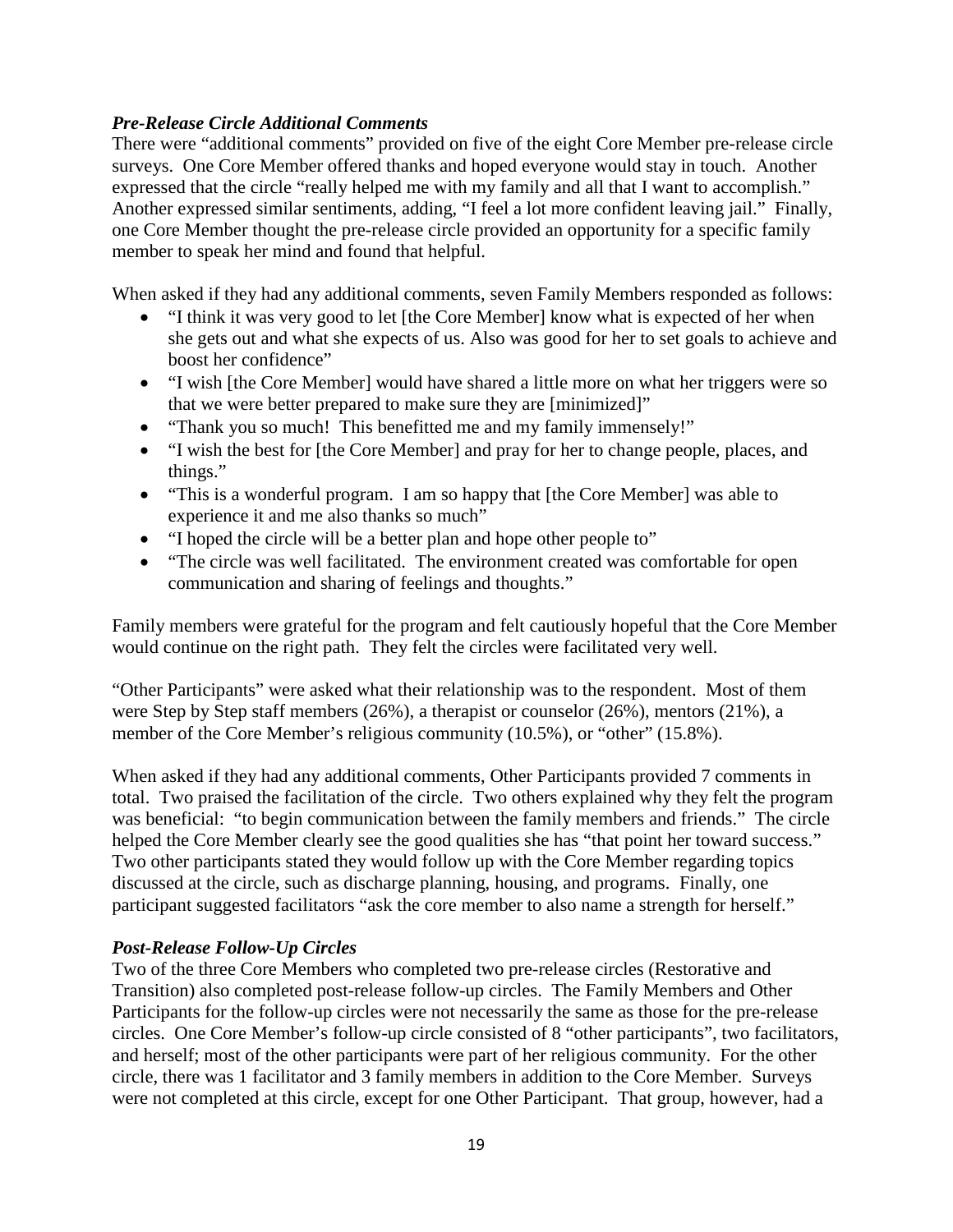second follow-up circle three months later, for which surveys are available. The same participants from the first follow-up circle attended this second follow-up circle.

Because of the low number of follow-up circles conducted (three in total), we analyze all followup circle data together, as shown in Table 6 below. Note that the prompting statements differ from those on the pre-release circle surveys.

| <b>Prompting Statement</b>                                                                                                                       | Participant<br><b>Type Asked</b> | <b>Overall</b><br>Average<br><b>Response</b> | <b>Core</b><br><b>Member</b><br>Average<br>$(n=2)$ | Family<br>Average<br>$(n=3)$ | <b>Other</b><br>Participant<br>Average<br>$(n=9)$ |
|--------------------------------------------------------------------------------------------------------------------------------------------------|----------------------------------|----------------------------------------------|----------------------------------------------------|------------------------------|---------------------------------------------------|
| I am satisfied with my participation in the circle<br>process.                                                                                   | All                              | 1.31<br>$(n=13)$                             | 1.00                                               | 1.50<br>$(n=2)$              | 1.33                                              |
| I was given a fair opportunity to contribute my<br>own input.                                                                                    | All                              | 1.29<br>$(n=14)$                             | 1.00                                               | 1.33                         | 1.33                                              |
| The circle provided a safe environment in which I<br>could share my concerns.                                                                    | All                              | 1.43<br>$(n=14)$                             | 1.00                                               | 1.33                         | 1.56                                              |
| I wanted to participate in the circle.                                                                                                           | All                              | 1.36<br>$(n=14)$                             | 1.00                                               | 1.33                         | 1.44                                              |
| The contributions of professional staff were<br>beneficial.                                                                                      | All                              | 1.36<br>$(n=14)$                             | 1.00                                               | 1.33                         | 1.44                                              |
| What I shared was heard by others in the circle.                                                                                                 | All                              | 1.36<br>$(n=14)$                             | 1.00                                               | 1.33                         | 1.44                                              |
| So far, the Core Member has (or I have) been<br>successful in following her (my) re-entry plan.                                                  | All                              | 1.69<br>$(n=13)$                             | 1.00                                               | 1.67                         | $1.88$ (n=8)                                      |
| Family/Other Participant: I have supported the<br>core member in her re-entry process.<br>Core Member: I am supported in my re-entry<br>process. | All                              | 1.79<br>$(n=14)$                             | 1.00                                               | 1.67                         | 2.00                                              |
| The Circle process has contributed to a positive<br>transition into the community for me/the core<br>member.                                     | All                              | 1.50<br>$(n=14)$                             | 1.00                                               | 1.67                         | 1.56                                              |
| Family: I have been involved throughout the core<br>member's re-entry process.                                                                   | Family                           | 1.33<br>$(n=3)$                              | N/A                                                | 1.33                         | N/A                                               |
| Family: I feel that I have been supported<br>throughout the core member's re-entry.                                                              | Family                           | 1.50<br>$(n=2)$                              | N/A                                                | 1.50<br>$(n=2)$              | N/A                                               |
| Family/Other Participant: I am happy that I<br>participated in this program.                                                                     | Family &<br>Other Partic.        | 1.42<br>$(n=12)$                             | N/A                                                | 1.33                         | 1.44                                              |

*Table 6: Responses to Post-Release Surveys for Follow-Up Circles*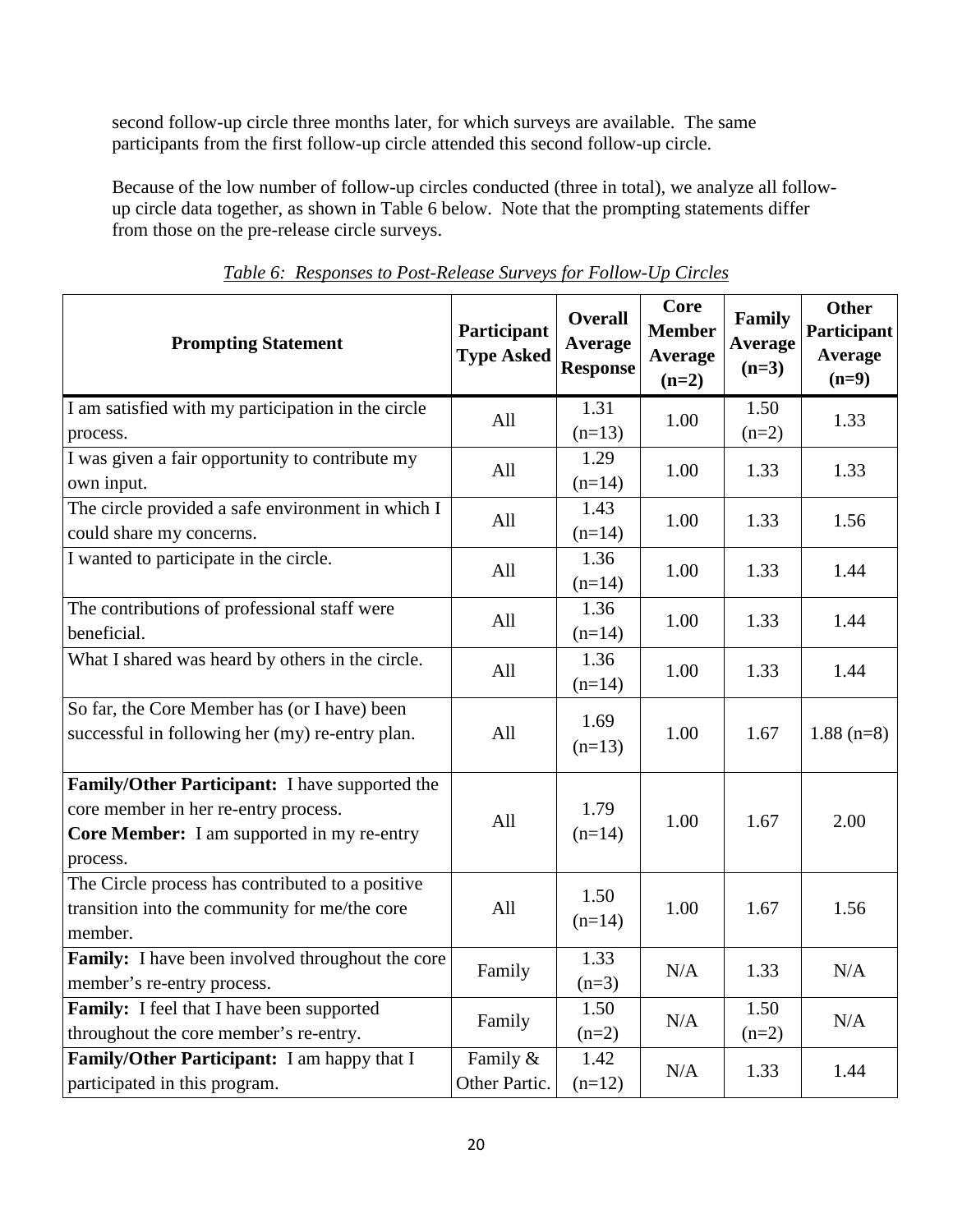Summary of Trends in Post-Release Circle Surveys

Core Members and Family Members did not respond, on average, significantly differently from one another, nor did Family Members and Other Participants. There were, however, several statistically significant differences between Core Members and Other Participants. This may be because many of the Other Participants that attended the one follow-up circle had just become involved in the core member's life, and it was also the first circle they participated in. The statistically significant trends found were as follows:

- Core Members were more satisfied with their participation in the circle process than Other Participants were (significance  $= 0.081$ ).
- Core Members agreed more that they were given a fair opportunity to contribute their input than Other Participants were (significance  $= 0.081$ ).
- Core Members felt safer to express their concerns than Other Participants did  $(significance = 0.051)$ .
- Other Participants felt the contributions of professional staff were significantly less beneficial than Core Members did (significance  $= 0.035$ ).
- Other Participants agreed less than Core Members that what they shared was heard by others in the circle (significance  $= 0.035$ ).
- Other Participants felt very significantly less that they have supported the core member in her re-entry than the core member *felt* supported through her re-entry process (significance  $= 0.003$ ). This may be because many Other Participants had just recently met the Core Member.
- Core Members agreed significantly more that the circle process contributed to a positive transition into the community for themselves than Other Participants thought it did  $(significance = 0.013)$ . This may be due to the Other Participants being less familiar with the circle process.

#### *Post-Release Circle Survey Additional Comments*

There was space on the post-release follow-up circle survey for additional comments. A Family Member felt the circles were "very successful and helpful" and hoped to continue to have circles. A Core Member felt the facilitator was "a very sweet person who has helped out my family." She expressed appreciation for the Step by Step program in general, stating, "If it wasn't for them coming to jail to help out us women, I don't know where I would be."

A facilitator remarked, "It was fantastic to see the participants again. The circle format was a little different, but I find that the family shared more deeply and in an even more considered way than in the past."

#### *Survey Response Changes Over Time for Circle Participants*

With this small amount of data and because participants did not necessarily attend every circle with their Core Member, it is difficult to ascertain trends over time from the survey data. However, it does seem that as Core Members had more pre-release circles, they felt they knew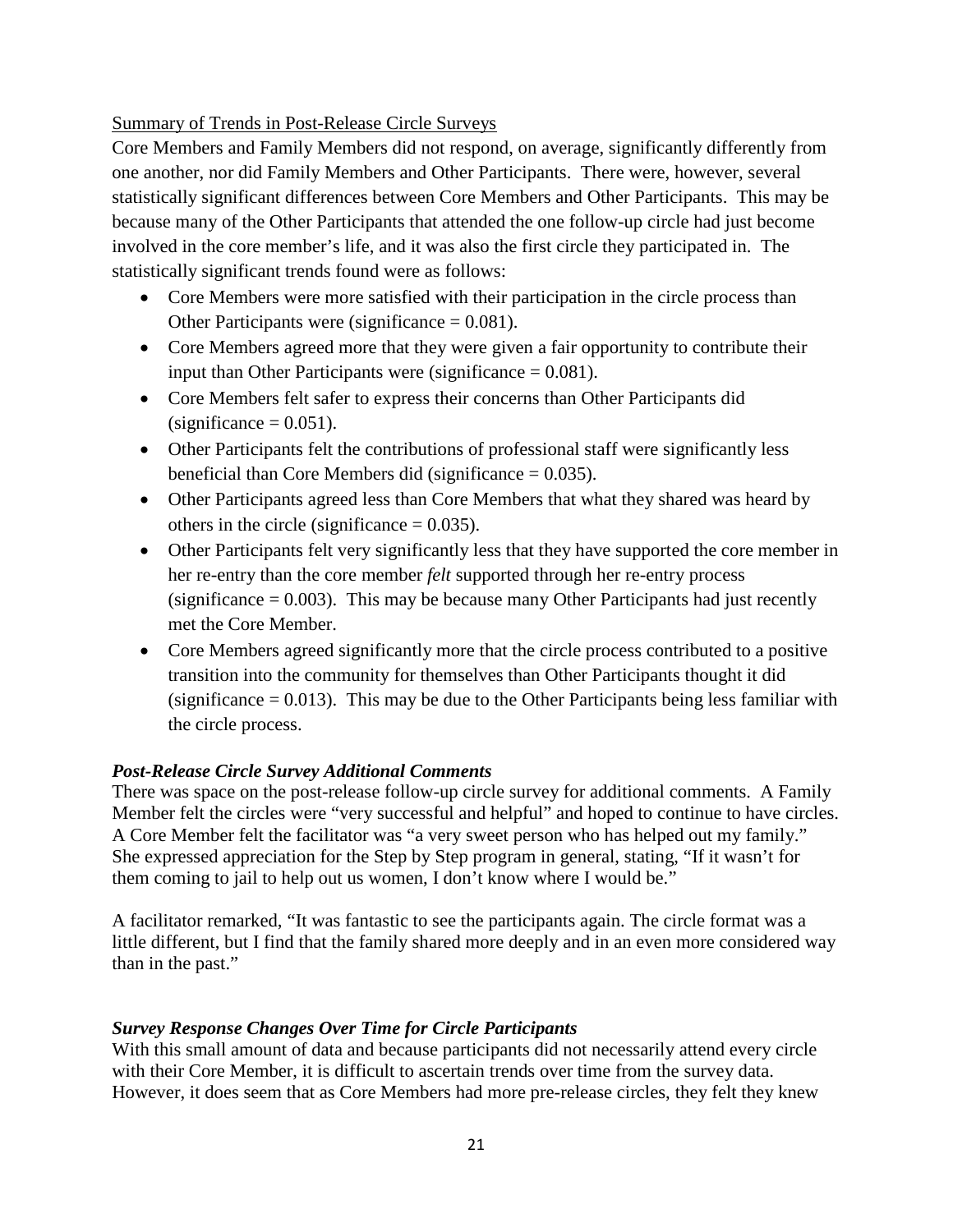better how to spend their time in jail. Core Members remained very confident throughout the process that they would (pre-release) and were (post-release) following the re-entry plan and that the circles helped ease their transition back into the community.

Survey responses did not, for the most part, change in any noticeable or significant way over time (i.e. date) or type of circle. Participants and Core Member were simply satisfied with the entire process, no matter when the circle was or what type of circle they had.

However, there is a weak correlation for Other Participants' responses only over time. They agreed less that what they shared in the circles was heard by others as time went on  $(r(27) =$ 0.400,  $p < 0.05$ ). We cannot say why. It may be something about the circles themselves, or about the types of participants involved as time went on, or any other reason one can think of.

#### *Facilitator Surveys*

There were two Restorative Circles Facilitators at every Circle, but one facilitator at one Circle did not truly facilitate and thus did not complete a facilitator survey. Two others did not return surveys, but there is at least one facilitator survey response from each circle. Facilitators took the same survey no matter what type of Circle it was. Facilitators often facilitated multiple circles, with the program Coordinator co-facilitating almost all of them.

The facilitators' survey only had four prompting statements and left much more space for additional comments than participants' surveys did. Table 7 shows the results of the facilitator surveys, averaged over all Circles and broken down by each circle type.

| <b>Prompting Statement</b>                                                                      | Average<br><b>Response</b><br>for all<br><b>Circles</b><br>$(n = 19)$ | Average<br><b>Response</b><br><b>Pre-Release</b><br>Combo<br><b>Circles</b><br>$(n=6)$ | Average<br><b>Response</b><br><b>Restorative</b><br><b>Circles</b><br>$(n=5)$ | Average<br><b>Response</b><br><b>Pre-Release</b><br><b>Transition</b><br><b>Circles</b><br>$(n = 5)$ | Average<br><b>Response</b><br>Follow-Up<br><b>Circles</b><br>$(n = 3)$ |
|-------------------------------------------------------------------------------------------------|-----------------------------------------------------------------------|----------------------------------------------------------------------------------------|-------------------------------------------------------------------------------|------------------------------------------------------------------------------------------------------|------------------------------------------------------------------------|
| I am satisfied with the<br>participation of the group<br>members during the circle.             | 1.37                                                                  | 1.33                                                                                   | 1.20                                                                          | 1.80                                                                                                 | 1.00                                                                   |
| The group members were<br>given a fair opportunity to<br>contribute their input.                | 1.21                                                                  | 1.17                                                                                   | 1.00                                                                          | 1.60                                                                                                 | 1.00                                                                   |
| The circle provided the group<br>members with a safe<br>environment to share their<br>concerns. | 1.05                                                                  | 1.00                                                                                   | 1.00                                                                          | 1.20                                                                                                 | 1.00                                                                   |
| Things that were shared in the<br>circle were heard by others.                                  | 1.33<br>$(n=18)$                                                      | 1.50                                                                                   | 1.20                                                                          | 1.50<br>$(n=4)$                                                                                      | 1.00                                                                   |

#### *Table 7: Average Facilitator Survey Responses*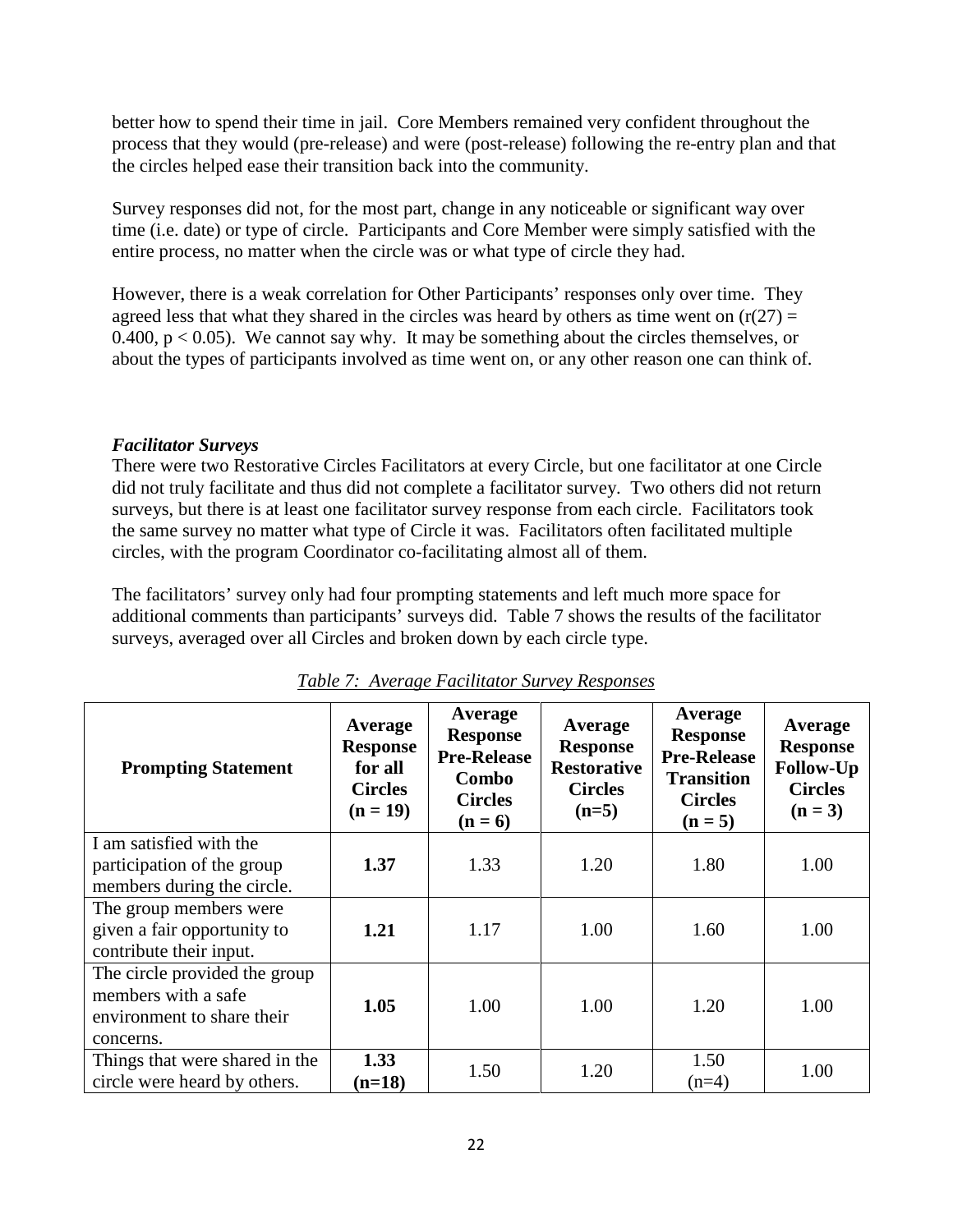#### Trends in Facilitator Surveys

The facilitators' responses, overall, were very positive and had little variation. There were no evident correlations as to how facilitators responded after pre-release circles compared to postrelease circles. Facilitators' responses also did not change in any consistent way over time or by circle type. The only possible trend is that facilitators agreed slightly less with all statements after the transition circles compared to restorative or post-release circles. More data would need to be collected to ascertain why this is so or if it is simply due to chance.

#### Facilitator Open-Ended Responses

When asked for additional comments or concerns, facilitators often addressed many issues and what themes were covered at the circle. Some circles focused on allowing Core Members and participants to process what it was like that some invitees did not attend the circle. Many were already aware of the struggles and issues in their relationships, but they used the time to actually discuss it in healthy ways. It gave the participants a chance to think differently about these issues. Many of the facilitators' comments shed light on the logistical difficulties of conducting the circles, the difficulties in actual facilitation, and the importance of service connectivity and case management.

Some selected quotes from facilitators follow:

- "This circle process was amazing  $-$  it was such a supportive and encouraging circle for the core member. Her current needs for support (transportation, conversation/emotional support, spiritual support, accompaniment to AA/NA meetings) were discussed and members of the circle offered what and when they are available to support her. In a postcircle conversation over food, one supporter mentioned connecting the core member with a lawyer and a doctor… she knows to see if these professionals can address other frustrations of navigating different systems... This highlights the importance of networking the core member not only back into society with her supporters, but also the importance of connecting/networking the core member into services…on the outside. It seems important to have service providers/case workers take part in the follow-up circle as much as they can."
- "The most important outcomes were that the family member was heard and the Core" Member was able to get clarity on the Family Member's needs. There was a very tense atmosphere going into the circle. The mood was different leaving the circle, and though we really only got through the first part of the conversation (the Family Member had to leave for a prior appointment) it seemed that we needed that much time… to dialogue around the impact of the incarceration and addiction."
- "A number of family members could not attend as they were out of state. Those that could be reached by phone we collected input from. The request from the [core member's] daughter (not present) led to an important discussion about the CM's choices in relation to men. This was a beautiful circle - the Core Member & supporters really were open and honest. It was very easy from a facilitation standpoint."
- "I think it went well overall. At times it was a little clunky and I may have missed some points. I think I will get better with practice."
- "Sometimes difficult to keep focused I think this was partly because there was a chunk of time between the 1st & 2nd circle & still a lot of healing to do."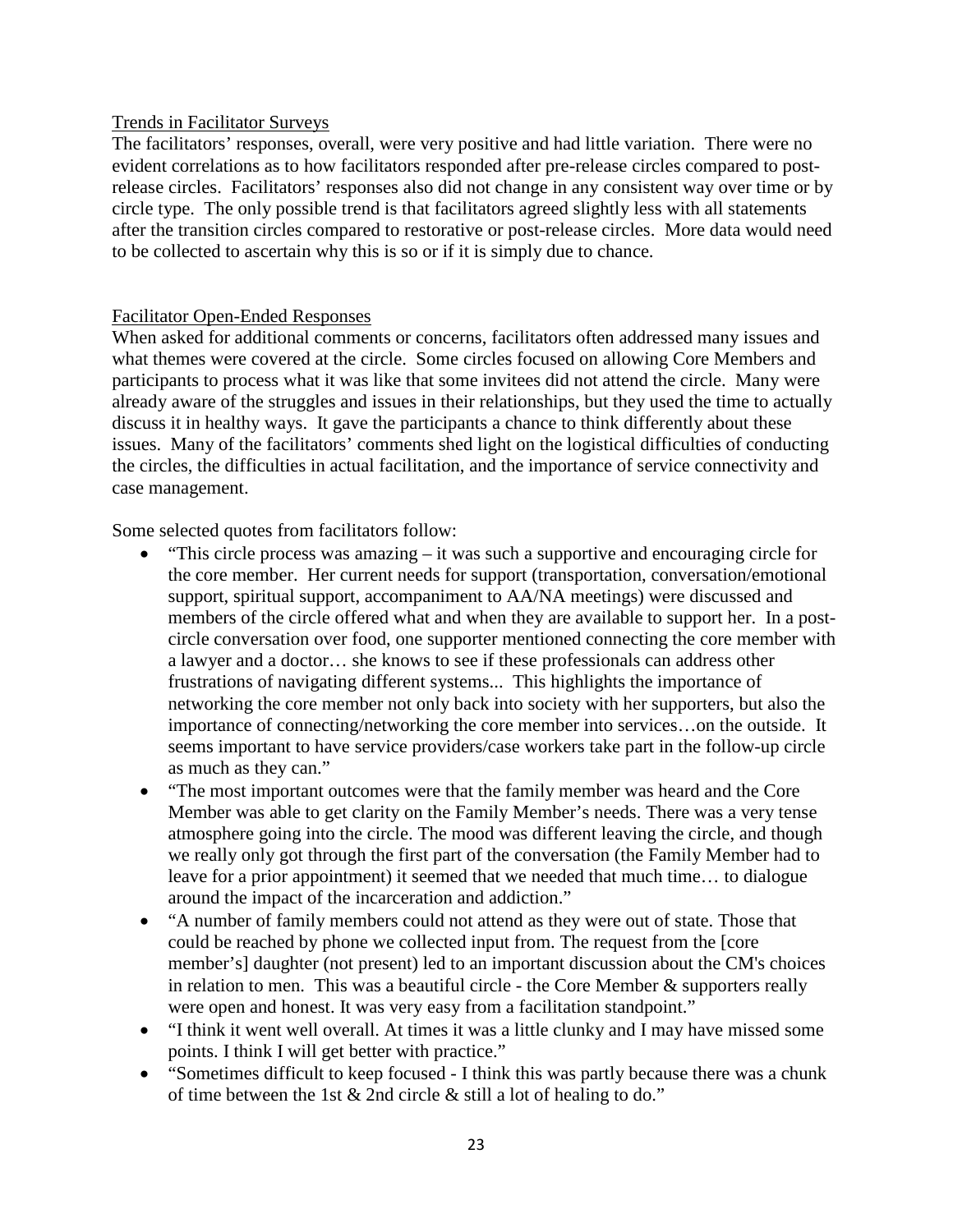- "Helpful co-facilitation! I really appreciated my co-facilitator asking participants to repeat or summarize what they'd heard."
- "It took about 20 minutes for us to be let into the visitation area and the process had to be done by a certain time. Despite the time constraints we got through all the restorative elements. The atmosphere was positive – not what we were expecting."
- "The process worked for the participants. The mother had important issues that she wanted her daughter to hear. She was non-judgmental and gave her daughter a lot to consider as she prepares to leave jail. The elephant in the room was her father who promised to come and did not. The Core Member has serious issues with her father – it was difficult for her to get beyond this absence...."
- "I need some help with the transition process sorry!!! I'm wondering if it is useful to explain possibilities on how the circle can be used or possible outcomes? [The other facilitator] did a wonderful job. She always asks wonderful follow-up questions. The family contribution was beautiful."
- "Difficult! Family dynamic not kindly suited to jails. Not sure how we could have changed the format to suit the needs of the participants."

## **Core Member Case Notes and Progress Summary**

In addition to conducting the Restorative Circles, the Coordinator connected Core Members to services, mentors, and case managers, and all but three of the referred Core Members attended Step By Step workshops in jail as well. We provide, in this section, a summary of the qualitative notes regarding the Core Members' service connectivity and general progress. Information is only provided in aggregate to avoid potential identification of any one individual.

At each Core Member's first pre-release circle, notes were taken regarding the Core Member's achievements while incarcerated, her strengths, and what she can do to make things right with her loved ones and herself. Most groups also outlined a transition plan, including steps to secure housing, seek counseling, restore relationships with family, and other priorities. Such case notes are available from six of the Core Members' first circles and one from a follow-up circle.

The groups outlined many achievements made by the Core Members during their time in jail. Common achievements included gaining higher self-esteem and self-awareness, participating in groups while incarcerated that helped them grow, developing new coping tools such as using journals and anger management skills, learning to react differently to situations, and listening differently. The Core Members seemed gained self-confidence and methods for achieving their personal goals. Also, some were happy that they put some plans in place for their re-entry. There was a strong sense of hope, persistence, and confidence evident in the way Core Members portrayed their accomplishments, and they believed they had the rights tools, supports, and attitudes to reach their goals after release.

The groups also identified the various strengths they felt the Core Members had. This, of course, varied widely depending on the individual. A theme of hope pervaded the responses, again portraying a confidence that the Core Members had made lasting changes in their outlook or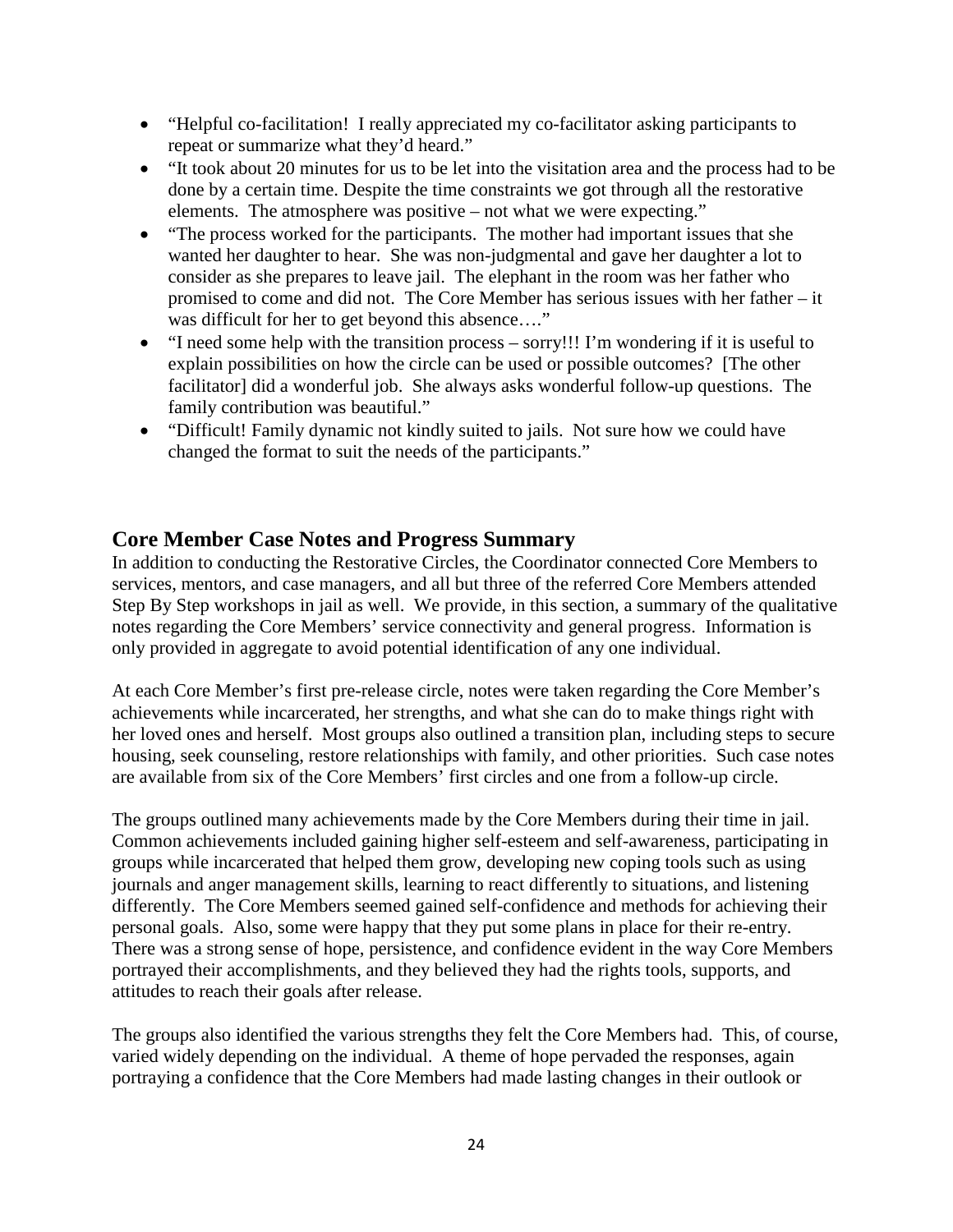behavior and that the Core Member would achieve her post-release goals. Some examples of strengths included:

- Intelligence, wisdom, and good communication skills
- Ability to encourage others, helping and being concerned about others, loving
- Having inner strength, optimism, confidence, humility, spirituality, and self-respect
- Having the dedication and courage to reach goals and the honesty and humility to ask for help when needed (self-advocacy)
- Perseverance, a strong spirit, and enthusiasm

Next, group members identified ways the Core Member could "make things right" for her family and herself. Common themes included:

- Outlining rules or behavioral expectations (for both the Core Member and family)
- Continuing to understand the effect of one's behavior on others
- Discontinuing destructive or unhealthy relationships
- Maintaining or creating supports (counseling, mentoring) and taking medications
- Taking things one step at a time and remembering accomplishments
- Expectations for contributing to their households and/or community through work, income, family support, etc.
- Having the Core Member prioritize her own needs over what others ask her to do
- Remembering that people love and support the Core Member

Then, a transition plan was identified for most circles, though some circles were primarily focused on communication and healing and thus did not get to make a firm transition plan at this stage. Those who did make transition plans identified, for instance, who would pick them up on the day of release from incarceration, where they would live upon release, and how they would go about finding their own housing. Plans included, for some, longer-term goals such as regaining custody of their children and starting one's own business. Another woman made plans to obtain her GED while attending a culinary training program.

Plans were also established by most women to continue seeking mental health or substance abuse treatment. They made specific plans to pick up medications, attend appointments, establish counseling sessions, and attend support groups. Some also identified ways to work on their physical health, such as setting up doctor's appointments, going for walks, and maintaining good nutrition. Core Members identified ways to work on or maintain their self-esteem, which included personal care activities, journal writing, and setting up organizational schemes.

The Core Members all identified people or programs that were going to be their key supports in their re-entry and/or recovery, including defining the roles and expectations of those supporters (i.e. who the Core Member should call in given situations). Most intended to continue attending Step By Step workshops.

Finally, group members also set dates and/or expectations for future circles. Some discussed who they would encourage to attend the follow-up circle.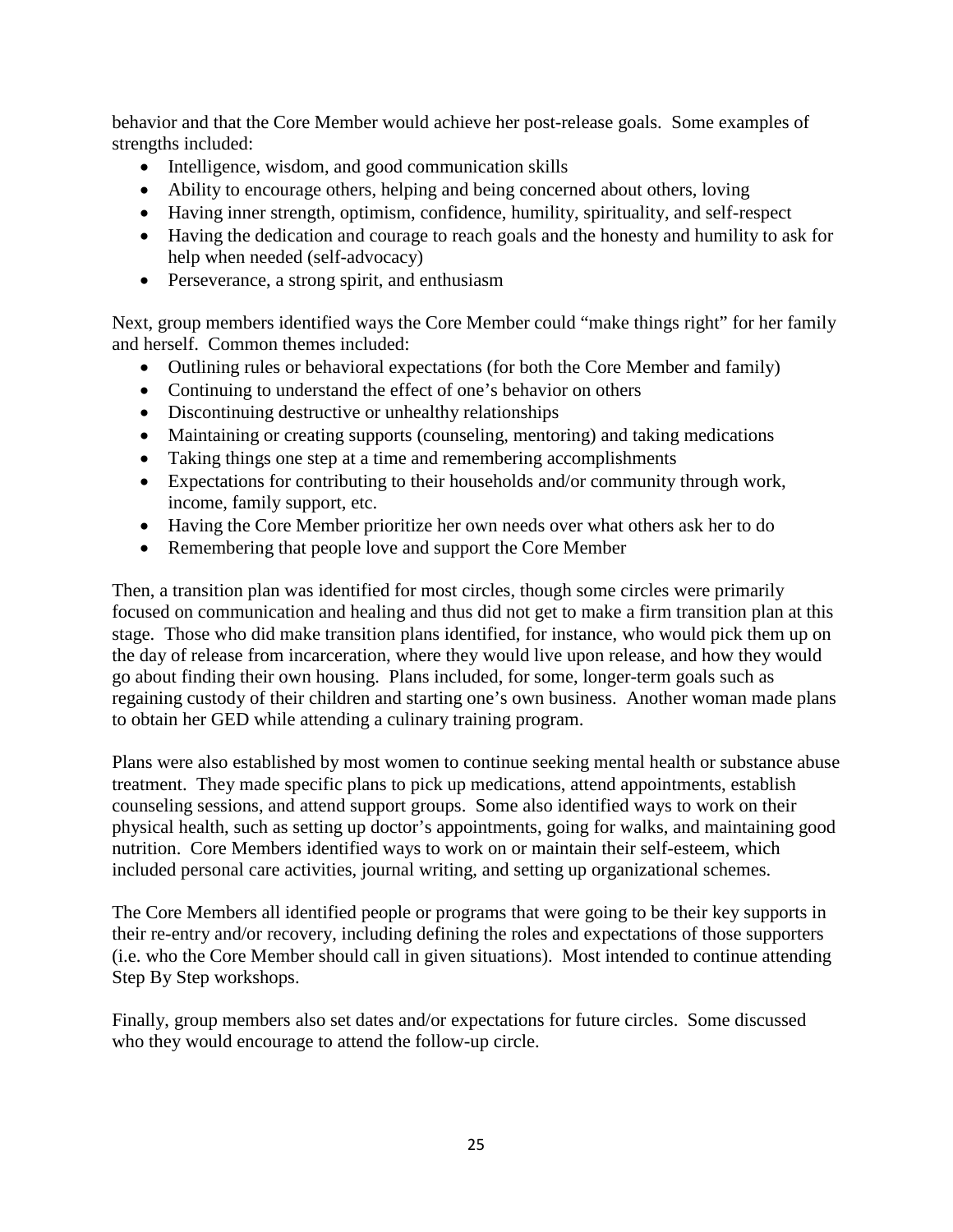#### *Post-Circle Follow-Up Notes*

There was a wide variety of reasons that some Core Members did not complete follow-up circles after their release. These usually had to do with an inability to contact the family members or the Core Members after their release – a common problem in working with those in re-entry. One Core Member who completed a pre-release circle had to serve additional jail terms in other localities for prior charges, and another could only be reached through a social worker who was not responsive to the coordinator's calls. Another moved out of the area to live with family, and another did not have contact information with which the Coordinator could follow up.

Those whom the Coordinator could contact to schedule a follow-up circle often wanted to wait for more time to pass so that they could get settled after their release. Core Members often had many demands upon release, and it was difficult for them to prioritize the circles among their other concerns.

Researchers and project coordinators will consider ways by which a smoother transition can be made to encourage Core Members to have follow-up circles. Core Members may not feel like they have accomplished enough to be ready to do a follow-up circle, so it may be worth having a portion of the pre-release transition circles be devoted to developing a realistic timeline for goals that can be accomplished in a month or two after release, before the first follow-up circle.

Step by Step staff did, despite these obstacles, keep in touch with many of the referred Core Members. One Core Member had gotten a job after release but wanted to wait to do a follow-up circle. Another was addressing medical concerns and making full use of the services available to her. One Core Member is struggling to afford rent and to keep in touch with her original mentor, but she has been persistent and a strong self-advocate. She got a new mentor who has been a good support and also got a case worker through the Catholic Family Center's Re-Entry Task Force. She was interested in a follow-up circle but wanted to get more settled first. Another Core Member was proud to say that she decided to not live with her boyfriend and to instead live with her sober sister and later a friend. She struggled with usual issues such as a sanction from social services, but she managed to set herself up with mental health and physical healthcare appointments. She still attends Step By Step workshops and has a healthy support system. Another referred Core Member never had a pre-release circle and was released too soon from the referral date to be connected with a mentor or case worker. Coordinators tried to schedule a circle three times, but family conflicts made it impossible. Despite these struggles, the coordinator reports that she is "doing well," has good support, and has enrolled in classes to further her education. Finally, one Core Member successfully served time in two separate jails for charges acquired prior to her referral. She is now living out-of-state and reportedly has gained employment. She is still in sporadic contact with her mentor.

In summary, many of the Core Members were still interested in having further circles, but they have struggled to coordinate family members' schedules, achieve their goals quickly enough, and maintain stable contact information. The program Coordinator made diligent efforts to schedule circles, even interviewing out-of-state family members over the phone so their input could be offered at the Circles. In the end, though, it is difficult to coordinate so many people, especially when some are not fully stable and so many are busy with pressing priorities.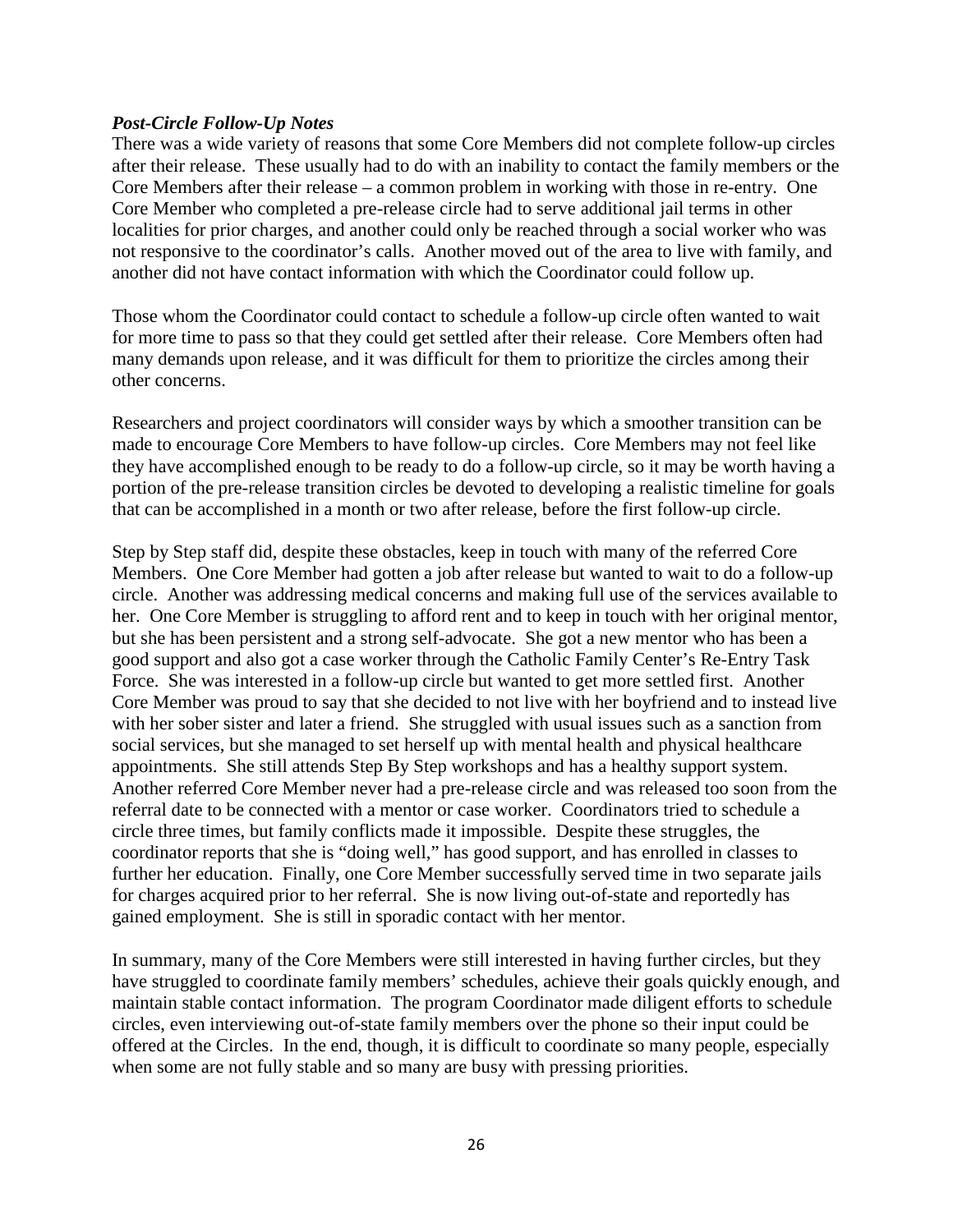#### **Focus Groups and Interviews**

To assess in more detail the effects of the Restorative Circles program and to get input from participants about what the program did well and how it could be improved, semi-structured phone interviews were conducted with several mentors and several Core Members. Facilitators were also interviewed in a focus group regarding how the program went and what they learned in the process. We discuss each of these in turn.

#### *Core Member Interviews*

Six of the eight Core Members who participated in circles consented to be interviewed by the researcher over the phone. Three interviews were ultimately completed. The outline of the Core Members' semi-structured phone interview is included in Appendix C.

#### Referral Process and Reason

All Core Members interviewed had been referred to the Restorative Circles program through their participation in Step by Step workshops at Monroe Correctional Facility. One specifically referred herself to the program after another woman in the workshop spoke about her experience with the program.

Two of the Core Members wanted to talk with their immediate family members about the effects of their past behavior, lifestyles, and addiction. The other wanted to "be on the same page" as her family when she got out.

#### Healing Relationships & Other Circle Discussions

They all reported tremendous appreciation and success from the circle program in terms of helping them in their relationships. One woman had a fairly "horrible" first pre-release circle due to the only attendee "bringing a lot of resentment and anger" to the circle. Thankfully, she went on to have another pre-release circle with different people and a follow-up circle with still more supporters, which were far more positive.

During the circles, all of the women felt initially nervous, either because they were not sure what the other participants would say or because of having non-family members involved in family conversation. They tended to feel better as the conversations went on – except for the one woman's first circle – and left feeling positively overall. One Core Member was pleasantly surprised to find that their family members did not "lash out" or dismiss what she said because they had "heard it all before." The one woman who had a rough first circle reported feeling angry after the first one. After the second, attended by those who had supported her throughout her incarceration, she felt "very happy, loved, supported, and very hopeful."

Additionally, they felt their family members and other participants were comfortable in the circles. Core Members spoke highly of the skill of the facilitators in creating a safe environment for difficult conversations.

While some groups discussed the Core Member's criminal behaviors, others focused on their needs (i.e. for support, transportation, boundaries, etc.). Overall, they were very happy that their family members "got to say what they'd been holding in [and] how they were feeling."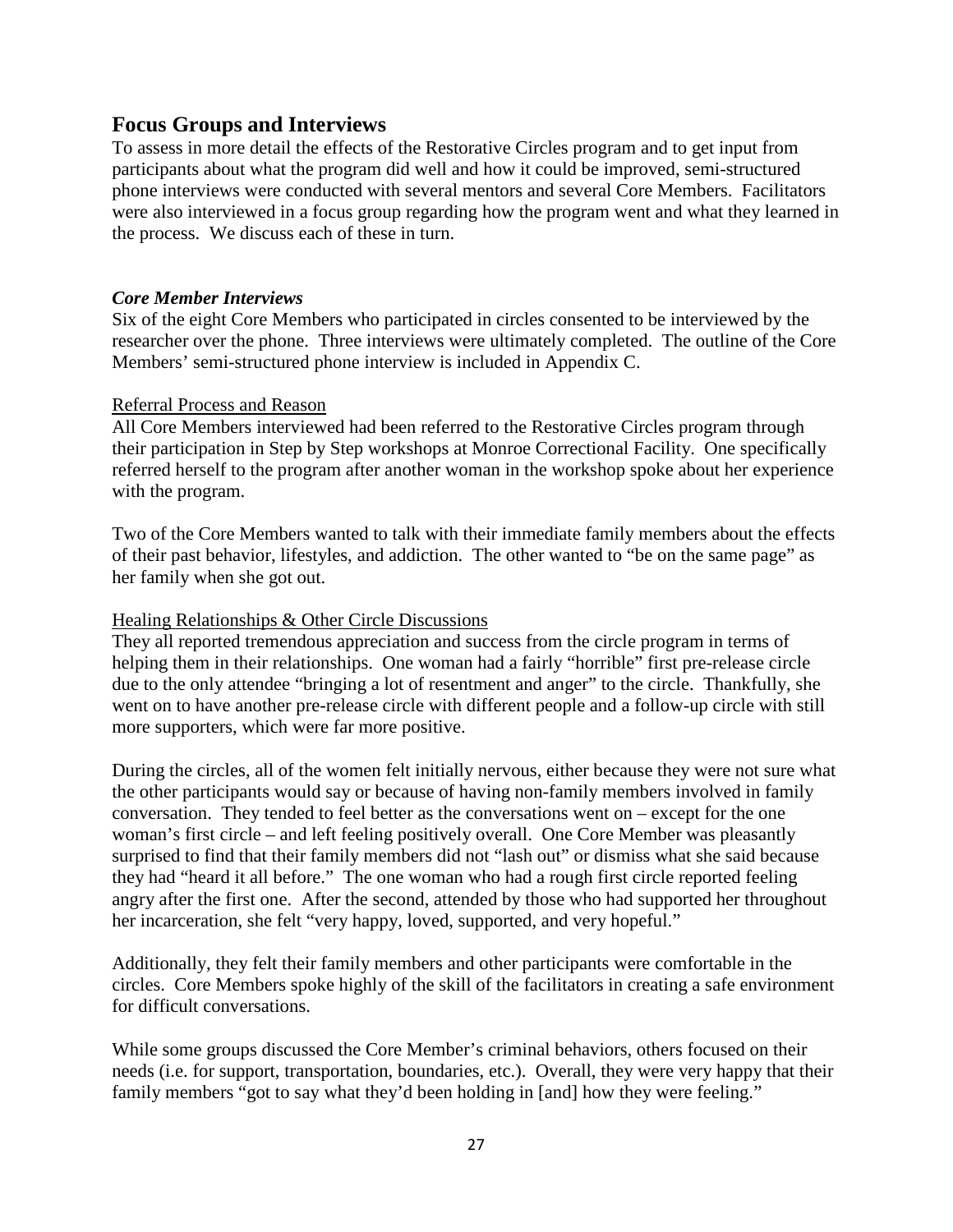All three Core Members specifically mentioned feeling disappointed when certain individuals did not come to the circle or, in the one case, that the person who came was not participating in the intended spirit of the circle. One had a daughter she hoped could attend, but she was young and unwilling to "talk about family stuff" among strangers.

#### Most Beneficial Aspects

Core Members felt the most helpful aspect of the program was that every person had a turn to speak and to apologize or express pain. They also found it helpful to agree on a re-entry plan. It helped Core Members know what was expected of them when they were released and how to work towards their goals. They were able to discuss with supporters what level and types of commitments those supporters could make to assist the Core Member, and what they needed from the Core Member. It was helpful for all to specify times and dates for tasks post-release.

The Core Members all felt the circles were instrumental in helping to work on their relationships and to plan their re-entry. The effects have been tangible for many months for all of those interviewed. The circles "made it easier to come home," as one woman said. Another said, "I can converse with my children now without feeling guilty, arguing, bickering." She felt the circles improved her family's communication skills, which they continue to use to this day. She felt she "needed a stepping stone to be able to do it and be honest with my kids about what I'm going through" and did not feel she could have had this type of conversation on her own. Another Core Member felt the circles helped improve her relationships with people who were new to her life. The people who participated in her circle have collectively supported her in a number of ways since her release (transportation, attending religious events, babysitting, etc.), and she felt that if she had not done the circle, she would never have felt comfortable being so close and trusting of them.

#### Mentoring Relationships

The Core Members interviewed had a mentor assigned at one point, though their mentoring relationships varied greatly. One woman credited her mentor with "never letting go of me." She was grateful that her mentor stood by her when she was going through difficult times and that she called her nearly every day. In contrast, another Core Member had an "awkward" and disconnected relationship with her mentor, which did not continue post-release. The other had a mentor with whom she lost contact. She was assigned another mentor with whom she had a better relationship, but ultimately they had ideological differences that resulted in a lack of contact as well. All of their mentors had attended at least one circle. The two who lost touch with their mentors wished they had better relationships but did not feel too severely hurt that it did not work out.

#### Re-Entry Planning & Successes To Date

All Core Members felt that they had ample input into their own re-entry plans. One in particular did most of the planning herself because the counselor at the jail was out on medical leave. All Core Members felt well-prepared on their release dates. One felt the planning done at the circle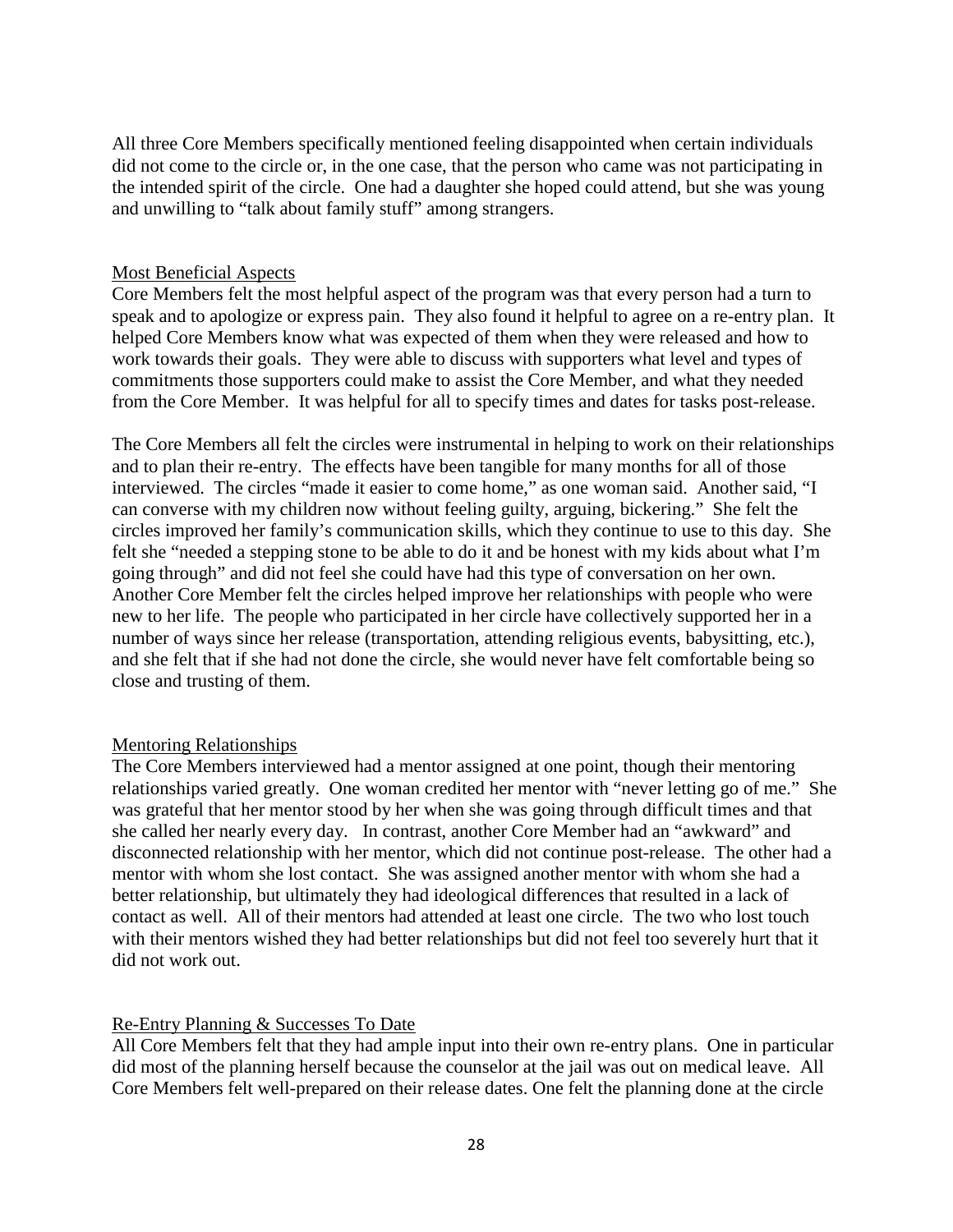helped her not be afraid when she was released. She successfully followed through with a plan to enroll in outpatient treatment. Core Members did not encounter much that was unexpected, except one thought her mentor would help more in her re-entry. Another thought she was serving a concurrent sentence for another charge, but actually she still had to serve more weekends in jail.

All of the Core Members interviewed are currently in stable housing with family, though one is working hard to move somewhere else with her child due to it not being a healthy environment.

For the most part, the Core Members felt their re-entry has lived up to their expectations, though they each reported several struggles. One stated that she gets easily overwhelmed, having been gone so long and still trying to get a grip on her life, belongings, and stability. They felt the circles helped them stay on track with their re-entry plan and conceptualize it better. They all know of resources available to help them reach their goals.

The Core Members reported that the Step by Step workshops at the jail were quite effective, though none had participated with Step by Step since getting released. One felt the workshops helped her "get in touch with myself a lot" and thus were good preparation for the circles. Another felt that it provided a good support network such that she could keep in touch with friends and find out about opportunities in the community.

#### Feedback on the Process and Facilitation

All Core Members said they would recommend this program to others. One advised that whoever participates in such circles should "be prepared to talk about anything and everything."

Finally, the Core Members felt the scheduling worked well and that the format and organization of the circles was "perfect." They all commented that the circles "flowed" well, referencing specifically the questions asked and how the time was organized.

#### *Mentor Interviews*

The Program Coordinator asked mentors if their phone numbers could be released to the researcher for interviews, and eight consented. In the end, phone interviews were conducted with four mentors, all of whom had participated in one circle each. The outline of the Mentors' semi-structured phone interview is included in Appendix D.

#### Prior Experience with Counseling or Mentoring

The mentors had varied backgrounds. One works in the Correctional Facility, one is a social worker who works with women in re-entry, and one is currently obtaining her master's degree in social work. Another really did not have any experience but simply wanted to help someone. They all wanted to help other women live better lives. One said, "A lot of us are products of our environment. Some of us escape it, but not everyone will. The ones who escape came in contact with people who offered that opportunity. They had to trust someone." That is the role she hoped to play as a mentor.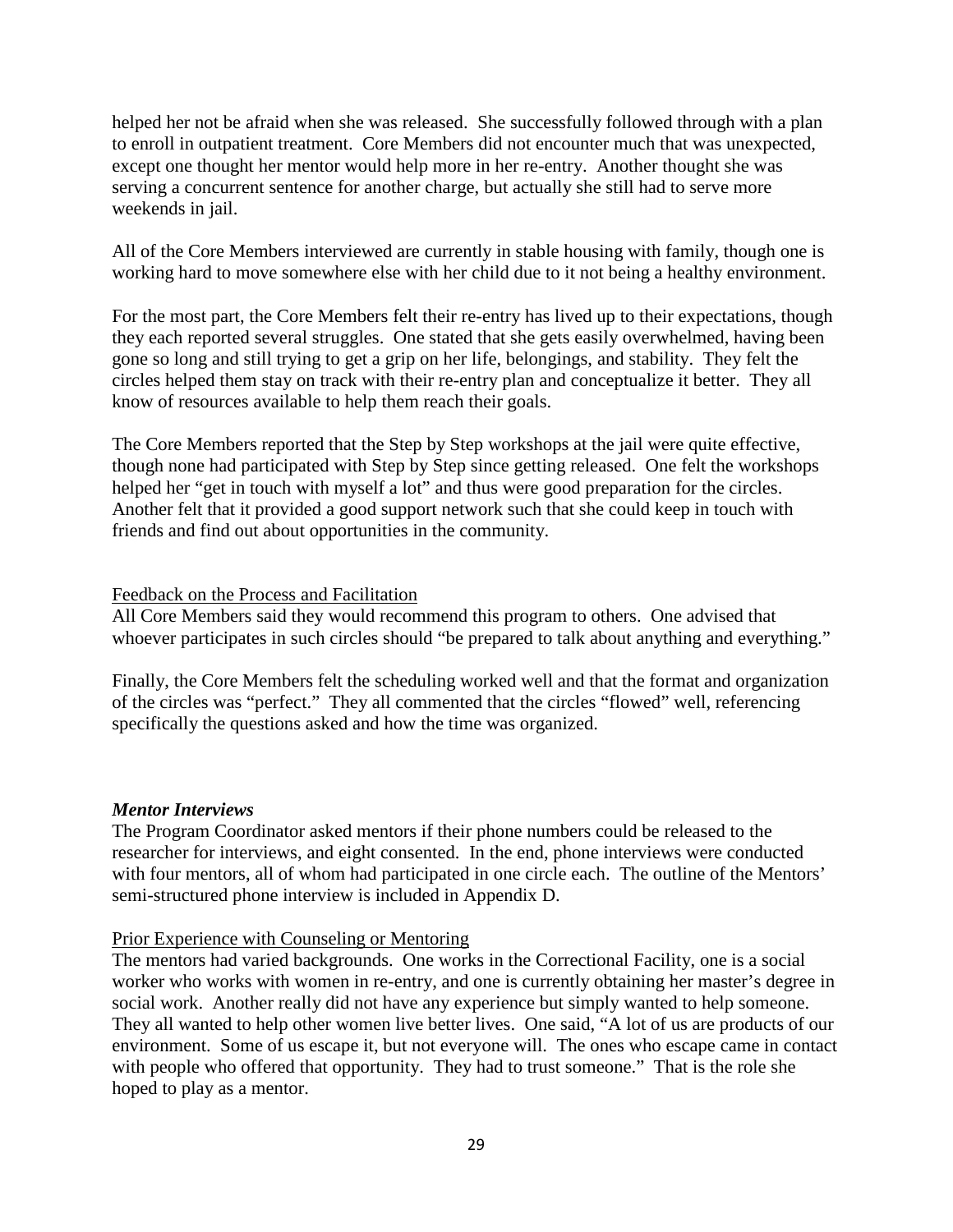#### Importance of Maintaining Communication

Most of the mentors interviewed have mentored or counseled multiple female ex-offenders. They often found that maintaining consistent communication was the biggest barrier to a successful mentoring relationship. When people get released from jail, they often lose touch with their mentors. One mentor felt that people really have a vision for how they will change while they are incarcerated, but once they have their freedom back – and all the frustrations that go with it – old habits start again. They often feel too busy to reach out to their mentors again.

#### How the Circles Were Valuable to Mentors

All mentors found the circle process to be of tremendous value. First, they felt it provided them with a better understanding of the dynamics at play in their mentee's life, especially within their family. It made it easier for the mentors to address the larger picture of the mentee's struggles. Also, meeting the mentee's family members gave them insight into why the Core Member behaved in certain ways. Third, it helped mentors understand what the mentee needs structure in and what things really bother her that she does not usually talk about. One mentor felt it was "enlightening" to learn about sensitive topics so that she could be mindful of those topics with her mentee.

All of the mentors felt that the other participants in the circles valued their presence and input. Most of them felt their role was to observe, listen, and learn what the Core Member and her supporters go through. Some felt more involved in the group process, trying to connect what participants said and clarify statements. They all felt their role as a mentor was largely to encourage their mentee to do the right things.

#### Difficult Aspects of the Program

The mentors reported several difficulties with the program. One pointed out that the circles are particularly difficult if children are present. Having a child present revealed, for one mentor, much about the family dynamics and the burden the child takes on, and she felt the circle process gave a healthy outlet for the child to speak her mind. Nonetheless, having children present who are too young distracted the groups from the circle process.

Mentors also found it difficult when the group got "a little emotional" and people spoke out of turn. Finally, they acknowledged that, often, the Core Member does a lot of work on understanding herself while incarcerated, but the family members may not have done such work and instead have continued prior behavioral and cognitive patterns. They recognized that it sometimes created tension if the family members were not as collected or self-aware as the Core Member.

One mentor found trust to be the hardest aspect of the program. She felt trust was a prerequisite to open conversation and would be ultimately relieving and beneficial to participants. She saw such relief when her mentee cried during the circle, sharing thoughts buried deep inside and telling people, "I'm hurt, I'm wounded, I'm torn, and I need to be helped." The mentor felt the circle gave an opportunity for her to open up. "It helped her but probably hurt too."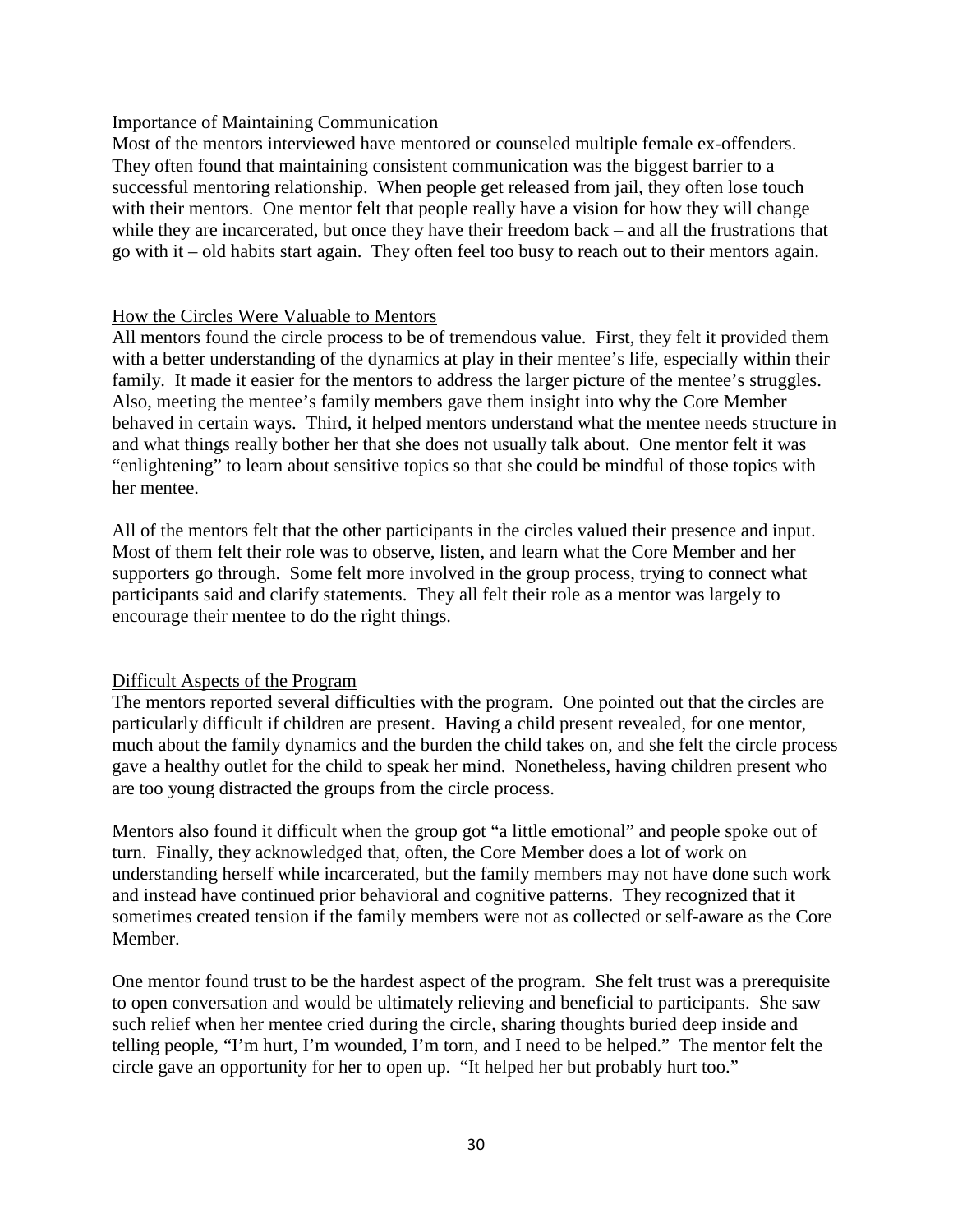Another mentor felt the most difficult part was logistical. When they arrived for their circle, the jail was short-staffed, and they had to send for more officers to supervise the circle. Thus, their circle was delayed by over an hour, but fortunately they were able to still hold it.

#### What Worked Well at the Circles

The mentors felt that the re-entry planning portion went particularly well. They got to address simple plans that are easily forgotten in the process of re-entry, such as purchasing the Core Member a pill organizer and calendar. One mentor with clinical experience felt this was crucial so that the Core Member does not "easily get thrown off" by such basic needs in the midst of making so many new decisions after release.

They all felt that having each person talk in turn was highly beneficial and allowed for positive and effective communication. One felt everyone involved was "able to receive some things and give out some things" and exhibit a "great effort to understand [each other]." The circles also helped everyone learn communication skills and boundaries. One mentor commented that having a note-taker present was beneficial because it helped hold participants accountable to the tasks that they agreed to take on to support one another.

#### Reasonable Goals and Preparing for Re-Entry

The mentors spoke about helping the Core Members and their families set reasonable goals for their re-entry. For instance, one felt that if a Core Member has been incarcerated for a year, she has not even had to cook her own food or decide when to go to sleep for a very long time. She felt that family members cannot possibly expect to just give her children back to her on the day of her release and expect her to successfully take care of the children immediately. She felt it was very beneficial to discuss giving the Core Member time to adjust to life on the outside before throwing a mountain of new responsibilities on her, even if family members are stressed and counting the days until her release.

One mentor felt that the women need to "be prepared for not sticking to the plan" and to have alternative strategies ready when something goes wrong. They felt the Core Members need to fully understand the consequences of their actions, such as choosing to abuse substances again.

One mentor was confident that even though her mentee did not make the best decisions when she was released and they lost touch, simply having the conversations at the circle about "what is beneficial to her well-being and health" would stay with her and get used productively.

#### Ways to Improve the Program

Mentors suggested some ways to improve the program. One felt that the family or other participants should be better-prepared during the pre-circles so that they know what type of conversation to expect and are prepared to successfully enter the jail. She felt it would be beneficial for the Coordinator to call each participant a day before the circle, reminding them of the appointment time and the need for identification.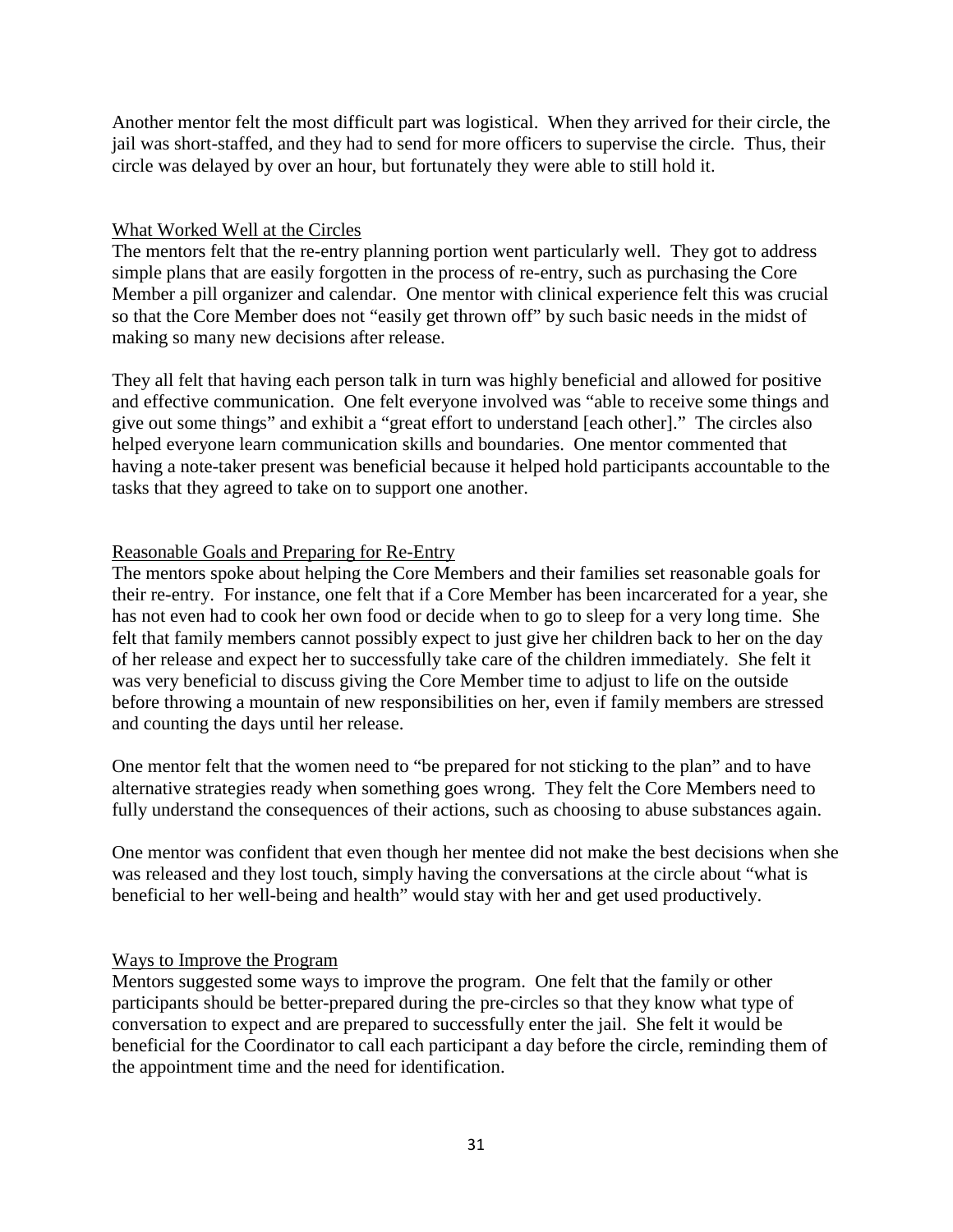One mentor suggested the program be offered for incarcerated men as well, though she recommended that facilitators and the Program Coordinator receive training on how to work specifically with men, acknowledging different communication and anger management methods.

Another mentor suggested that contracts and incentives for the Core Members may improve long-term follow-through with the program and goals. She felt dates should be scheduled for post-release circles during the pre-release circles, even if they end up changing. Another mentor suggested the first follow-up circle be held very soon after release, perhaps two weeks, to simply check in. The Core Members could also break down their goals into personalized phases, which may help with people feeling ready to do the follow-up circles. She felt providing small, tangible incentives, such as bus passes or food baskets, would help get people to attend. She felt coordinators have to "acknowledge the mindset of the individual" – that tangible assistance and incentives will get them to show up far more readily than simply wanting to improve their relationships. Then, she thought, participants would advertise the program through word of mouth, saying, "They really help you if you stick with it," meaning they provide both tangible and emotional support. This mentor felt that only the Core Member needed to be offered incentives; the others would "just have love and passion" to be there.

Finally, the mentors recommended, if it was at all possible, to have the Core Member "on the same side of the glass" for the circles. They felt it would facilitate comfort and honesty.

#### Discussing and Reflecting on the Circles Afterwards

The mentors felt that the circles definitely helped their mentees and their families. One worked extensively with the mentees afterwards and got to see them process the emotions that were brought up at the circles. She helped them assess their tools and develop new tools to process what they had experienced. Another mentor who talked with her mentee after the circle stated it improved the relationship between the mentee and her young daughter who attended the circle. Her mentee spoke about how emotionally challenging it was but that it was beneficial. The mentee did not feel that she could have had that conversation on her own. Another saw her mentee a few days after the circle and reported that she "was still on cloud nine from the circle. She was glad to have all the people she had the most respect for there." She has not specifically mentioned the circle since then, but "has been talking about doing the right things."

They felt the circles were challenging for all involved, but the challenge was necessary for growth and progress. For instance, one family member was particularly scolding of a Core Member. The mentor found this to be somewhat beneficial, as the mentee needed to hear the truth, but she also felt like the mentee's "self-esteem was a little broken." The circle managed, though, to "lift her spirits" by having everyone express how highly they thought of her. She felt it was useful not to "sugar coat" the difficult things, and it is important to "productively get the point across." One mentor also noted that the circles revealed her mentee's "triggers" – words or actions that family members said or did that would cause the mentee emotional distress. She worked with her mentee on diminishing her negative reactions to those triggers. She was able to work with the Core Members via role playing to practice handling comments like, "You've said this all before." She reminded them that they are different women than they were a year ago.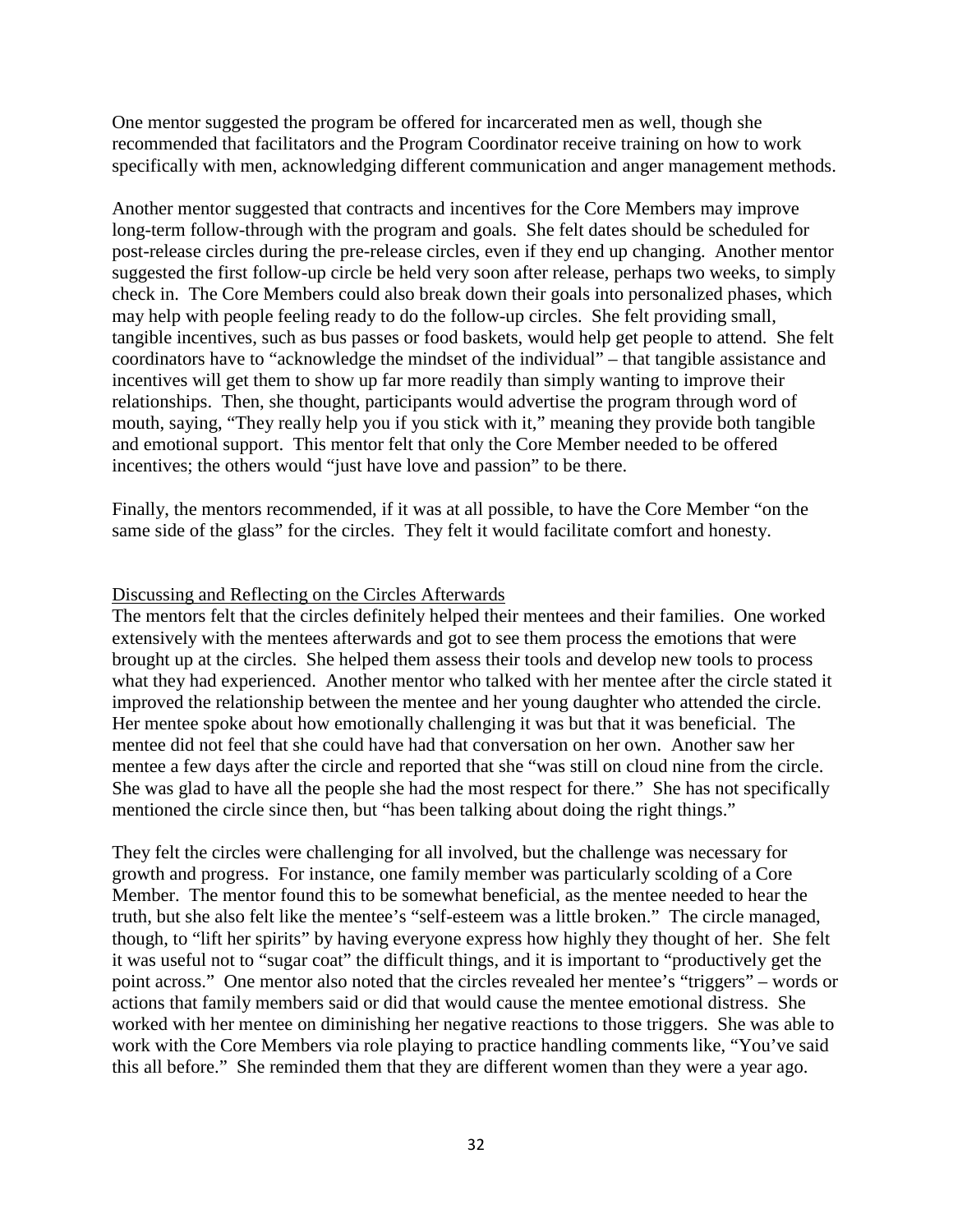One mentor felt that she learned a tremendous lesson in her mentoring and counseling: "I can't take responsibility for the failures or successes of any of my clients." She felt that she would always try her best to help, but she learned quickly that if a person fails, it is for many reasons; if they succeed, that person assuredly did far more work than anyone else could have done for her. Another felt hurt by her mentoring experiences. She felt she did not have enough support to successfully mentor, and was even scolded wrongfully by the mentoring agency for something she did not do. She felt mentors must go into mentoring acknowledging that it might not work out how they expect it to.

#### *Facilitator Focus Group*

A focus group was held with three Restorative Circles facilitators, one of whom was also the Program Coordinator. The outline for this focus group is included in Appendix E.

The Program Coordinator had facilitated or co-facilitated almost all of the circles and was in the most contact with the participants. The other two facilitators facilitated or co-facilitated a few circles each. One also worked with many of the Core Members through Step by Step.

#### Primary Purpose or Successes of the Circles

One facilitator felt the circles were a fantastic way to "give people an opportunity to have conversations that they have not been able to have or were afraid to have," opening up communication in their relationships. She felt the transition planning was crucial but somewhat ancillary to the primary objective of healing relationships. This corresponds with much of what the Core Members stated themselves.

#### What Makes Women Interested in this Program?

We asked facilitators for any insight they had into how women who were interested in doing these circles were different from women who were not. They felt that the women in the circles "seem to have more of a long-term vision. Other women are focused on more immediate concerns, like when they're getting out and what is happening with their charge." Women who are not interested in the program often have more anxiety and less acceptance of their incarceration and own reality. They guessed it may have something to do with the various programs women are in.

Also, some of the Core Members had been through institutions and programs before, such as jail or rehab, and they are "ready to get their life straight now." For instance, now that they have achieved sobriety, their next priority might be a career and caring for their children. Many were, for the first time, in a position where they could actually plan for the future. They seem "to look ahead in a different way" than women who were not interested in the program. All of the women who participated wanted to show their supporters how they have changed in behavior and attitude, and family members often say they do see that change.

#### Who Core Members Invited & Topics of Discussion

We asked what the circles primarily focused on. The facilitators emphasized that it is a very self-directed process such that the conversation changes based on the participants. One circle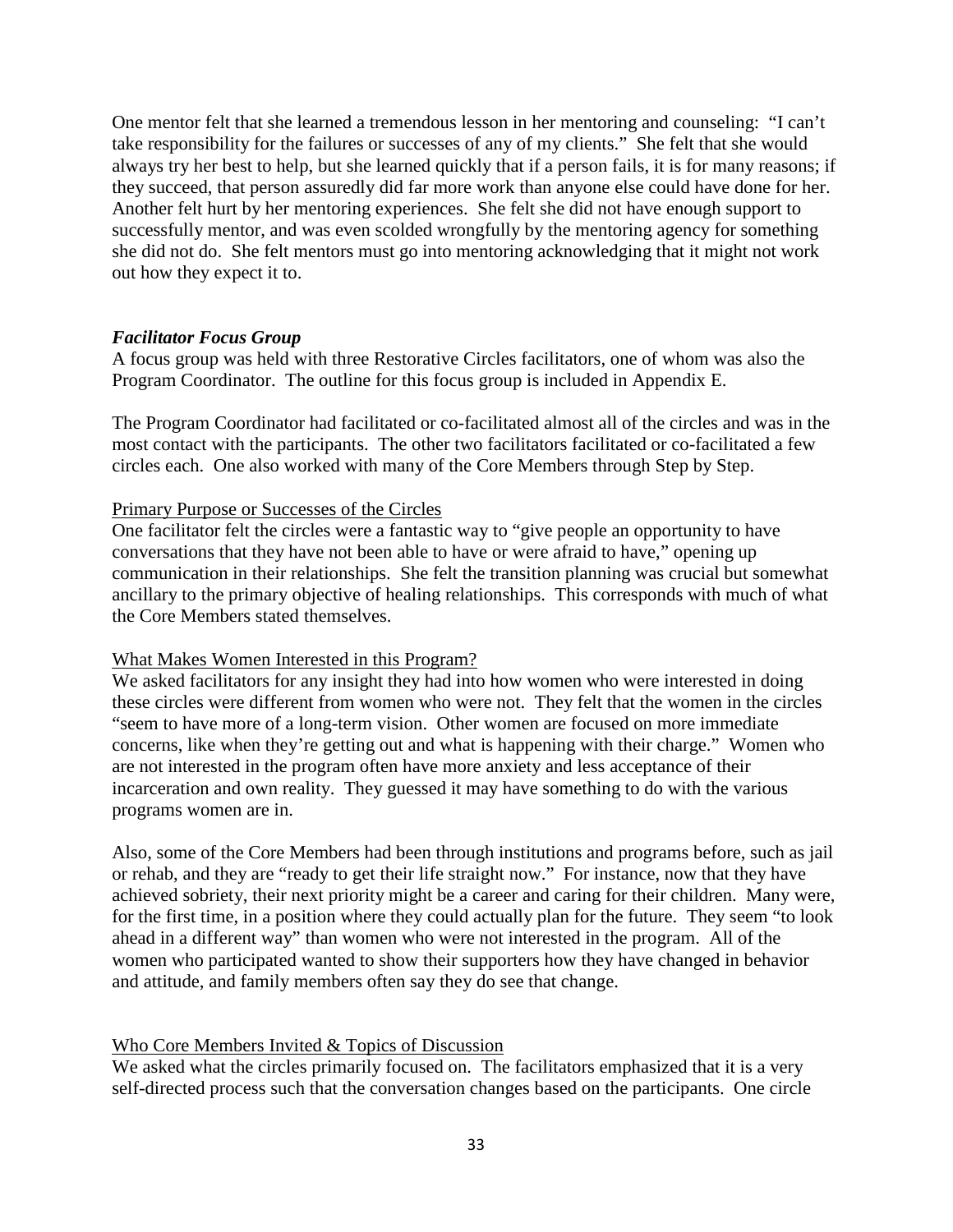focused on the Core Member's relationships, another on her motivations and history of theft. Many circles focused on the Core Member's substance abuse and how it affected their relationships. Sometimes, the family members are the ones who actually get the person arrested. The facilitators found it helpful to see what the family members are concerned with, which was not always the Core Member's offending behavior. Many participants acknowledged that it was not about the criminal behavior so much as it was about the behavior's consequences (going to jail) preventing the women from meeting her goals or responsibilities.

For some Core Members, the circle was not about repairing relationships, but rather about setting boundaries. They needed to feel secure and not guilty about expressing what they needed to make better decisions.

According to facilitators, a common problem that was brought up in the circles was that family members felt the men in the Core Members' lives were bad influences. They felt the Core Members truly needed to hear this, and they received it well. They were pleased to see that the families were "committed to being honest."

The facilitators noticed that Core Members rarely invited their significant others; instead, they seemed to be more concerned about their family relationships and knew their family members did not approve of their partners. The Program Coordinator would often suggest doing separate circles – one for the family and one for the significant other – so there was not tension among the group members in addition to tension between the Core Member and group members.

The facilitators discussed the difficulty Core Members had moving on from the absence of people they invited. The facilitators felt they had to spend a lot of time helping the Core Member process and move on from these absences, instead of focusing on who was actually there. Perhaps there is a way to better help Core Members prepare for the possibility that someone might not show up, prior to the circle.

#### Comfort of Participants: Who is Really Prepared for the Circle Work?

Facilitators stated that whether or not participants felt comfortable at the circles depended on the person. They guessed that participants came, even if they were uncomfortable, as a sign of support. They acknowledged that the Core Member is already in the worst situation she could be in, so her stakes may be lower than those for her family members. Family members often feel like they have to remain collected, and thus they may avoid the discomfort of being there. Many are willing to be a support for the person but are uncomfortable coming to the jail or having this type of dialogue.

Many times, "The Core Member has done the inner work and is willing to be vulnerable. Family members sometimes have not done the inner work yet, so it might be the first time they have been asked to be open and honest, especially among the family." This observation was also made by mentors.

The jail setting of course provided some discomfort. Nobody was allowed to leave the circles to use the bathroom, for instance. They felt the guards at the jail were very welcoming, supportive, helpful, and kind. They also felt it would be helpful to actually sit in a circle, as the Core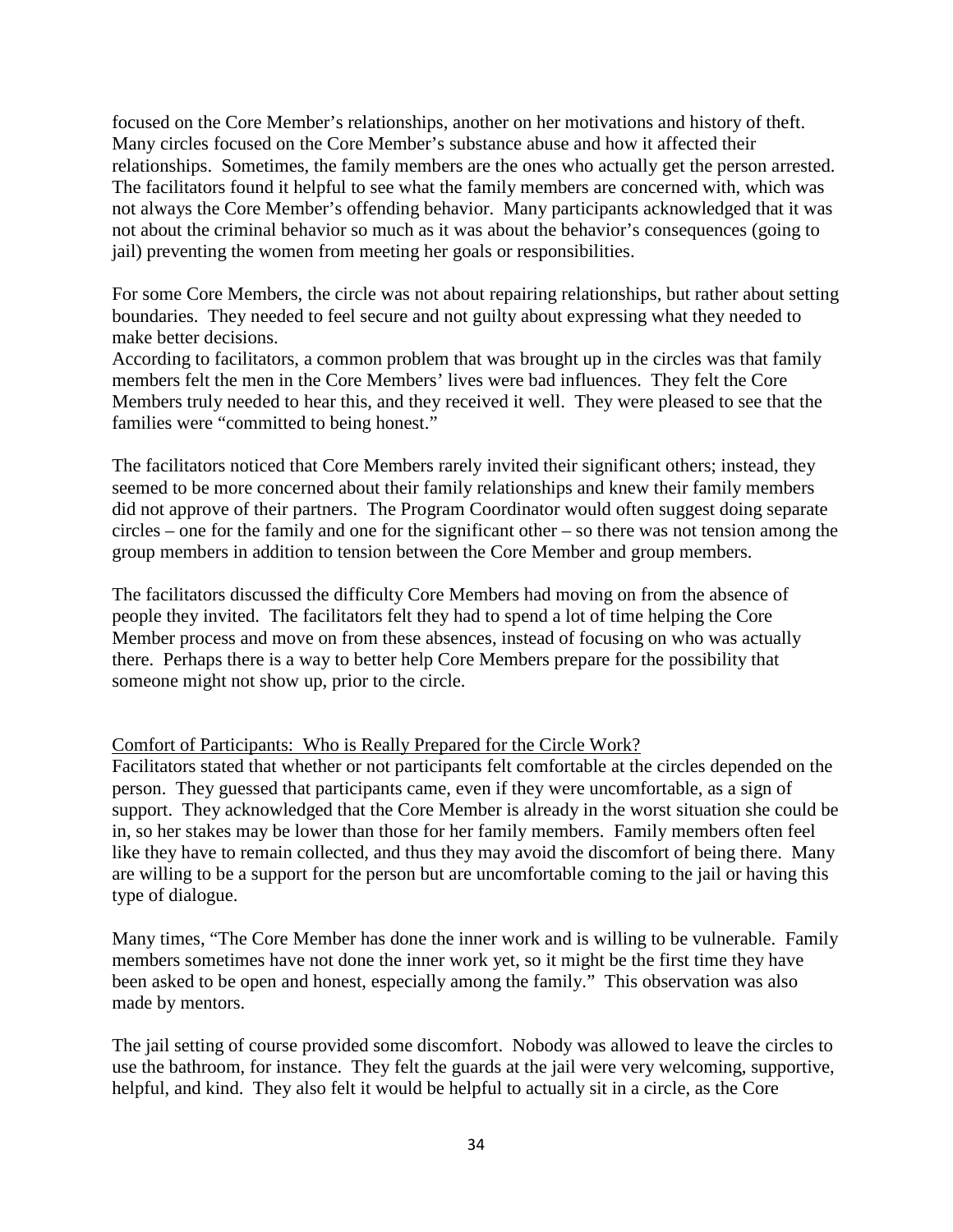Member is always behind some type of barrier, making it "more like a panel." Again, this observation was reiterated by the mentors. The facilitators always notice a more relaxed, equal atmosphere at the follow-up circles. Facilitators also noticed that people are usually more willing to share their thoughts in a second circle than they are in the first, probably because they know what to expect.

#### Clarity as an Outcome

Facilitators felt that clarity of expectations was a very powerful outcome of these circles. The conversations helped clarify how people felt, what was going to happen, and what everyone expected to happen. It provided "more understanding rather than assumptions, especially in terms of child care." This can help individuals not give up when things occur differently from how they expected.

A facilitator mentioned that one woman, after release, relapsed and got back together with her significant other – the two exact things she thought her family would push her away for and what they discussed at the circle. The Core Member was surprised to find that they did not react in this way. The circle may have given her more confidence that things would work out and that they would work through the struggles. They felt that the circles can be a painful reality check, but it is useful to hear some things before getting released than on the day of release.

#### What Facilitators Learned

One facilitator felt she learned through facilitating that there is more than one outcome that can be hoped for or expected. She learned to "go in without expectations," because many small things happen in the circles that may not be quantifiable but are nonetheless tremendously beneficial to the participants. As a program, "We struggle with trying to tap into that instead of just focusing on the quantitative goals."

The facilitators felt moved when individuals could express their perspectives or be heard by others. They were also happy to see certain people simply show up to these circles after having been estranged from their family members.

The Program Coordinator felt the most moving aspect for her was that people actually ask to participate in the program and have the courage to go through with it. All facilitators acknowledged how difficult it is for anyone to confront the most serious issues among their family and supporters and were genuinely amazed at how ready people were to talk. "Every time we do a circle," she said, "there's always tension in the family… and then there's always a moment when there's one person who is holding something in and all of a sudden they share it." She emphasized how important it was for people to be willing to share their thoughts, otherwise it undermines the process.

#### Expanding Facilitators' Perceptions of Participants

We asked if facilitating these circles changed how the facilitators viewed the participants. Only the Program Coordinator had meaningful contact with the participants prior to the circles. She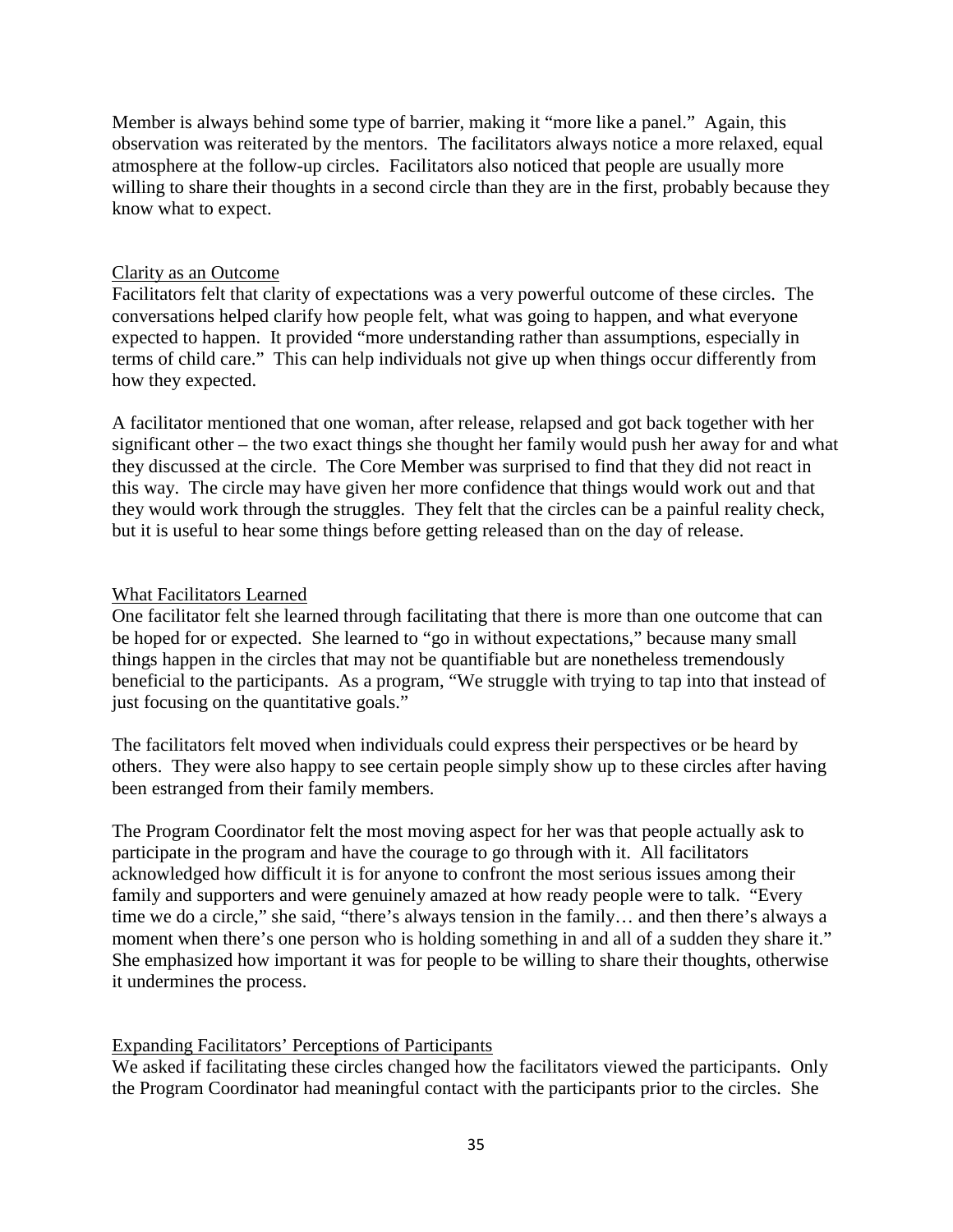felt that "most family members were irritated immensely prior to the circle. After they did the circle, I had much more understanding of why they were so judgmental of the person, why they did not answer the phone, etc." She felt the participants were wise and had been through so much. Many were, in the end, very forgiving and nonjudgmental. Other facilitators felt they did not see much of a change but rather a "continued admiration for what they're doing and what they've been through." They felt "in awe of their courage, strength, and ability to do it all."

While facilitators sometimes wished participants had brought up or discussed certain topics in more length, they acknowledged that the fundamental belief in restorative practices is that "people bring their best self to the circles; maybe they don't want to acknowledge some things in that light."

#### What Facilitators Felt Needed Improvement

Facilitators enjoyed their experiences but felt they had much to learn. One felt she needed to gain "the courage to really do one," as she had only been a note-taker and co-facilitator so far. She felt it took courage because facilitators need to be willing to be "up front" with participants. She felt confident that she picked up techniques through her co-facilitation. Another facilitator wanted to become more comfortable with silence and with not having an answer to every problem or question.

The program is considering a more formal system in which facilitators-in-training co-facilitate a certain number of circles and then move on to be the lead facilitator. They suggested that they can also practice by facilitating pre-circles.

They all felt they needed more training on the transition planning – knowing the resources in the community and how to help people create reasonable goals. They found it valuable to have someone knowledgeable in these areas in the room to be sure the expectations the group is setting are not too high or too low.

A challenge they faced was that every group requires slightly different facilitation models. They found it the most difficult to facilitate when just one family member attended the circle, along with clinical staff. It felt strange to them to talk about the emotional effects the incarceration had on participants, as most clinical staff were relatively unaffected. These conversations "often turn into a dialogue between family members and Core Member."

Also, they found it difficult and potentially traumatic when a mentor brought up a "deep traumatic issue" that family members had not discussed yet. They felt the facilitators need to do a better job explaining to the mentors not to do this. They explained that circles were not a place to do therapy but to rather allow productive communication to occur, wherever it naturally leads.

They found it difficult to facilitate when people "veered off script" and spoke out of turn, as almost always happened. Sometimes facilitators need to let this happen, but at some point they need to know when to step in. They began using the "talking piece," so that only the person holding it could speak at any time. At one circle, they wrote the agenda on the wall and felt that it helped the group stay on point. Nonetheless, they acknowledged that each group is different in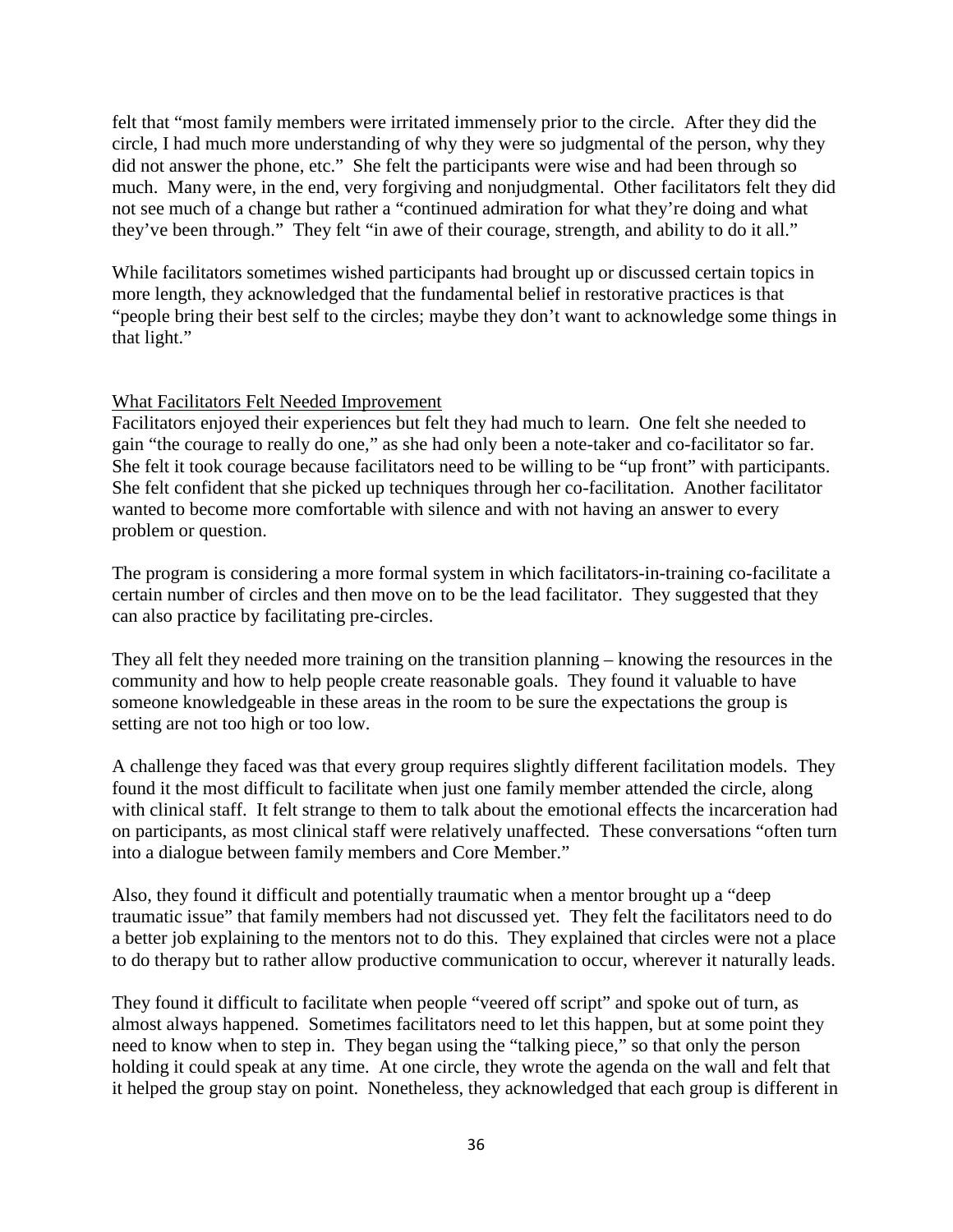how and how much they want to communicate. They considered asking participants what type of circle they preferred to have (i.e. very structured or just free conversation). They also suggested planning an agenda at the pre-circles and then mailing it to all of the participants beforehand so they could be prepared for the discussion topics.

Finally, the facilitators discussed the value in asking people what guidelines they wanted to have for the circle. Usually participants offer concepts such as "honesty," "confidentiality," and "only one person speaks at a time." Most of the time, the facilitators have to offer suggestions for guidelines, but sometimes group participants do offer their own. They considered changing the question to something like, "What guidelines could we adopt to help make this space different from everyday life?" They felt it was important to establish guidelines, as it sets the tone for the group and "serves as an insurance policy." If someone violates a rule, they can point it out and say, "Remember, we all agreed to these."

#### Improving Recruitment and Communication

Facilitators suggested ways they could recruit women to participate in the program. They felt it was crucial to have someone who already knows incarcerated women talk with them about the program. This could be a counselor or volunteer at the jail. This person could provide personalized insight for the woman as to how the program could be helpful to her. Also, having a woman who has been through the program speak about it to a group often seemed to help. She could help others understand the benefit and what to expect.

The facilitators felt it was important to acknowledge how hard it is to ask to participate in this program. Potential participants may fear having an "outsider" reach out to their family, for instance. They felt that people may have been worried that it would take too much time, conflicting with family members' work schedules. Many participants did not realize that circles could be done at any hour of the day and that the program could provide transportation. Facilitators felt the transportation was crucial to overcome the inconvenience and get people to come, but it is quite expensive to hire taxis for participants.

Facilitators felt that the piece of the circles where they list and acknowledge the Core Members strengths was particularly helpful in getting people to open up. They also did this process with any children in the room, helping the children feel more comfortable.

The Program Coordinator hoped that there could be more direct and consistent communication with Core Members, rather than relaying messages through counselors at the jail. They hoped that referrals would come in more regularly (rather than going six months with no referrals and then getting four referrals at once). Finally, they would also like to be able to have minors come in to the jail for the circles. Some minors were allowed in, but when Step by Step began work with men, the jail stopped letting children attend circles. They hope to be able to have children at least 12 years old come in, as they felt the process is not as meaningful for younger children.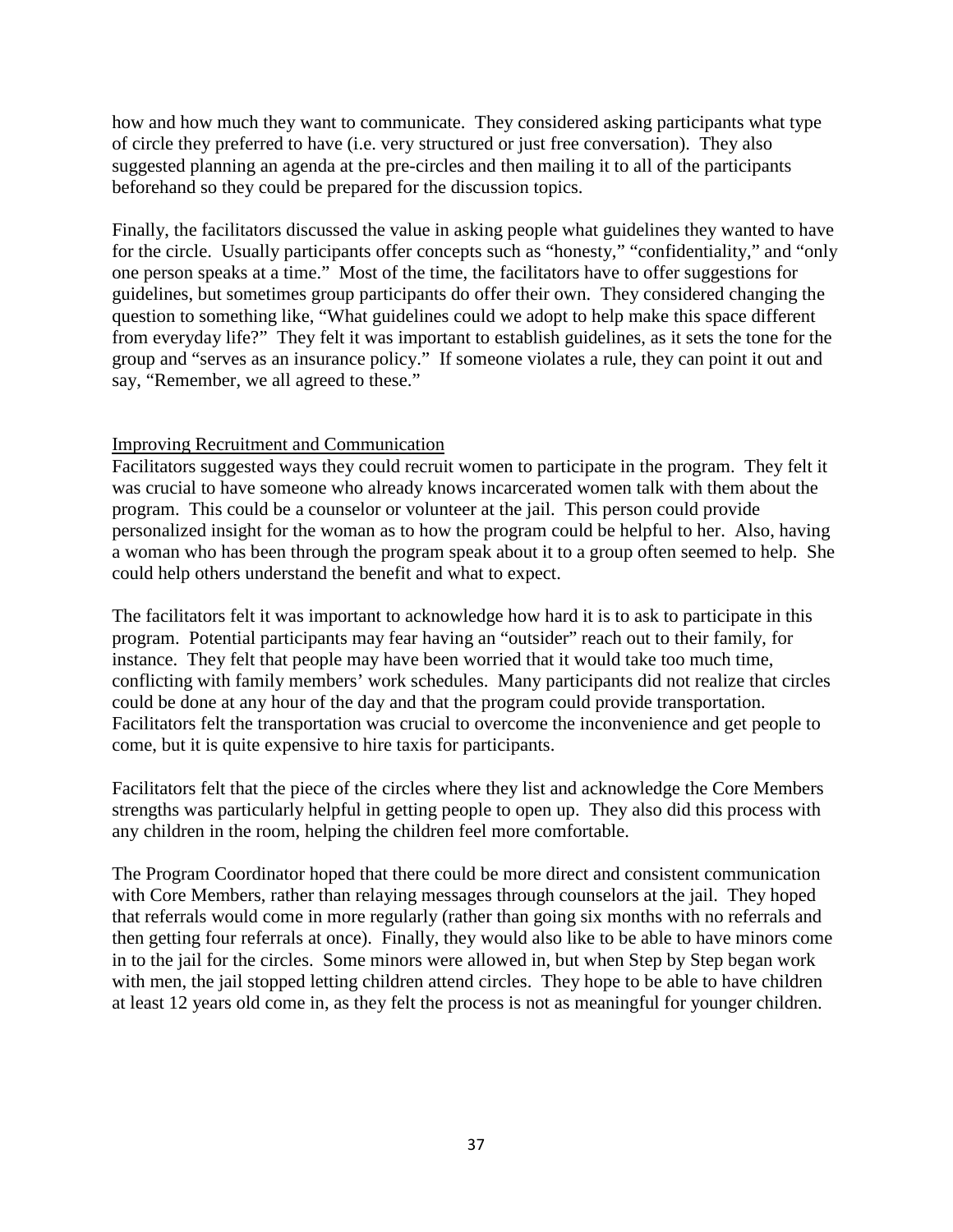#### Tips for Other Restorative Transition Circles Facilitators

The facilitators offered tips for others who facilitate similar circles. These included:

- "Don't have expectations about the outcomes of the circle or for the future. Just focus on the process. Once you have expectations, you put your own spin on the process in order to achieve that outcome." They found this to be particularly important when pressured by supervisors, funders, programs, or others to achieve particular results.
- "Don't give up" on trying to connect with people to participate. "It's worth the effort to try to get the process going." Do not get discouraged when things fall through and people do not get back to you. Try calling, writing letters, calling family, e-mailing, etc.
- "Be ready for the unexpected." For instance, sometimes the jail just will not allow someone entrance. Sometimes a facilitator may end up being a babysitter instead, if a participant brings a young child.
- "The circle is what the participants bring to it. If they don't bring much, don't blame yourself. It may still have been meaningful even if you can't see how."
- Do peer practice and role play circles with other facilitators to practice the process and facilitation skills regularly. Sometimes it can be a long stretch of time between circles.
- Always have a co-facilitator for planning, note taking, confidence-building, accountability, and support for the lead facilitator.

#### Program Expansion to Other Settings

Facilitators could envision the program expanding in many areas, such as working with people returning to their community from juvenile detention facilities, suspension programs in schools, long term mental health treatment programs, or prisons. They hope to see their men's programming expand as well. They acknowledged the model would have to change to fit the setting but felt it would be useful for anyone in transition. For example, if expanding to prisons, family members may live very far from the prisons, making it much harder for people to get there. They would also have to obtain the permission and consent of parole officers, who sometimes do not allow parolees to contact family members and may even need to be present for the circles. With any new context, there would be new challenges. Nonetheless, the facilitators saw the circle process as fundamentally valuable to people's success when in transition.

## **Program Effects on Core Member Re-Offending**

Criminal justice history information was obtained through post-release phone interviews with Core Members. This information was self-reported by three Core Members, as obtaining official arrest history records is ripe with problems, including confidentiality issues and common inaccuracies in data. With the small number of referrals making it nearly impossible to detect changes in re-arrest rates, researchers decided that it would be more fruitful to obtain qualitative information from Core Members about how the circle process may have affected their offending behavior patterns post-release. One downfall to this approach is that Core Members who were stable enough to be interviewed are also probably the least likely to have been re-arrested. Nonetheless, their comments shed light on what successful re-entry is.

At the time of her referral, one Core Member was serving time as part of drug court. She had been arrested before for similar issues, but she had never served a long-term incarceration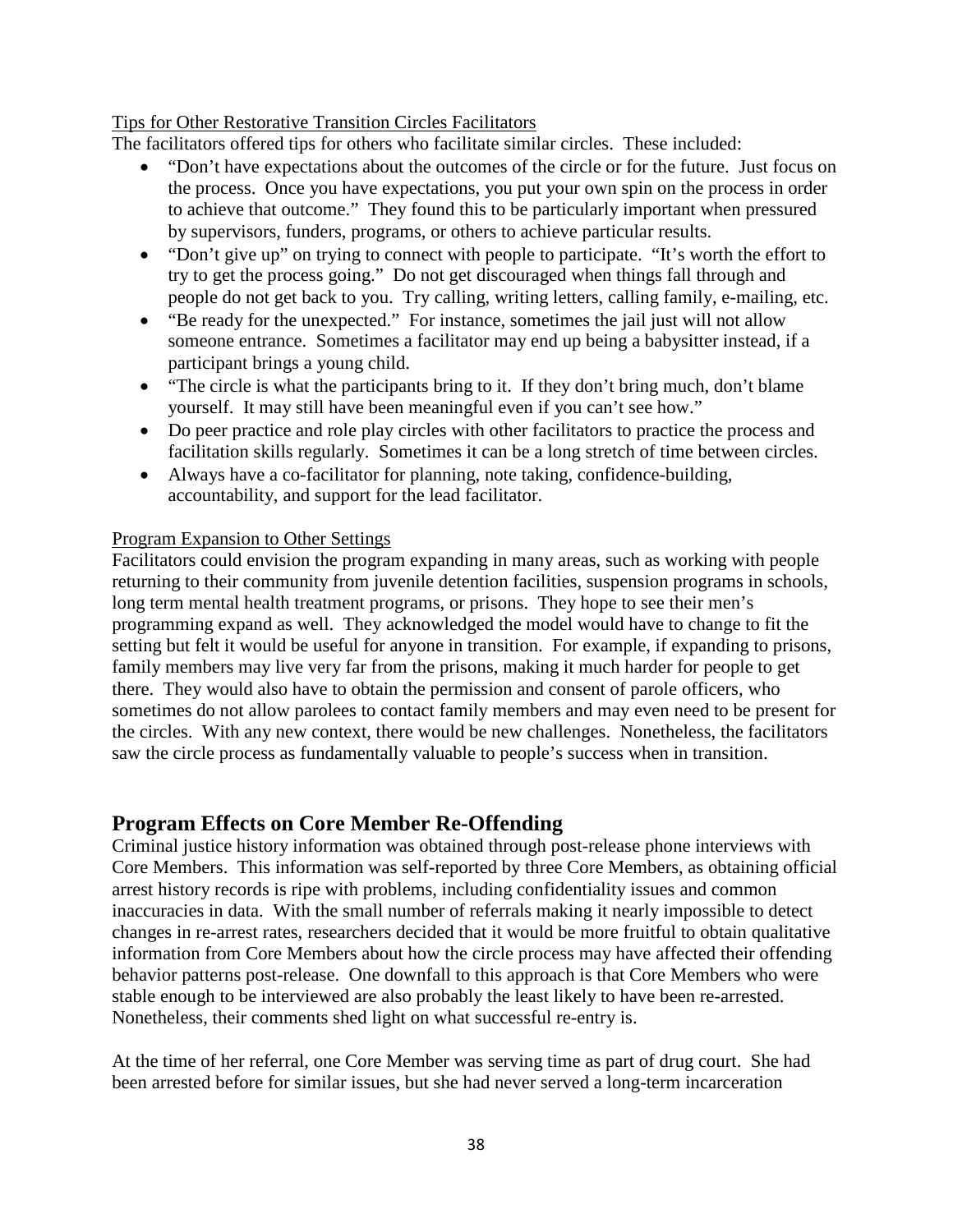sentence before. She served nine months for this most recent charge and was released nearly ten months ago. As of this report, she has not been arrested at all since her release.

We asked what was different this time compared to prior arrests. This young woman stated that this time she "actually tried and cared about what I was doing." Before, she would get out and just repeat the same behaviors. She reported that at the time of the circle, she "wasn't quite there yet." She did not truly feel ready to make a change. After participating in the circle and reconnecting with her family, she felt far more confident and ready to change. She reported that their circle addressed extensively the reasons behind her getting arrested.

As for other accomplishments, this Core Member had held a job "for a little bit" but is no longer working due to a pregnancy. She is maintaining stable housing and the support of her family. Unfortunately, she had several deaths in her family soon after her release, which resulted in a short relapse. She promptly enrolled in outpatient treatment and is continuing there to date. She feels confident that she has the supports she needs from her family, significant other, a social worker, and her counselor at outpatient treatment.

The second Core Member found out, upon her release nearly a year ago, that she still had to serve a sentence for a crime she was charged with prior to the one for which she was serving time. Thus, even though she moved out of town, she recently began serving ten weekends for the prior charge. However, she has not been arrested for any new charges since her release in January 2013. She had been arrested and incarcerated several times in the past for similar charges but feels now she has truly changed her lifestyle. Her biggest personal accomplishment since her release has been to "start out with baby steps. I don't worry, don't stress. That's a huge accomplishment."

The third Core Member interviewed had a long history of arrests and a few incarcerations dating back to the 1980s, all related to insobriety. While she had a ten-year period of sobriety, she relapsed a few years ago. At the time of the circles, she was serving time as part of drug court, following a DWI conviction and a subsequent arrest for theft and its related violation of probation. She was released about seven months ago and has not been arrested at all. She felt that compared to prior incarcerations, she is now committed to sobriety. She is focused "on changing her life and becoming a better person." This time, she has tried to "do something different" by attending rehabilitation programs in jail, participating in these circles, and attending counseling and programs in the community to better herself. With some medical concerns, she is unable to work at the moment but spends her time volunteering with her church, attending church, and attending counseling and several programs. She feels that maintaining her sobriety has been her largest accomplishment.

Some limited information on other Core Members was provided by mentors or Step by Step staff. For instance, one Core Member was immediately taken into custody by another county upon her release from Monroe Correctional Facility for a prior offense. When she was released from that county's facility, she also had to answer to a charge in another state. Thus, she has moved out of the area, but she is still in occasional contact with her mentor, who reports she is doing well. The mentor says she even got a job while taking care of the court matters.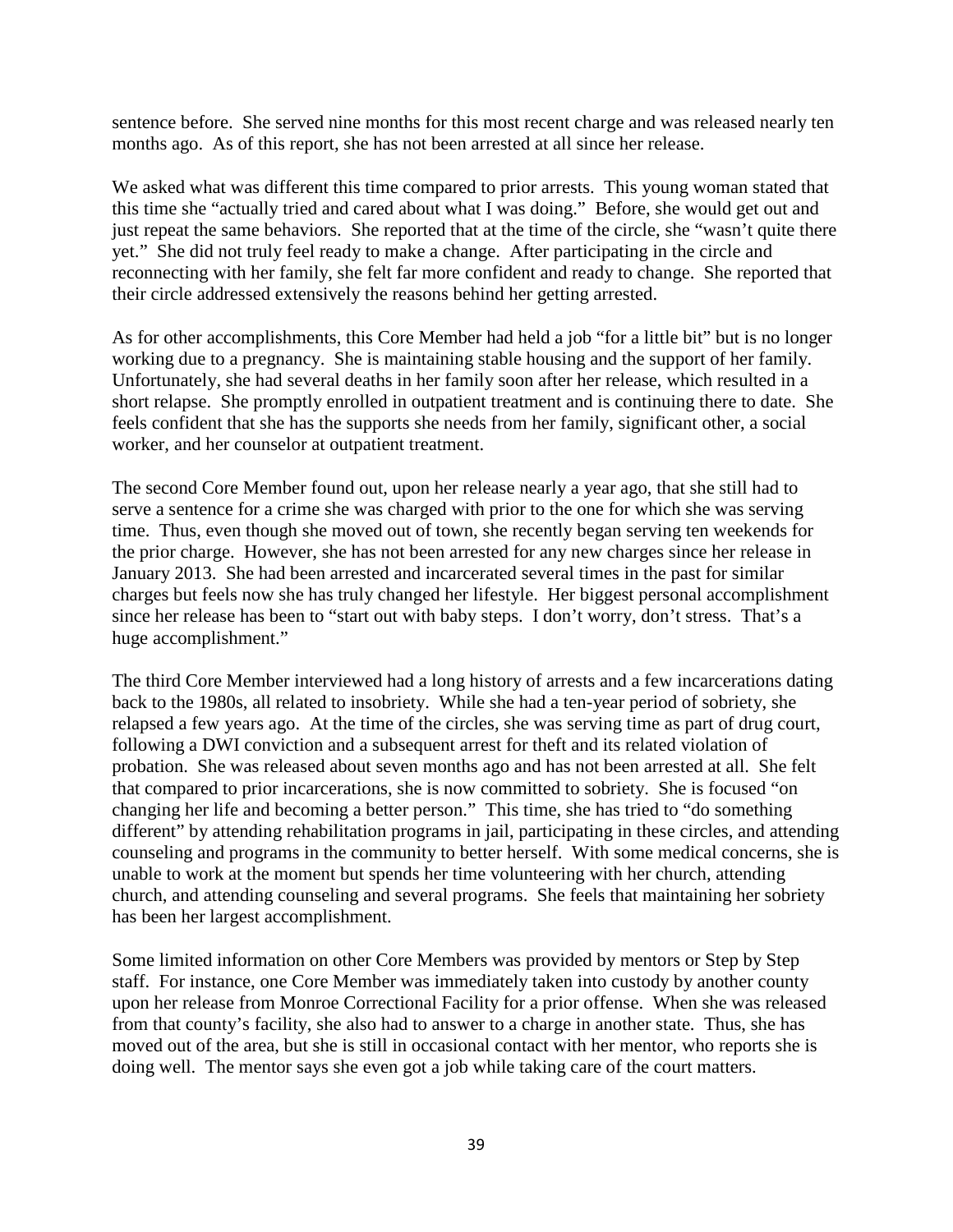Finally, two Core Members who completed circles are still incarcerated at Monroe Correctional Facility at the time of this report.

While we do not know precisely how the circles affect recidivism rates among participants, it is clearly evident that the process enhances Core Members' confidence and ability to reach new goals they have set for themselves. Many of these women were already prepared for change; the circles helped solidify how it would happen and mend their relationships in the process. Many Core Members, mentors, and family members acknowledged seeing a change in their loved ones, both in attitude and behavior. All participants gained clarity in how they conceptualized both their relationships and the Core Member's re-entry plans. According to the Core Members we interviewed, it seems like the circles have a long-lasting effect on many Core Members' lives, teaching them and their families new, healthy, and effective communication skills.

## **Recommendations**

This ambitious program faced many challenges in its second year of implementation, and yet there were numerous positive results achieved by both the program and its participants. In working with the re-entry population, coordinators took on the difficult task of trying to maintain contact with Core Members and to connect them with mentors and case management services. The following recommendations should be explored to increase effectiveness of the program, with full acknowledgement of the difficulties involved:

#### *Formalize and expand the referral process:*

Step by Step's Restorative Transition Circles Coordinator has worked diligently to solicit referrals, creatively seeking referrals from various avenues. Nonetheless, fewer referrals were received than expected. It may be possible to increase the number of referrals if more outreach is done to the target populations to explain the program and its successes. Perhaps referrals can be solicited from other similar agencies. Staff are already exploring some of these options.

It may be beneficial to require that referrals be submitted at least two months prior to the Core Member's release, so that two pre-release Circles can reasonably be scheduled.

It may also help to have those interested in the program complete a form to collect basic information for evaluation and case management purposes, including their name, date of birth, education history, substance abuse history (if any), mental health concerns (if any), family status, goals they have, who they want at the Circles, why they want a Circle, their arrest and incarceration history, support systems, strength of contact with those they want involved, release date, and other pertinent information. Currently, this type of information is collected in interviews between the Coordinator and the Core Members, but it may prove beneficial to more systematically collect this information.

#### *Changes to the surveys:*

Because many of the Circle participants "strongly agreed" with everything, it may be worth using an expanded scale to give more variation in responses. Using, for instance, a 1-10 scale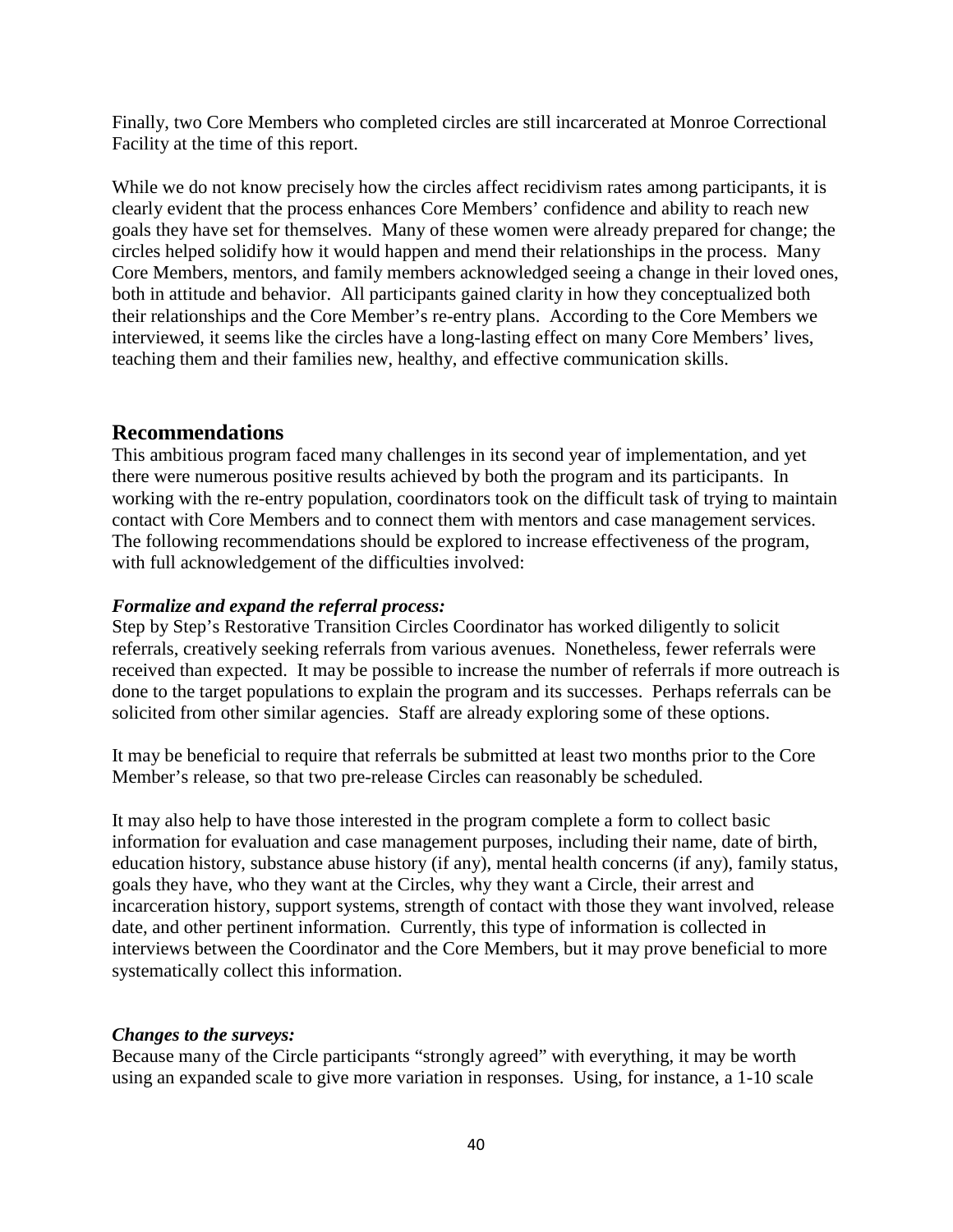may provide more insight into how responses differed among participant groups and over time. This is a good problem to have because it means that people were satisfied with the process.

Also, some participants failed to complete the back side of the surveys. Future surveys should either fit all the questions on the front, staple two pages together (instead of printing on the back side of the page), and/or write a clear note to turn the page over at the bottom of the first page.

The "other participant" post-release circle surveys did not ask them to describe their relationship with the Core Member. This question should be added so we know what types of participants were at follow-up circles.

It may also be beneficial to ask how many circles the survey respondent has participated in before. This would help us interpret if participants and Core Members felt better about the Circles as they participated in more of them.

#### *Re-analyzing the expectations of the program Coordinator:*

Connecting those in re-entry to case management services and mentoring relationships is a major undertaking and depends heavily on the accessibility of services in a given area. In Rochester, there are very few agencies capable of accepting referrals for case management unless the individual is referred through a contract with a particular program. While it would be ideal to pursue a contract with case management services, this often requires ample funding per client. Similarly, reliable volunteer mentors are hard to come by, especially for this population.

With these considerations, expecting the program coordinators to connect all Core Members with services and/or mentors may be unreasonable. It seems as if the true value of the Restorative Transition Circles is to help Core Members heal wounds and strengthen relationships within their support networks. Emphasis can and should be placed on creating a reasonable transition plan, but coordinating re-entry services is itself a full-time job. Program coordinators should strongly consider how the Restorative Transition Circles can fit into re-entry plans, even if the Core Member is unable to connect to services. If true service coordination is desired, additional staff would be needed to lead such efforts, in addition to a formalized referral processes.

#### *Setting Realistic Expectations for Circle Participants: Improving Follow-Up Rate*

Many of those in re-entry set numerous goals for themselves after release. As basic as some goals seem, such as finding an apartment to rent or a part-time job, people often drastically underestimate the amount of time, resources, and effort needed to achieve these goals. The evaluator and program coordinator have discussed this issue at length, and the facilitators try to encourage participants to set reasonable goals with the Core Members. However, it is possible that more needs to be done to make realistic transition plans, if making such plans continues to be a goal of the Restorative Circles Program. It may be valuable to have additional sessions with relevant participants to outline this plan, and those sessions should include a professional who understands the difficulty of re-entering the particular community. This expert would be able to contribute information that would help stave off surprise setbacks post-release and would be able to help the participants set achievable goals. All too often it is the systems the Core Member is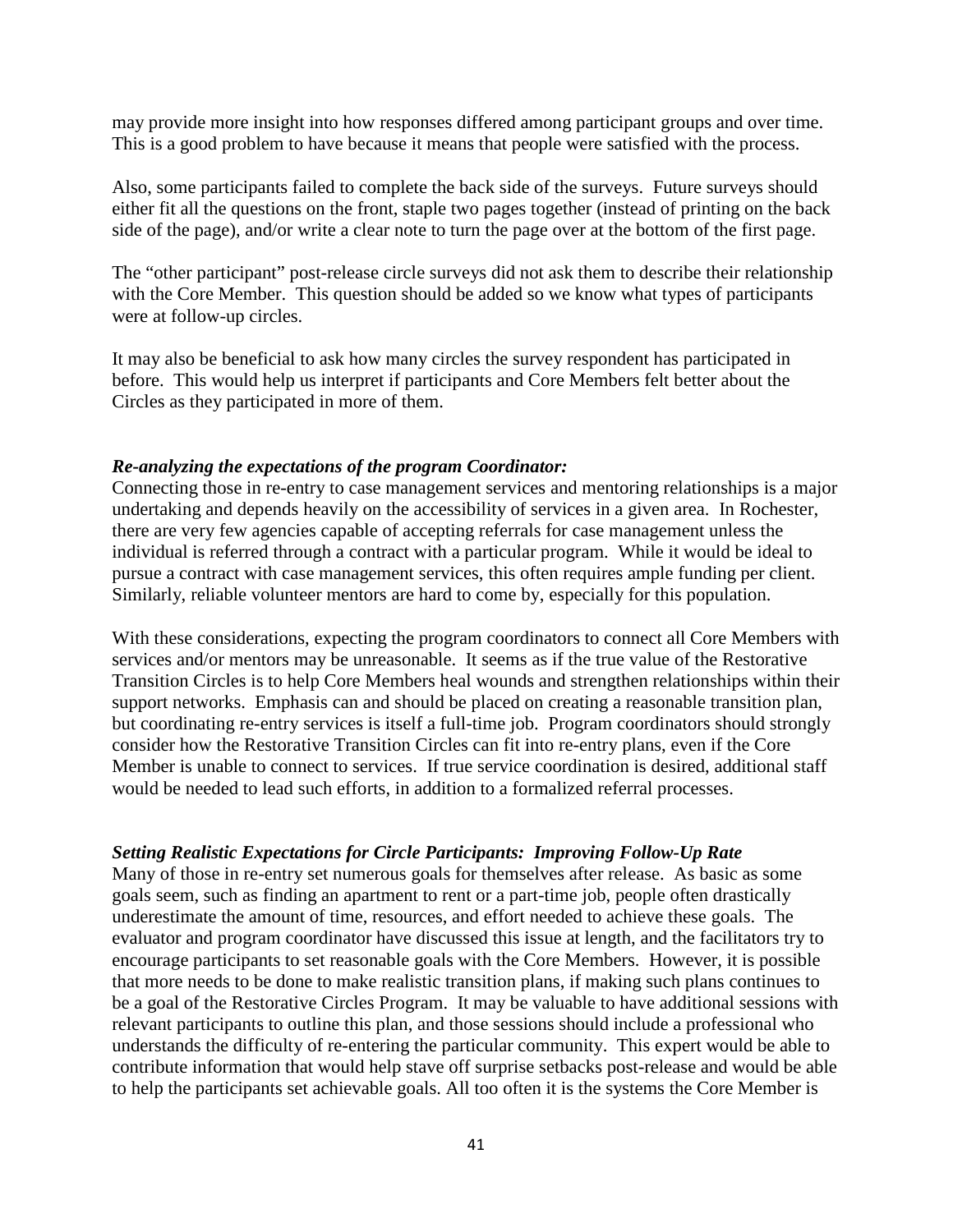trying to navigate that slow them down, and it is heartbreaking for the Core Member to blame herself or to be blamed by her supporters for an apparent "failure." Setting more reasonable goals could, then, help Core Members feel ready sooner for a follow-up circle after release, as they could discuss tangible achievements within the first month or two of release. The first follow-up circle could also be scheduled two to three weeks after the Core Member's release date, setting the tone for the group that it will happen.

#### *Providing Tangible Assistance to Improve Follow-Up Rate*

Upon release from incarceration, individuals are faced with many challenges, most of which revolve around meeting their basic needs for food, clothing, safety, and shelter. It is a wellknown problem in re-entry that individuals are very interested in any programs while in jail, where they have the time, energy, and mindset to participate. When released, however, many do not continue to engage with these services. Depending on funding, providing tangible small incentives to Core Members (like a bus pass, food basket, or small gift card) may encourage them to participate with follow-up circles. While this should in no way be construed as a bribe and should be a small enough incentive that the restorative work is still the primary reason for attendance, incentives may help give people just enough extra motivation to pick up their phone and ask to schedule the follow-up circle. As one mentor pointed out, it "acknowledges the mindset of the individuals" who are struggling to make ends meet in the community. Expectations for what these incentives would be should be clearly established during pre-circles. Core Members should know that it is a small way to compensate them for their time, rather than intending to provide a support service beyond the restorative work.

#### **Discussion and Conclusion**

The results for the Restorative Circles Program are very positive. Despite scheduling and service coordination struggles, the Restorative Transition Circles Program seemed immensely valuable to all of those involved. Surveys indicate a high level of satisfaction with the program, offering family, friends, supporters, and Core Members a safe place to express their feelings, heal wounds, and create a supportive re-entry plan together. Participants felt their voices were heard, that they were safe to speak their minds, and that their opinions were valued. This speaks to the skill of the facilitators in navigating often difficult, long-term issues among participants. It also seems to help the Core Members increase their self-confidence, self-esteem, and establish support networks they may otherwise not have had upon their release. The Core Members interviewed all reported long-term effects in their relationships from these circles, and none had been arrested since their release from incarceration.

There are many ways that this program could be expanded upon and improved, as discussed above, but nonetheless the results are quite clear that Restorative Transition Circles can truly offer major benefits to those returning to our communities and to their loved ones.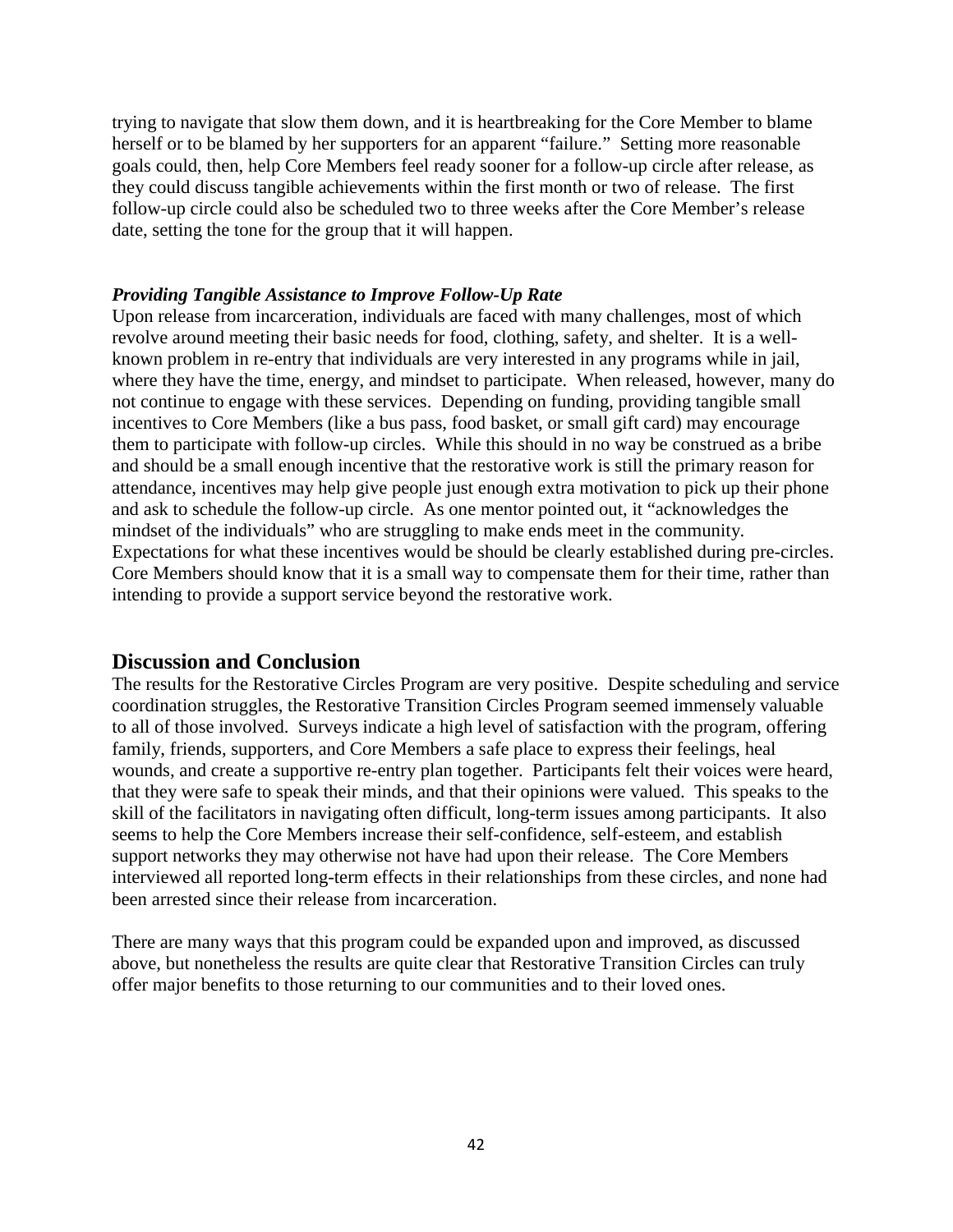## **Appendix A: Case Description Form**

#### Client Name:

Please fill this out regarding the client. Write unknown if the information is unknown.

| <b>Release date:</b>                                                                                                                                                                   |
|----------------------------------------------------------------------------------------------------------------------------------------------------------------------------------------|
| <b>Date of incarceration:</b>                                                                                                                                                          |
| <b>Current Offense(s):</b>                                                                                                                                                             |
| Demographics<br>Race: __Black, __White, __Asian, __American Indian, __Other, __Unknown<br>Ethnicity: __Hispanic, __NonHispanic, __Unknown<br>Age:<br>Home zip code: __________________ |
| <b>Case description:</b>                                                                                                                                                               |
|                                                                                                                                                                                        |
| Describe current family relationship:                                                                                                                                                  |
|                                                                                                                                                                                        |
|                                                                                                                                                                                        |
| Describe current support system:                                                                                                                                                       |
|                                                                                                                                                                                        |

----Please turn over for additional client information----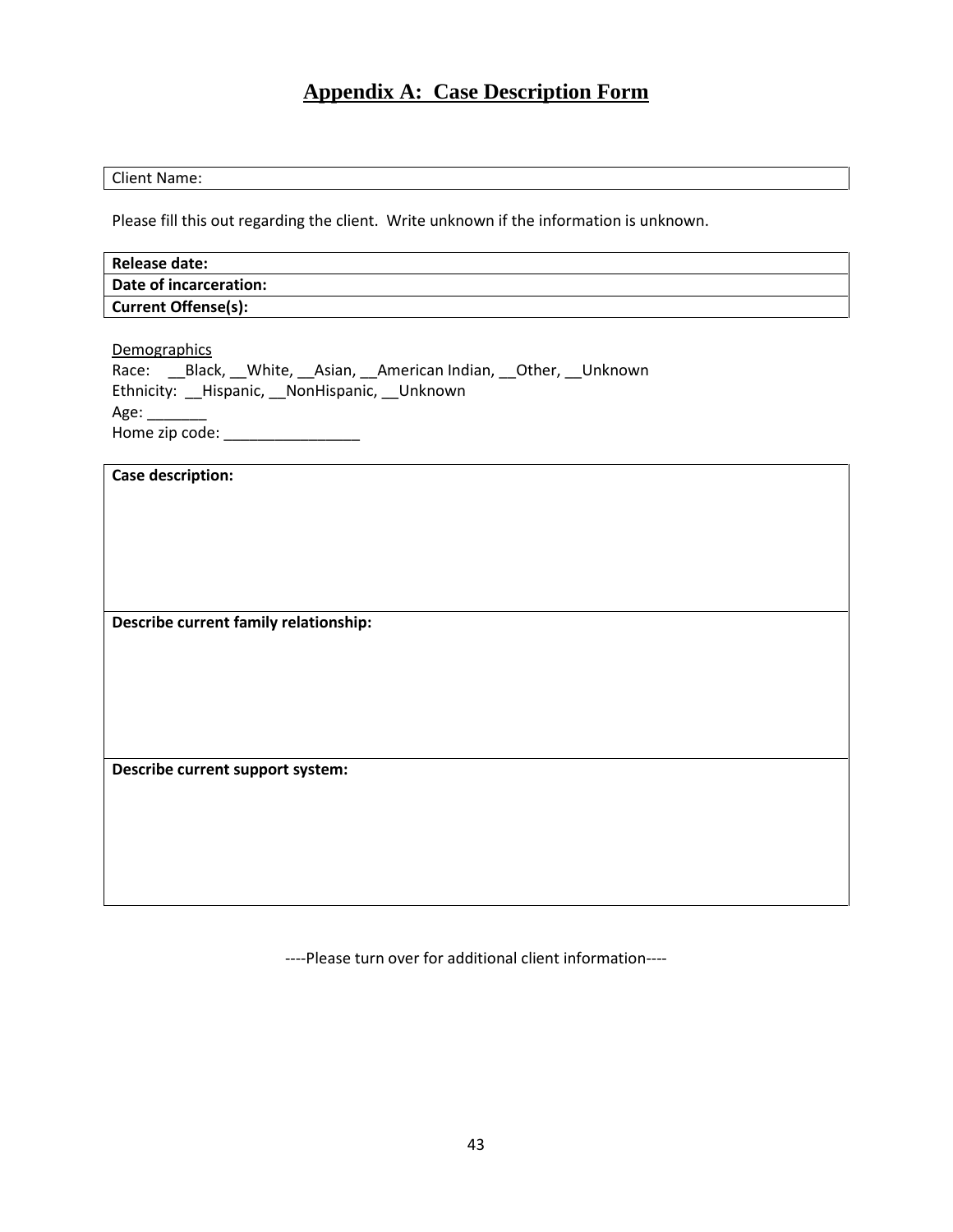Additional Client Information:

| <b>Mental Health status/history:</b> |
|--------------------------------------|
|                                      |
| <b>Employment status/history:</b>    |
| <b>Children:</b>                     |
| <b>Educational status/history:</b>   |
| Substance abuse status/history:      |
| <b>Addiction status/history:</b>     |
| Housing status/history:              |
| Other:                               |
|                                      |

**For Janelle: Criminal history:**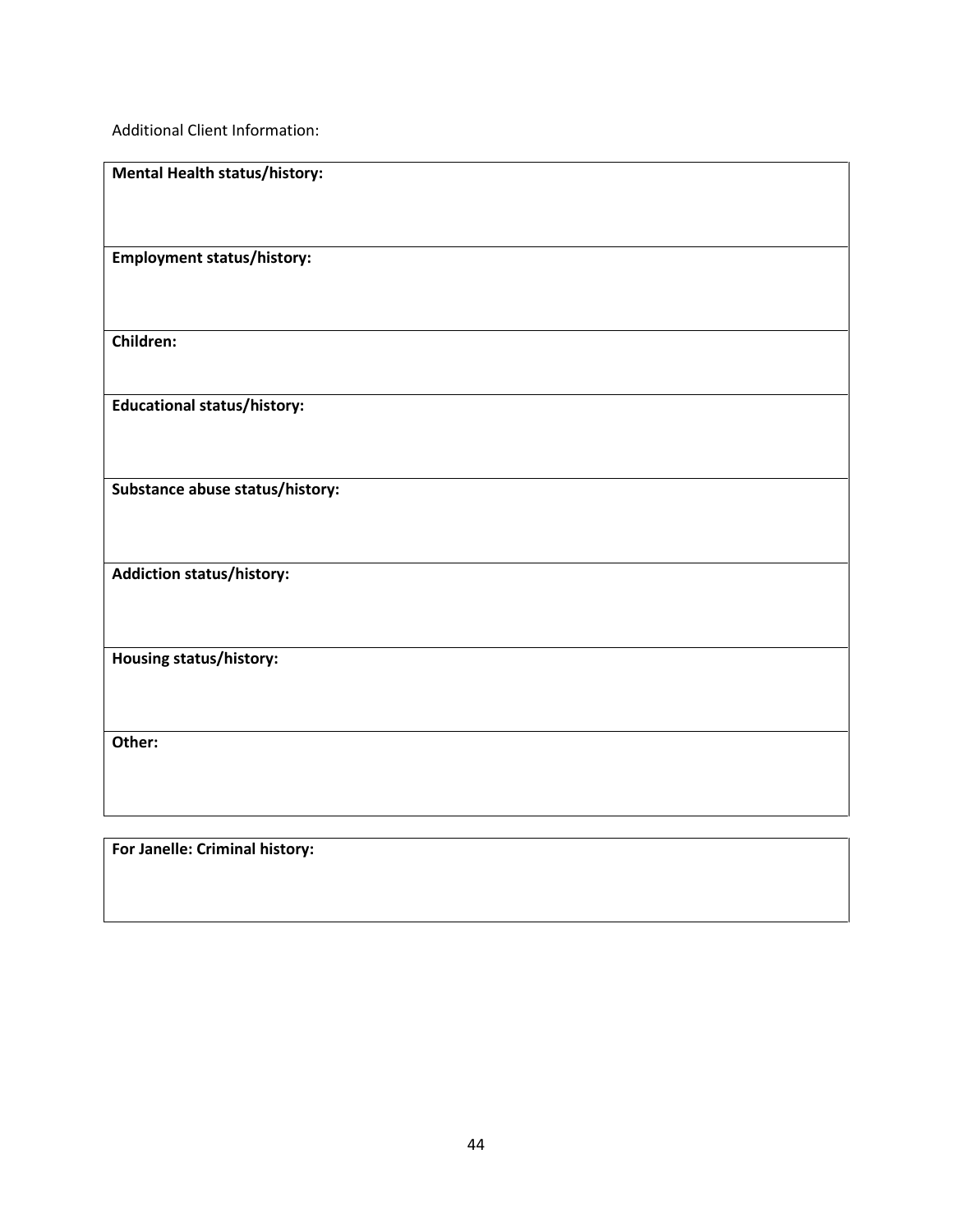## **Appendix B: Circle Surveys**

## **Core Member Survey – Pre-release Circle**

We are interested to get your feedback on the circle process you just participated in. To help us best understand your experience, please fill out the following anonymous survey. The survey is voluntary, so you may skip any question or decide to not participate. The survey will take about 5 minutes to complete. Please circle the response that most closely represents your answer. Thank you for your time.

1. I am satisfied with my participation in the circle process.

| <b>Strongly Agree</b> | Agree | Neutral | Disagree | <b>Strongly Disagree</b> |
|-----------------------|-------|---------|----------|--------------------------|
|                       |       |         |          |                          |

2. I was given a fair opportunity to contribute my own input.

| Strongly<br>Agree<br>Agree<br>.<br>NΑ<br>$\sim$<br>$\sim$ $\sim$ $\sim$ $\sim$ $\sim$ $\sim$ | $  -$<br>۵۵.<br>$\cdot$ | Disagree<br>trongly.<br>15 |
|----------------------------------------------------------------------------------------------|-------------------------|----------------------------|
|----------------------------------------------------------------------------------------------|-------------------------|----------------------------|

3. The Circle provided a safe environment in which I could share my concerns.

| <b>Strongly Agree</b> | Agree | Neutral | <b>Disagree</b> | <b>Strongly Disagree</b> |
|-----------------------|-------|---------|-----------------|--------------------------|
|-----------------------|-------|---------|-----------------|--------------------------|

4. I wanted to participate in the Circle.

| <b>Strongly Agree</b> | Agree | Neutral | Disagree | Strongly Disagree |
|-----------------------|-------|---------|----------|-------------------|
|                       |       |         |          |                   |

5. The contributions of professional staff were beneficial.

| <b>Strongly Agree</b> | Agree | Neutral | <b>Disagree</b> | trongly Disagree<br>эtг |
|-----------------------|-------|---------|-----------------|-------------------------|
|-----------------------|-------|---------|-----------------|-------------------------|

6. What I shared was heard by others in the Circle.

| Strongly agree<br>Agree<br><b>Strongly Disagree</b><br>Neutral<br>Disagree |
|----------------------------------------------------------------------------|
|----------------------------------------------------------------------------|

7. At least one of my family members shared meaningful information during the Circle.

8. The Circle has provided me with a better understanding of the impact that my incarceration has had on my family.

| <b>Strongly Agree</b> | Agree | Neutra | Disagree | <b>Disagree</b><br>`rongiv<br>эu |
|-----------------------|-------|--------|----------|----------------------------------|
|                       |       |        |          |                                  |

9. The circle process helped me to better understand how to continue the healing with my family.

| <b>Strongly Agree</b> | Agree | <b>Neutral</b> | Disagree | Disagree<br>*rongly .<br>JL. |
|-----------------------|-------|----------------|----------|------------------------------|
|                       |       |                |          |                              |

#### **-------------TURN OVER FOR REMAINING QUESTIONS--------------**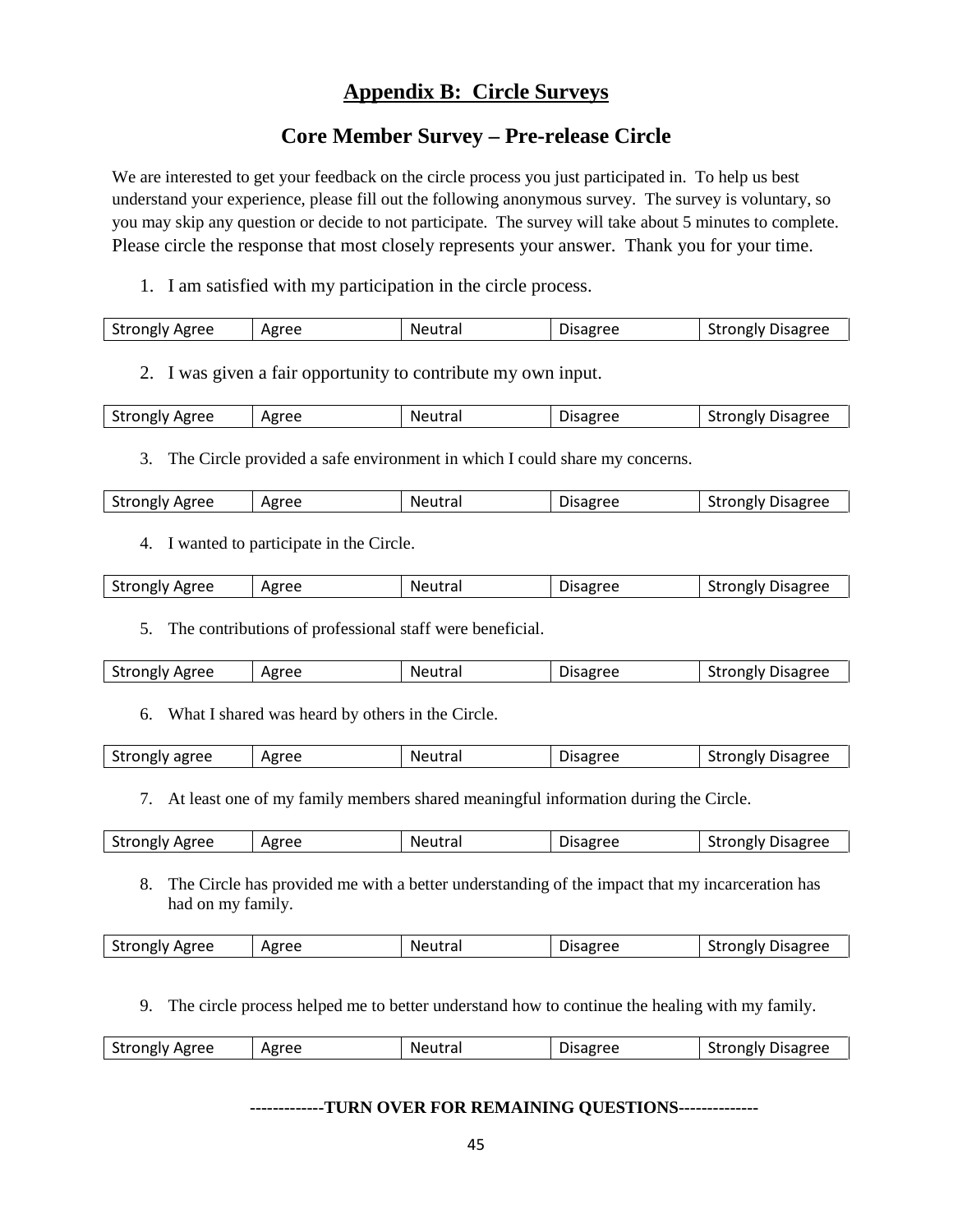10. The circle process helped me to better understand how to best spend the rest of my time in jail.

| <b>Strongly Agree</b> | Agree<br>ما جا | Neutral | <b>Disagree</b> | Disagree<br>$+ 20000001$<br>יוצווע<br>JU ' |
|-----------------------|----------------|---------|-----------------|--------------------------------------------|

11. I was able to give adequate input into the development of my re-entry plan.

| <b>Strongly Agree</b> | Agree | Neutral | Disagree | trongly Disagree<br>- SUI |
|-----------------------|-------|---------|----------|---------------------------|
|                       |       |         |          |                           |

12. The re-entry plan is clear on what must be done in order to be successful.

| $\sim$<br>strongly Agree<br>oree<br>Neutral<br>Disagree<br>$-$<br>----<br>$$ dere $-$<br>"Ag<br>- אונ<br>יי<br>$\sim$ 1 $\sim$ |
|--------------------------------------------------------------------------------------------------------------------------------|
|--------------------------------------------------------------------------------------------------------------------------------|

13. I will follow the re-entry plan.

| $\sim$<br>Strongly<br>Agree | Agree | Neutra. | <b>Disagree</b> | Disagree<br>trongly .<br>Str |
|-----------------------------|-------|---------|-----------------|------------------------------|
|-----------------------------|-------|---------|-----------------|------------------------------|

14. There are people who want to support me throughout my re-entry.

| <b>Strongly Agree</b> | Agree | Neutral | <b>Disagree</b> | <b>Strongly Disagree</b> |
|-----------------------|-------|---------|-----------------|--------------------------|
|-----------------------|-------|---------|-----------------|--------------------------|

15. I am better prepared for re-entry into society.

| <b>Strongly Agree</b> | Agree | Neutral | Disagree | <b>Strongly Disagree</b> |
|-----------------------|-------|---------|----------|--------------------------|
|                       |       |         |          |                          |

\_\_\_\_\_\_\_\_\_\_\_\_\_\_\_\_\_\_\_\_\_\_\_\_\_\_\_\_\_\_\_\_\_\_\_\_\_\_\_\_\_\_\_\_\_\_\_\_\_\_\_\_\_\_\_\_\_\_\_\_\_\_\_\_\_\_\_\_\_\_\_\_\_\_\_\_\_\_\_\_\_\_\_\_\_ \_\_\_\_\_\_\_\_\_\_\_\_\_\_\_\_\_\_\_\_\_\_\_\_\_\_\_\_\_\_\_\_\_\_\_\_\_\_\_\_\_\_\_\_\_\_\_\_\_\_\_\_\_\_\_\_\_\_\_\_\_\_\_\_\_\_\_\_\_\_\_\_\_\_\_\_\_\_\_\_\_\_\_\_\_ \_\_\_\_\_\_\_\_\_\_\_\_\_\_\_\_\_\_\_\_\_\_\_\_\_\_\_\_\_\_\_\_\_\_\_\_\_\_\_\_\_\_\_\_\_\_\_\_\_\_\_\_\_\_\_\_\_\_\_\_\_\_\_\_\_\_\_\_\_\_\_\_\_\_\_\_\_\_\_\_\_\_\_\_\_ \_\_\_\_\_\_\_\_\_\_\_\_\_\_\_\_\_\_\_\_\_\_\_\_\_\_\_\_\_\_\_\_\_\_\_\_\_\_\_\_\_\_\_\_\_\_\_\_\_\_\_\_\_\_\_\_\_\_\_\_\_\_\_\_\_\_\_\_\_\_\_\_\_\_\_\_\_\_\_\_\_\_\_\_\_

Please share and additional comments: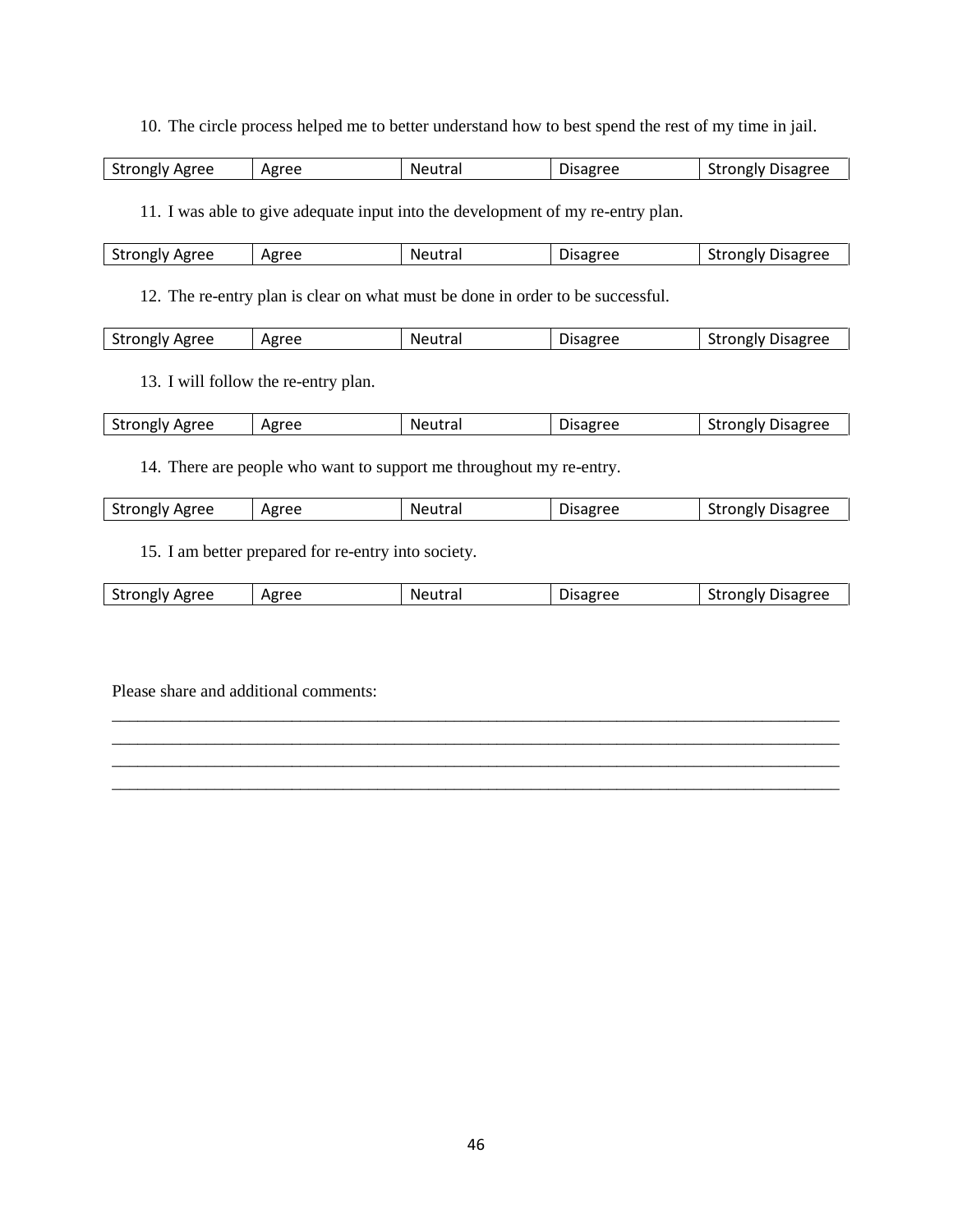## **Family Member Survey – Pre-Release Circle**

We are interested to get your feedback on the circle process you just participated in. To help us best understand your experience, please fill out the following anonymous survey. The survey is voluntary, so you may skip any question or decide to not participate. The survey will take about 5 minutes to complete. Please circle the response that most closely represents your answer. Thank you for your time.

1. I am satisfied with my participation in the circle process.

| Agree<br>Agree<br>.<br>Disagree<br>$-$<br>*rongly .<br>Neutra.<br>лѕар<br><b>Strongly</b><br>ີ |
|------------------------------------------------------------------------------------------------|
|------------------------------------------------------------------------------------------------|

2. I was given a fair opportunity to contribute my own input.

| <b>Strongly Agree</b> | Agree | Neutral | <b>Disagree</b> | <b>Disagree</b><br>∵†rongly ∟<br>эu |
|-----------------------|-------|---------|-----------------|-------------------------------------|
|                       |       |         |                 |                                     |

3. The Circle provided a safe environment in which I could share my concerns.

| <b>Strongly Agree</b><br><b>Strongly Disagree</b><br>Agree<br><b>Disagree</b><br>Neutral |
|------------------------------------------------------------------------------------------|
|------------------------------------------------------------------------------------------|

4. I wanted to participate in the Circle.

|  | Strongly Agree | Agree | Neutra | ------<br>Disaeree | `trongly Disagree_<br>эı. |
|--|----------------|-------|--------|--------------------|---------------------------|
|--|----------------|-------|--------|--------------------|---------------------------|

5. The contributions of professional staff were beneficial.

| <b>Strongly Agree</b><br>Agree<br>- trongly Disagree<br>Neutra.<br>Jisagree<br><b>SLFF</b> |
|--------------------------------------------------------------------------------------------|
|--------------------------------------------------------------------------------------------|

6. What I shared was heard by others in the circle.

|  | Strongly Agree | Agree | Neutra | Disagree | trongly Disagree<br>эı |
|--|----------------|-------|--------|----------|------------------------|
|--|----------------|-------|--------|----------|------------------------|

7. I better understand what the core member is feeling.

| $\sim$<br><b>Strongly Agree</b> | Agree | Neutral | Disagree | Strongly Disagree |
|---------------------------------|-------|---------|----------|-------------------|
|                                 |       |         |          |                   |

8. The circle helped me to better cope with the incarceration of the core member.

| <b>Strongly Agree</b> | Agree | Neutra | <b>Disagree</b> | <b>Strongly Disagree</b> |
|-----------------------|-------|--------|-----------------|--------------------------|
|                       |       |        |                 |                          |

9. The core member was open to my input.

| <b>Strongly Agree</b><br>Agree | Neutral | Disagree | rongiv Disagree<br>------<br>วเ |
|--------------------------------|---------|----------|---------------------------------|
|--------------------------------|---------|----------|---------------------------------|

**-------------TURN OVER FOR REMAINING QUESTIONS--------------**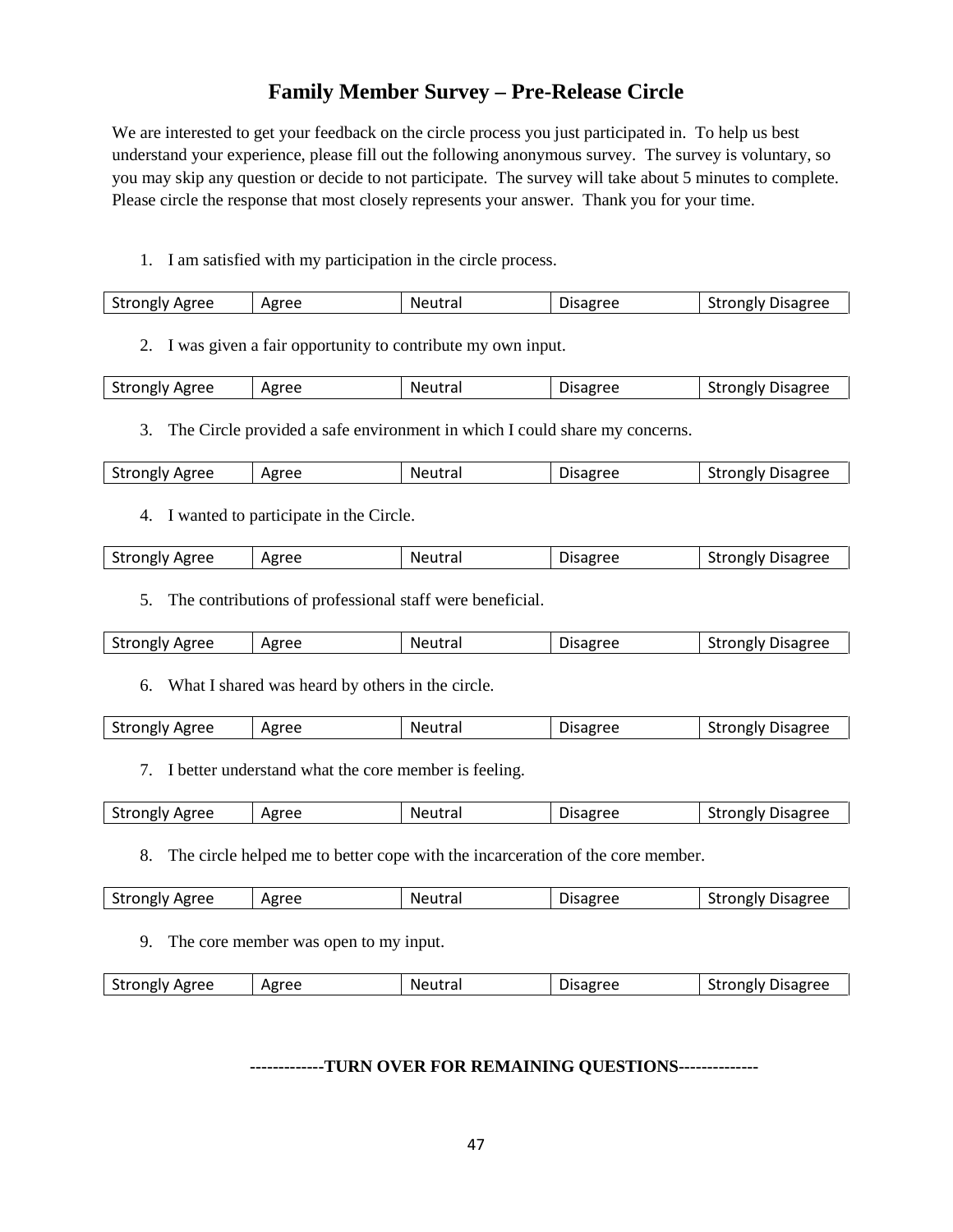10. The re-entry plan is clear on what must be done in order to be successful.

|  | <b>Strongly Agree</b> | Agree | Neutral | Jisagree | rongiv Disagree<br><b>JU</b> |
|--|-----------------------|-------|---------|----------|------------------------------|
|--|-----------------------|-------|---------|----------|------------------------------|

11. My input was used in the development of the re-entry plan.

| Agree<br>-----<br><b>Strongly</b><br>$\sim$ | $\mathbf{A}$ and $\mathbf{A}$<br>ہ∟<br>ne<br>ີ | .<br>N.<br>. .<br>a<br>ີ<br>____ | -<br><br>~ല -<br>יהר<br><u>LL</u> | ------<br>$\sim$ $\sim$ $\sim$ $\sim$ $\sim$ $\sim$<br>Jisagree<br>川ど<br>w<br>◡ |
|---------------------------------------------|------------------------------------------------|----------------------------------|-----------------------------------|---------------------------------------------------------------------------------|

12. I believe the core member will follow the re-entry plan.

| <b>Strongly Agree</b><br>Agree<br><b>Neutral</b><br><sup>s</sup> trongly Disagree<br>Disagree<br>эtг |
|------------------------------------------------------------------------------------------------------|
|------------------------------------------------------------------------------------------------------|

13. I will support the core member throughout her re-entry process.

| Strongly<br>Agree<br>$\sim$ | Agree | Neutra <sub>i</sub> | Disagree | Disagree<br>+ - - - - - -<br>oneiv<br>⊃u |
|-----------------------------|-------|---------------------|----------|------------------------------------------|
|                             |       |                     |          |                                          |

14. I now have a better understanding as to what I can do to aid the core member in her transition.

| <b>Strongly Agree</b> | Agree | <b>Neutral</b> | <b>Disagree</b> | <b>Strongly Disagree</b> |
|-----------------------|-------|----------------|-----------------|--------------------------|
|                       |       |                |                 |                          |

15. The Circle helped to better prepare me for the core member's re-entry.

| --<br>Agree<br>.<br>Strongly<br>$\sim$ | Agree | utral<br>NΑ | .<br>$\sim$ | ulsagree<br>-------<br>w<br>שו |
|----------------------------------------|-------|-------------|-------------|--------------------------------|
|----------------------------------------|-------|-------------|-------------|--------------------------------|

\_\_\_\_\_\_\_\_\_\_\_\_\_\_\_\_\_\_\_\_\_\_\_\_\_\_\_\_\_\_\_\_\_\_\_\_\_\_\_\_\_\_\_\_\_\_\_\_\_\_\_\_\_\_\_\_\_\_\_\_\_\_\_\_\_\_\_\_\_\_\_\_\_\_\_\_\_\_\_\_\_\_\_\_\_ \_\_\_\_\_\_\_\_\_\_\_\_\_\_\_\_\_\_\_\_\_\_\_\_\_\_\_\_\_\_\_\_\_\_\_\_\_\_\_\_\_\_\_\_\_\_\_\_\_\_\_\_\_\_\_\_\_\_\_\_\_\_\_\_\_\_\_\_\_\_\_\_\_\_\_\_\_\_\_\_\_\_\_\_\_ \_\_\_\_\_\_\_\_\_\_\_\_\_\_\_\_\_\_\_\_\_\_\_\_\_\_\_\_\_\_\_\_\_\_\_\_\_\_\_\_\_\_\_\_\_\_\_\_\_\_\_\_\_\_\_\_\_\_\_\_\_\_\_\_\_\_\_\_\_\_\_\_\_\_\_\_\_\_\_\_\_\_\_\_\_ \_\_\_\_\_\_\_\_\_\_\_\_\_\_\_\_\_\_\_\_\_\_\_\_\_\_\_\_\_\_\_\_\_\_\_\_\_\_\_\_\_\_\_\_\_\_\_\_\_\_\_\_\_\_\_\_\_\_\_\_\_\_\_\_\_\_\_\_\_\_\_\_\_\_\_\_\_\_\_\_\_\_\_\_\_

Please share and additional comments: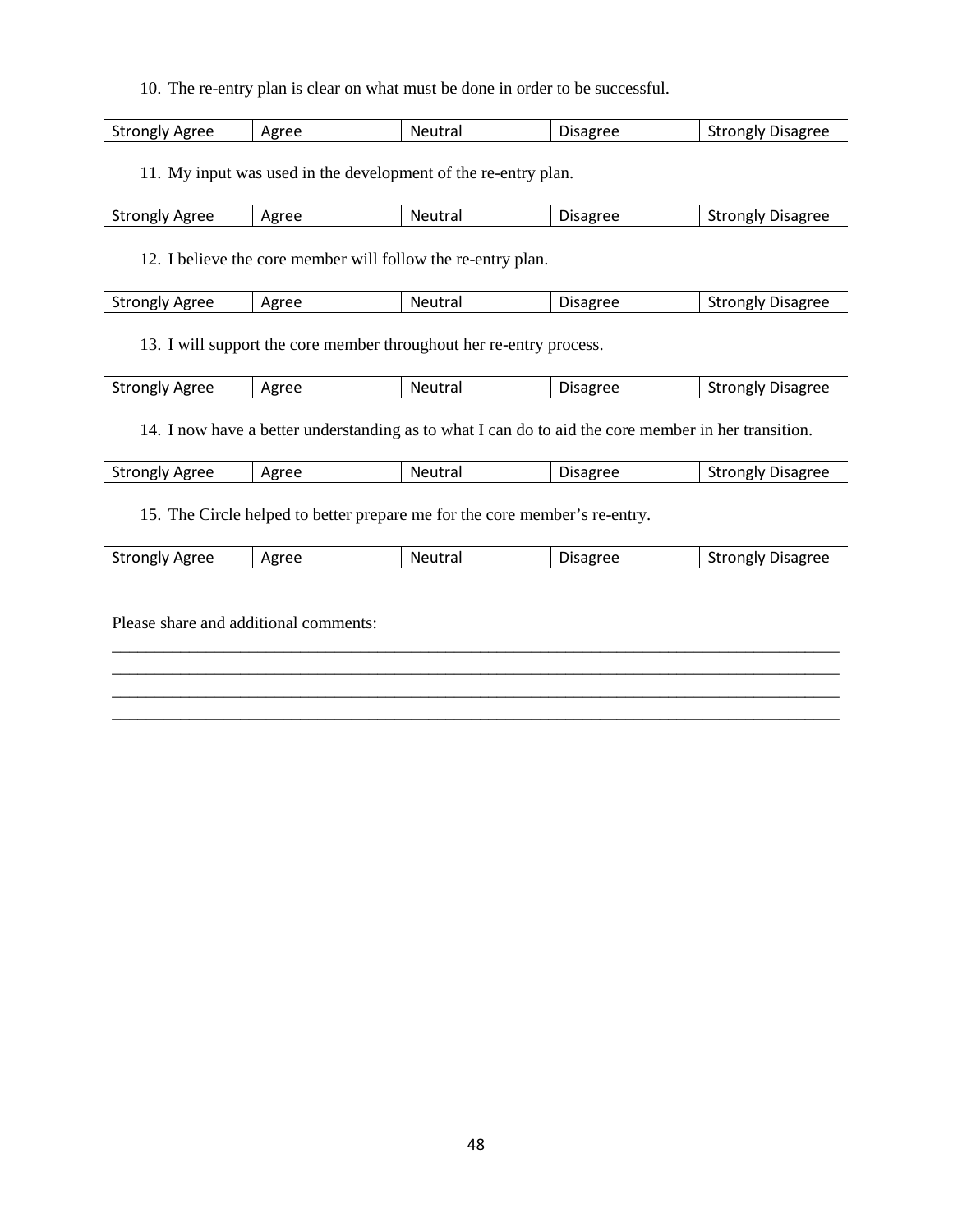## **Other Participant Survey – Pre-Release Circle**

We are interested to get your feedback on the circle process you just participated in. To help us best understand your experience, please fill out the following anonymous survey. The survey is voluntary, so you may skip any question or decide to not participate. The survey will take about 5 minutes to complete. Please circle the response that most closely represents your answer. Thank you for your time.

1. I am satisfied with my participation in the circle process.

|  | <b>Strongly Agree</b> | Agree | Neutral | Disagree | <b>Strongly Disagree</b> |
|--|-----------------------|-------|---------|----------|--------------------------|
|--|-----------------------|-------|---------|----------|--------------------------|

2. I was given a fair opportunity to contribute my own input.

| $\sim$<br>Strongly Agree<br>$\sim$ | . <del>.</del><br>N٤ | $-1$ | -<br>$  -$<br>$\cdots$<br>usapre |
|------------------------------------|----------------------|------|----------------------------------|
|------------------------------------|----------------------|------|----------------------------------|

3. The Circle provided a safe environment in which I could share my concerns.

| <b>Strongly Agree</b> | Agree | Neutral | Disagree | *rongly Disagree<br>Ыſ |
|-----------------------|-------|---------|----------|------------------------|
|                       |       |         |          |                        |

4. I wanted to participate in the Circle.

| Agree<br>Agree<br>Strongly<br>Disagree<br>Neutra<br>σree<br>trongly<br>Disagr<br>eutral |
|-----------------------------------------------------------------------------------------|
|-----------------------------------------------------------------------------------------|

5. The contributions of professional staff were beneficial.

| Strongiv.<br>ິບເເບ<br>ີ | Agree | Agree | NΑ<br>rutra | sagree | Disagree<br><b>Frongly</b> is |
|-------------------------|-------|-------|-------------|--------|-------------------------------|
|-------------------------|-------|-------|-------------|--------|-------------------------------|

6. What I shared was heard by others in the circle.

| $\sim$<br>Neutral<br>Agree<br>*rongly Disagree<br>Disagree |  | Agree<br>Strongly |  |  |  | วเเ |
|------------------------------------------------------------|--|-------------------|--|--|--|-----|
|------------------------------------------------------------|--|-------------------|--|--|--|-----|

7. I better understand what the core member is feeling.

|  | <b>Strongly Agree</b> | Agree | Neutral | -<br><b>Jisagree</b> | Disagree<br><b>*rongly</b> |
|--|-----------------------|-------|---------|----------------------|----------------------------|
|--|-----------------------|-------|---------|----------------------|----------------------------|

8. The core member was open to my input.

| <b>Strongly Agree</b> | Agree | Neutral | <b>Disagree</b> | <b>Strongly Disagree</b> |
|-----------------------|-------|---------|-----------------|--------------------------|
|                       |       |         |                 |                          |

9. The re-entry plan is clear on what must be done in order to be successful.

| <b>Strongly Agree</b> | Agree | Neutral | Disagree | <b>Strongly Disagree</b> |
|-----------------------|-------|---------|----------|--------------------------|
|                       |       |         |          |                          |

**-------------TURN OVER FOR REMAINING QUESTIONS--------------**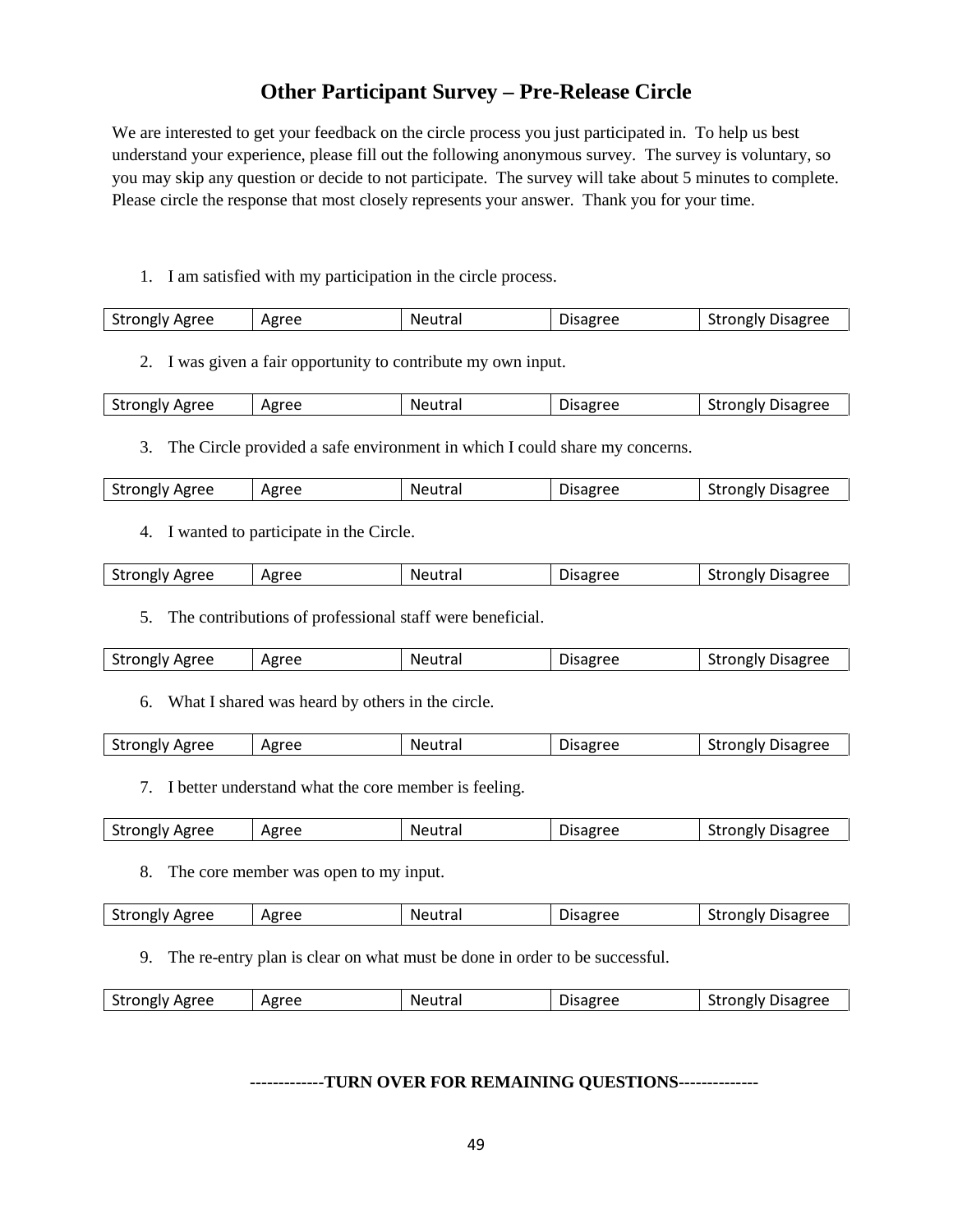10. My input was used in the development of the re-entry plan.

| <b>Strongly Agree</b><br>Agree<br><b>Strongly Disagree</b><br>Neutral<br>Disagree |
|-----------------------------------------------------------------------------------|
|-----------------------------------------------------------------------------------|

11. I believe the core member will follow the re-entry plan.

| <b>Strongly Agree</b> | Agree | Neutral | <b>Disagree</b> | <b>Disagree</b><br>strongly ' |
|-----------------------|-------|---------|-----------------|-------------------------------|
|-----------------------|-------|---------|-----------------|-------------------------------|

12. I will support the core member throughout her re-entry process.

| <b>Strongly Agree</b> | Agree | Neutral | Disagree | <b>Strongly Disagree</b> |
|-----------------------|-------|---------|----------|--------------------------|
|                       |       |         |          |                          |

\_\_\_\_\_\_\_\_\_\_\_\_\_\_\_\_\_\_\_\_\_\_\_\_\_\_\_\_\_\_\_\_\_\_\_\_\_\_\_\_\_\_\_\_\_\_\_\_\_\_\_\_\_\_\_\_\_\_\_\_\_\_\_\_\_\_\_\_\_\_\_\_\_\_\_\_\_\_\_\_\_\_\_\_\_ \_\_\_\_\_\_\_\_\_\_\_\_\_\_\_\_\_\_\_\_\_\_\_\_\_\_\_\_\_\_\_\_\_\_\_\_\_\_\_\_\_\_\_\_\_\_\_\_\_\_\_\_\_\_\_\_\_\_\_\_\_\_\_\_\_\_\_\_\_\_\_\_\_\_\_\_\_\_\_\_\_\_\_\_\_ \_\_\_\_\_\_\_\_\_\_\_\_\_\_\_\_\_\_\_\_\_\_\_\_\_\_\_\_\_\_\_\_\_\_\_\_\_\_\_\_\_\_\_\_\_\_\_\_\_\_\_\_\_\_\_\_\_\_\_\_\_\_\_\_\_\_\_\_\_\_\_\_\_\_\_\_\_\_\_\_\_\_\_\_\_ \_\_\_\_\_\_\_\_\_\_\_\_\_\_\_\_\_\_\_\_\_\_\_\_\_\_\_\_\_\_\_\_\_\_\_\_\_\_\_\_\_\_\_\_\_\_\_\_\_\_\_\_\_\_\_\_\_\_\_\_\_\_\_\_\_\_\_\_\_\_\_\_\_\_\_\_\_\_\_\_\_\_\_\_\_

Your Relationship to the Core member: \_\_\_\_\_\_\_\_\_\_\_\_\_\_\_\_\_\_\_\_\_\_\_\_\_\_\_\_\_\_\_\_\_\_\_\_\_

Please share and additional comments: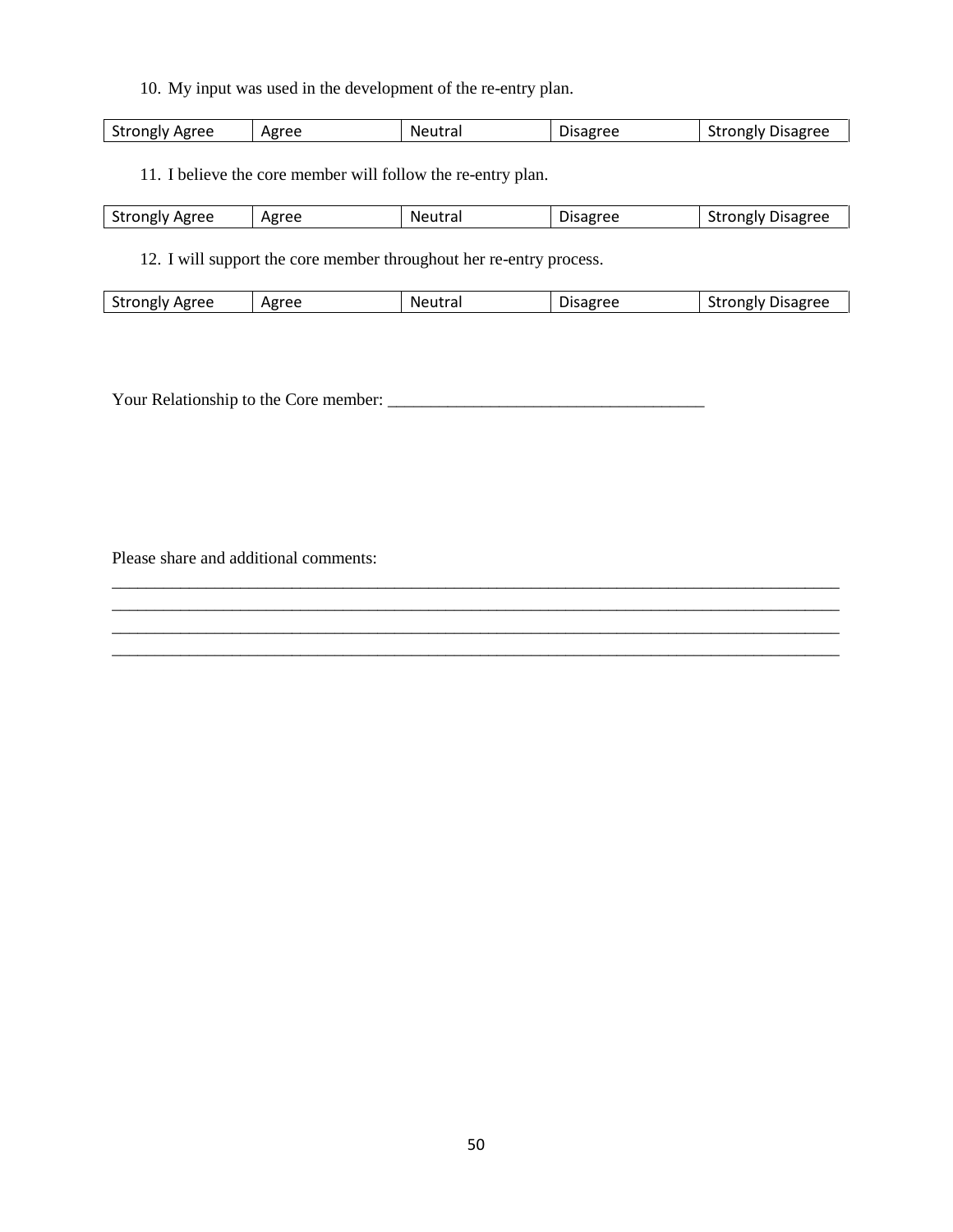## **Facilitator Survey**

We are interested to get your feedback on the circle process you just participated in. To help us best understand your experience, please fill out the following anonymous survey. The survey is voluntary, so you may skip any question or decide to not participate. The survey will take about 5 minutes to complete. Please circle the response that most closely represents your answer. Thank you for your time.

1. I am satisfied with the participation of the group members during the Circle.

| <b>Strongly Disagree</b> | <b>Strongly Agree</b><br>Agree<br>Neutral<br>Disagree |  |
|--------------------------|-------------------------------------------------------|--|
|--------------------------|-------------------------------------------------------|--|

2. The group members were given a fair opportunity to contribute their input.

| <b>Strongly Agree</b> | Agree | Neutra | Disagree | <b>Strongly Disagree</b> |
|-----------------------|-------|--------|----------|--------------------------|

3. The Circle provided the group members with a safe environment to share their concerns.

4. Things that were shared in the Circle were heard by others.

| <b>Strongly Agree</b> | Agree<br>$\cdot$ | Neutral | Disagree | Strongly Disagree - |
|-----------------------|------------------|---------|----------|---------------------|
|                       |                  |         |          |                     |

- 1. Number of participants (not including facilitators): \_\_\_\_\_\_\_\_\_\_
- 2. Length of Circle:
- 3. Number of pre-circle meetings:

Please provide any other notes on the Circle process, outcome, or any other related information (do NOT include names of individuals):

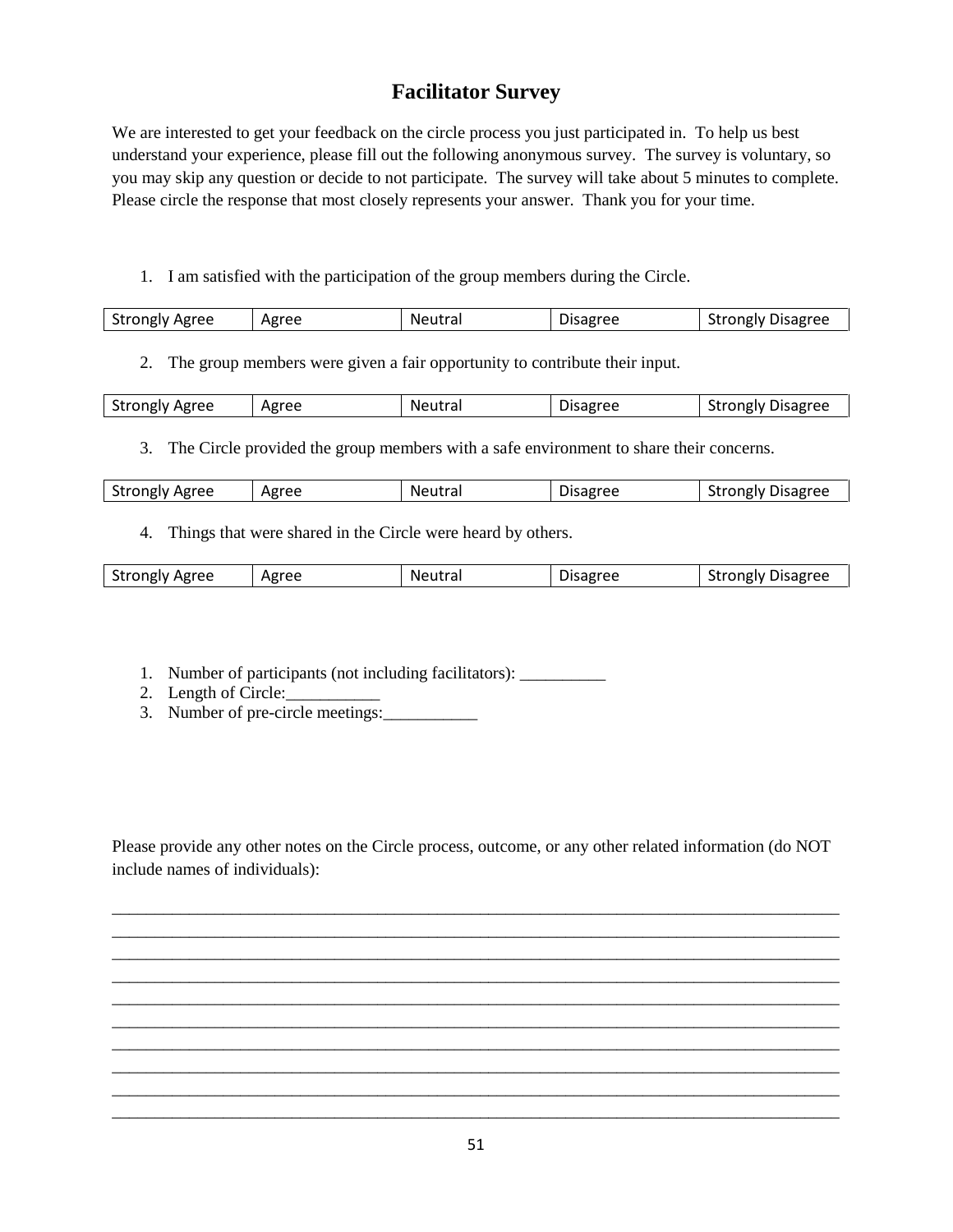## **Core Member Survey – Post-release Circle**

We are interested to get your feedback on the circle process you just participated in. To help us best understand your experience, please fill out the following anonymous survey. The survey is voluntary, so you may skip any question or decide to not participate. The survey will take about 5 minutes to complete. Please circle the response that most closely represents your answer. Thank you for your time.

1. I am satisfied with my participation in the circle process.

|  | <b>Strongly Agree</b> | Agree | Neutral | Disagree | <b>Strongly Disagree</b> |
|--|-----------------------|-------|---------|----------|--------------------------|
|--|-----------------------|-------|---------|----------|--------------------------|

2. I was given a fair opportunity to contribute my own input.

| <b>Strongly Agree</b><br>Agree<br>Disagree<br>Neutral<br>Jisagree<br>------<br>ו עושונו<br>. JI<br>$\sim$ |
|-----------------------------------------------------------------------------------------------------------|
|-----------------------------------------------------------------------------------------------------------|

3. The Circle provided a safe environment in which I could share my concerns.

| <b>Strongly Agree</b> | Agree | Neutral | Disagree | *rongly Disagree<br>Ыſ |
|-----------------------|-------|---------|----------|------------------------|
|                       |       |         |          |                        |

4. I wanted to participate in the Circle.

| $\sim$<br>Agree<br><b>Strongly Agree</b><br>- Neutra<br>Disagree<br><b>Disagree</b><br>trongly.<br>.eutral |
|------------------------------------------------------------------------------------------------------------|
|------------------------------------------------------------------------------------------------------------|

5. The contributions of professional staff were beneficial.

| Strongly Agree<br>Agree | Neutral | Disagree | Trongly Disagree<br>эı |
|-------------------------|---------|----------|------------------------|
|-------------------------|---------|----------|------------------------|

6. What I shared was heard by others in the Circle.

| agree<br>strongly 1 | Agree | Neutra. | <b>Disagree</b> | Disagree<br>`rongiv<br>- SLI |
|---------------------|-------|---------|-----------------|------------------------------|
|                     |       |         |                 |                              |

7. So far, I have been successful in following my re-entry plan.

| <b>Strongly Agree</b> | Agree | Neutral | $\overline{\phantom{0}}$<br><b>Disagree</b> | Disagree<br>mpin |
|-----------------------|-------|---------|---------------------------------------------|------------------|
|-----------------------|-------|---------|---------------------------------------------|------------------|

8. I am supported in my re-entry process.

| <b>Strongly Agree</b> | Agree | Neutral | <b>Disagree</b> | Strongly Disagree |
|-----------------------|-------|---------|-----------------|-------------------|
|                       |       |         |                 |                   |

9. The Circle process has contributed to a positive transition into the community for me.

| <b>Strongly Agree</b> | Agree | <b>Neutral</b> | Disagree | <b>Strongly Disagree</b> |
|-----------------------|-------|----------------|----------|--------------------------|
|                       |       |                |          |                          |

**-------------TURN OVER FOR REMAINING QUESTIONS--------------**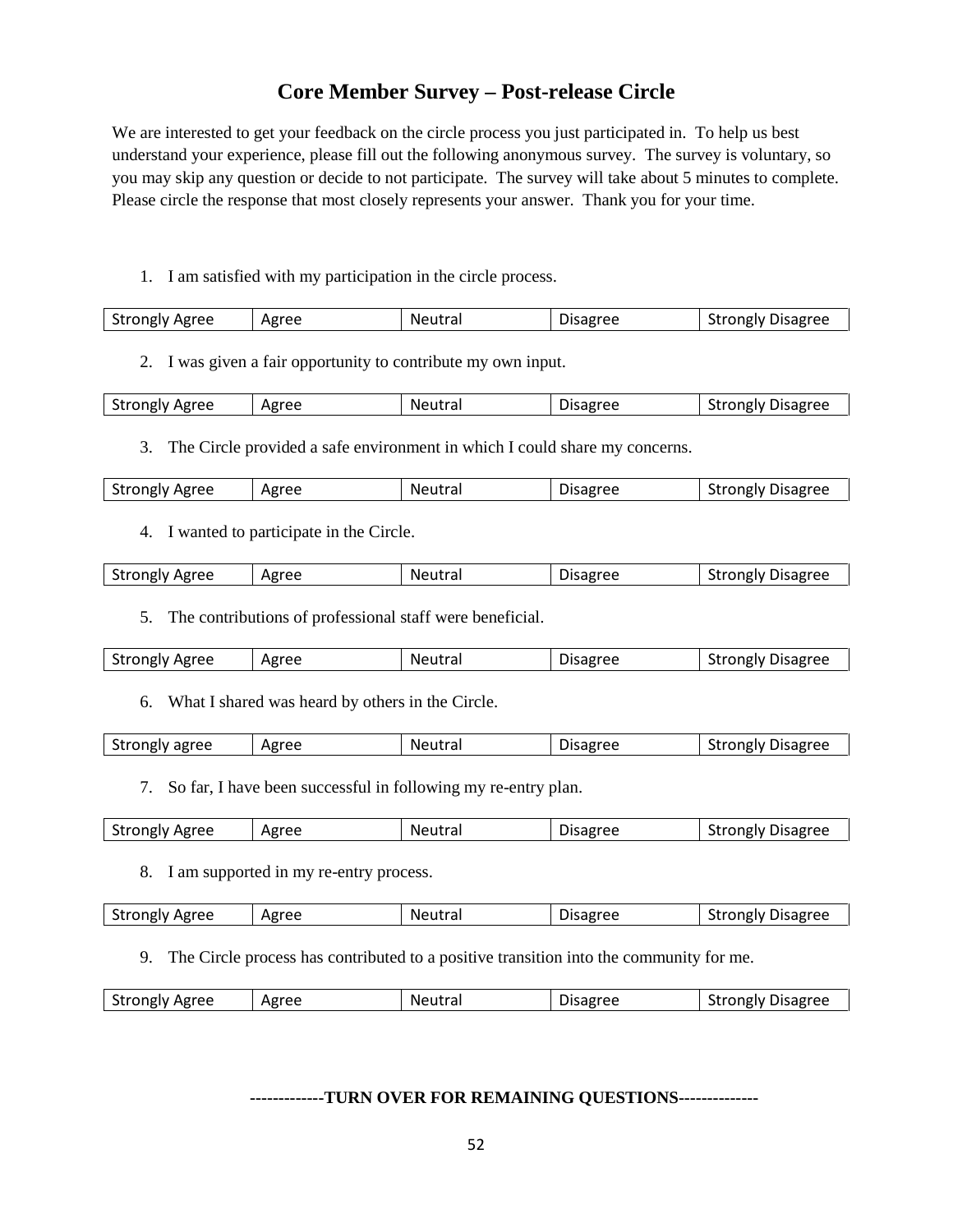Please share and additional comments: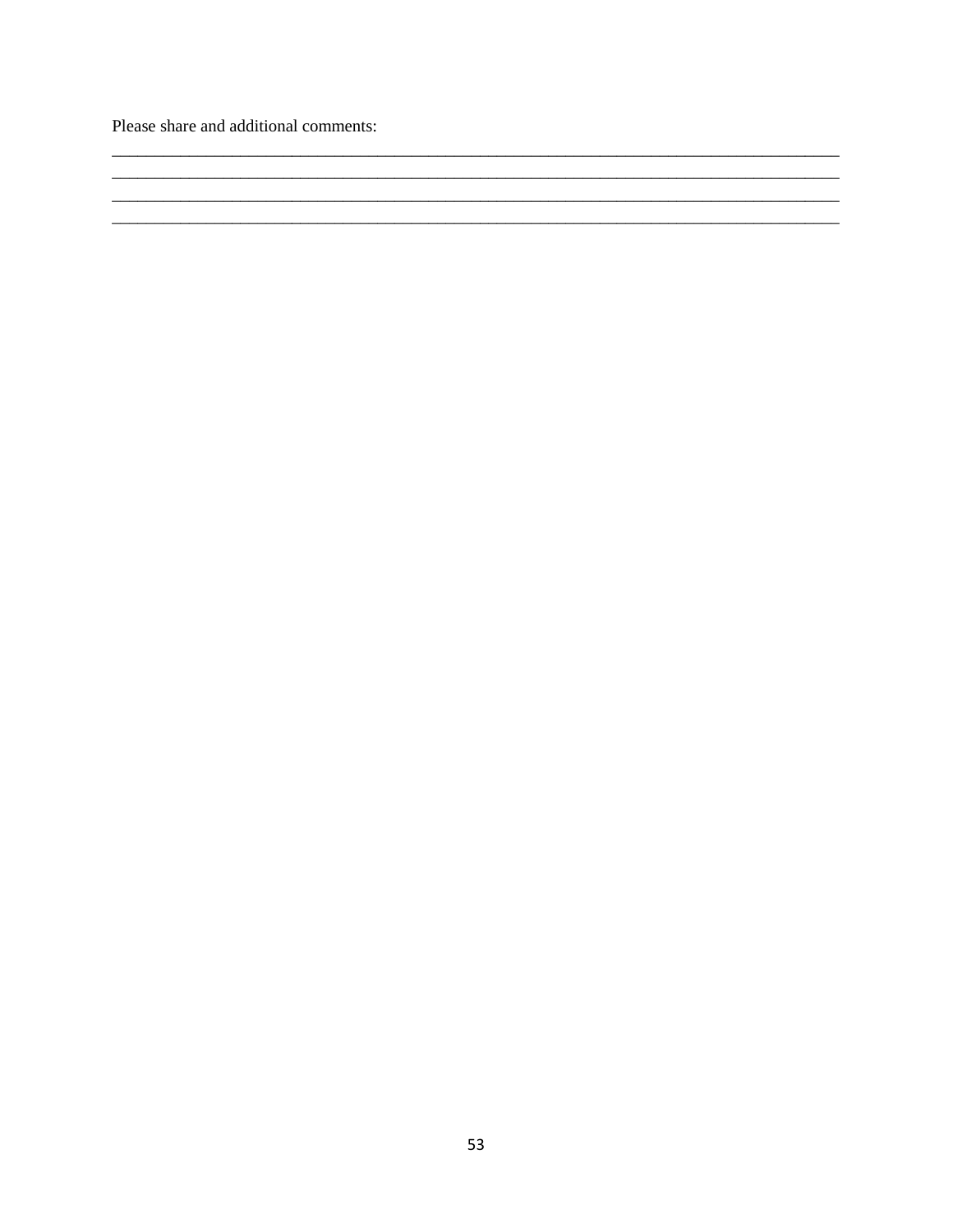## **Family Member Survey – Post-release Circle**

We are interested to get your feedback on the circle process you just participated in. To help us best understand your experience, please fill out the following anonymous survey. The survey is voluntary, so you may skip any question or decide to not participate. The survey will take about 5 minutes to complete. Please circle the response that most closely represents your answer. Thank you for your time.

#### 1. I am satisfied with my participation in the circle process.

| $\sim$<br>trongly Agreeہ ۔<br><b>Neutral</b><br>Disagree<br>$-$<br>.<br>ree<br>sapree<br>Α¥<br>- אונ<br>י<br>' I V |
|--------------------------------------------------------------------------------------------------------------------|
|--------------------------------------------------------------------------------------------------------------------|

2. I was given a fair opportunity to contribute my own input.

| <b>Strongly Agree</b><br>Agree | Neutral | Disagree | <b>Strongly Disagree</b> |
|--------------------------------|---------|----------|--------------------------|
|--------------------------------|---------|----------|--------------------------|

3. The Circle provided a safe environment in which I could share my concerns.

| <b>Strongly Agree</b> | Agree | Neutral | Disagree | *rongly Disagree<br>Ыſ |
|-----------------------|-------|---------|----------|------------------------|
|                       |       |         |          |                        |

4. I wanted to participate in the Circle.

| Agree<br>Agree<br>Strongly<br>Disagree<br>Neutra<br>σree<br>trongly<br>Disagr<br>eutral |
|-----------------------------------------------------------------------------------------|
|-----------------------------------------------------------------------------------------|

5. The contributions of professional staff were beneficial.

| -<br>$\sim$<br>Agree<br>Strongly Agree<br>Disagree<br>ົງຂອງອອກລາ<br><b>Frongly</b> is<br>utral<br>NΑ<br>DISƏR' |
|----------------------------------------------------------------------------------------------------------------|
|----------------------------------------------------------------------------------------------------------------|

6. What I shared was heard by others in the Circle.

| Strongly agree | Agree | Neutra | Disagree | <b>Disagree</b><br>*rongly<br>эu |
|----------------|-------|--------|----------|----------------------------------|
|                |       |        |          |                                  |

7. So far, the core member has been successful in following her re-entry plan.

| <b>Strongly Agree</b><br>Agree | .<br>Ne.<br>eutral | -<br>Disagree | Disagree<br>strongly ' |
|--------------------------------|--------------------|---------------|------------------------|
|--------------------------------|--------------------|---------------|------------------------|

8. I have supported the core member in her re-entry process.

|  | <b>Strongly Agree</b> | Agree | Neutral | Disagree | Strongly Disagree |
|--|-----------------------|-------|---------|----------|-------------------|
|--|-----------------------|-------|---------|----------|-------------------|

9. The Circle process has contributed to a positive transition into the community for the core member.

| $\sim$<br>oree<br>trongly Agreeج<br>Disagree<br>Neutrai<br>$-0 - 0 - 0 - 0$<br>`r∩nølv<br>sagree<br>Äg<br>$\sim$ |
|------------------------------------------------------------------------------------------------------------------|
|------------------------------------------------------------------------------------------------------------------|

#### **-------------TURN OVER FOR REMAINING QUESTIONS--------------**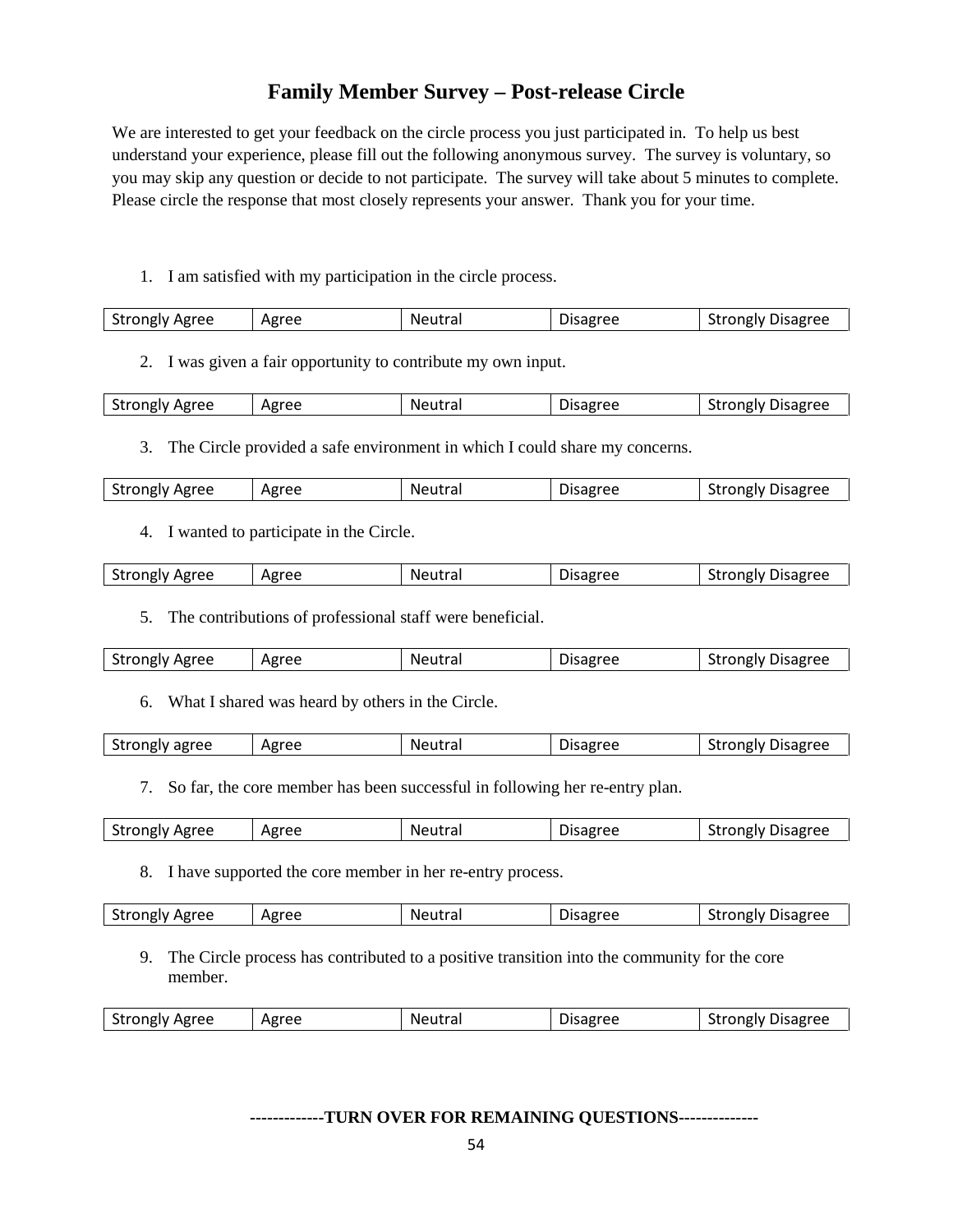10. I have been involved throughout the core member's re-entry process.

| Chappen Line<br>Agree<br>ے مr<br>$- - - - - -$<br>---<br><b>Strongly</b><br>ו עופוזנז |  |  | ີ | $A\mathcal{L}$<br>$\sim$ | Neutra | <b>Sdelee</b> | <b>Disagree</b> |
|---------------------------------------------------------------------------------------|--|--|---|--------------------------|--------|---------------|-----------------|
|---------------------------------------------------------------------------------------|--|--|---|--------------------------|--------|---------------|-----------------|

11. I feel that I have been supported throughout the core member's re-entry.

| eree<br>- - - -<br>Αષ<br>мн<br>UNKIV | $-1$<br>HE.<br>ີ | . . <b>.</b><br>N<br>a<br>. | ----<br>. . | $-0 - 0 - 0 - 0$<br>------<br>Jisaer<br>אוונ<br>$\cdot$ |
|--------------------------------------|------------------|-----------------------------|-------------|---------------------------------------------------------|

12. I am happy that I participated in this program.

| <b>Strongly Agree</b> | Agree | Neutral | <b>Disagree</b> | <b>Strongly Disagree</b> |
|-----------------------|-------|---------|-----------------|--------------------------|
|                       |       |         |                 |                          |

\_\_\_\_\_\_\_\_\_\_\_\_\_\_\_\_\_\_\_\_\_\_\_\_\_\_\_\_\_\_\_\_\_\_\_\_\_\_\_\_\_\_\_\_\_\_\_\_\_\_\_\_\_\_\_\_\_\_\_\_\_\_\_\_\_\_\_\_\_\_\_\_\_\_\_\_\_\_\_\_\_\_\_\_\_ \_\_\_\_\_\_\_\_\_\_\_\_\_\_\_\_\_\_\_\_\_\_\_\_\_\_\_\_\_\_\_\_\_\_\_\_\_\_\_\_\_\_\_\_\_\_\_\_\_\_\_\_\_\_\_\_\_\_\_\_\_\_\_\_\_\_\_\_\_\_\_\_\_\_\_\_\_\_\_\_\_\_\_\_\_ \_\_\_\_\_\_\_\_\_\_\_\_\_\_\_\_\_\_\_\_\_\_\_\_\_\_\_\_\_\_\_\_\_\_\_\_\_\_\_\_\_\_\_\_\_\_\_\_\_\_\_\_\_\_\_\_\_\_\_\_\_\_\_\_\_\_\_\_\_\_\_\_\_\_\_\_\_\_\_\_\_\_\_\_\_ \_\_\_\_\_\_\_\_\_\_\_\_\_\_\_\_\_\_\_\_\_\_\_\_\_\_\_\_\_\_\_\_\_\_\_\_\_\_\_\_\_\_\_\_\_\_\_\_\_\_\_\_\_\_\_\_\_\_\_\_\_\_\_\_\_\_\_\_\_\_\_\_\_\_\_\_\_\_\_\_\_\_\_\_\_

Please share and additional comments: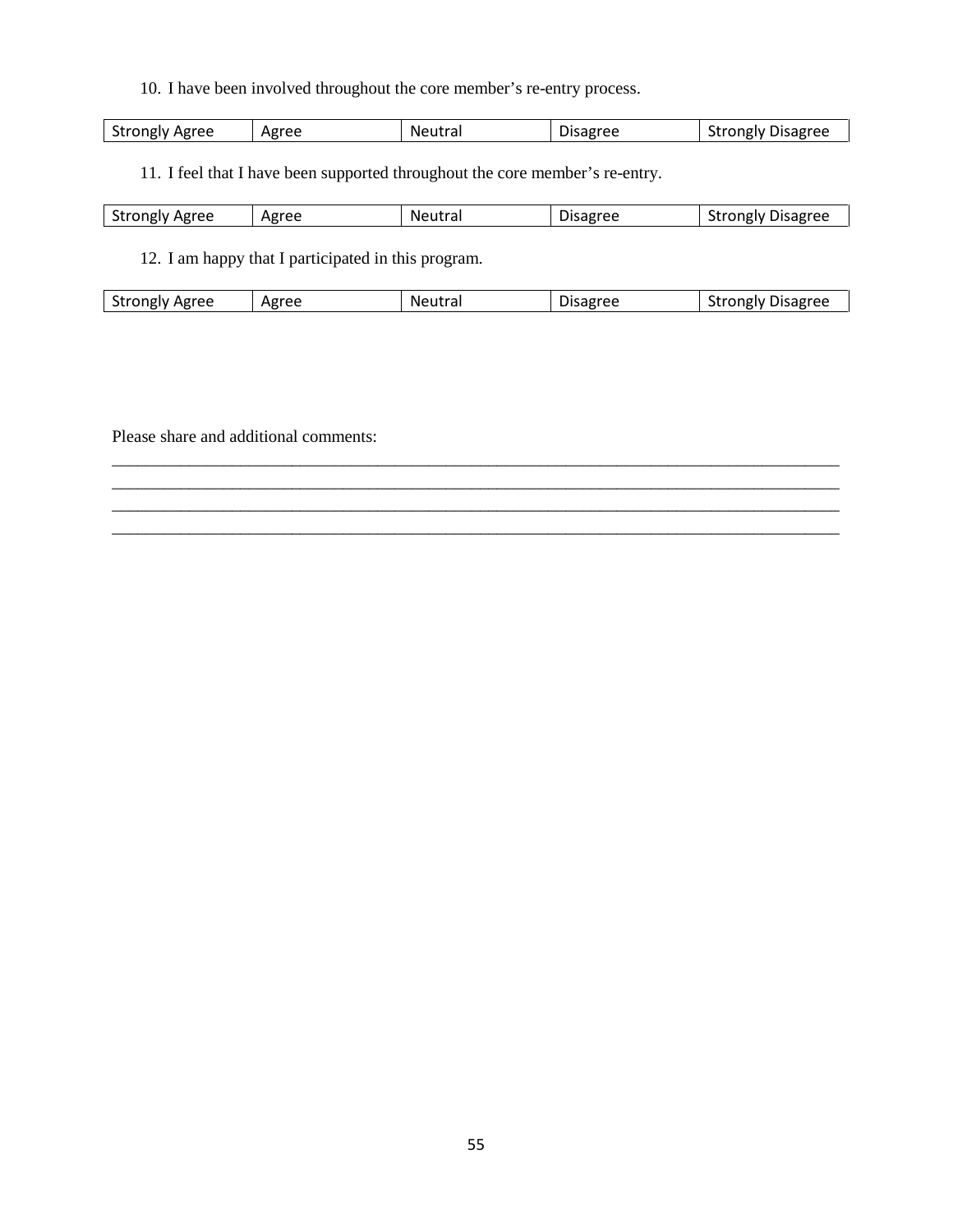## **Other Participant Survey – Post-release Circle**

We are interested to get your feedback on the circle process you just participated in. To help us best understand your experience, please fill out the following anonymous survey. The survey is voluntary, so you may skip any question or decide to not participate. The survey will take about 5 minutes to complete. Please circle the response that most closely represents your answer. Thank you for your time.

1. I am satisfied with my participation in the circle process.

| <b>Strongly Agree</b> | Agree | Neutral | Disagree | <b>Strongly Disagree</b> |
|-----------------------|-------|---------|----------|--------------------------|
|                       |       |         |          |                          |

2. I was given a fair opportunity to contribute my own input.

| <b>Strongly Agree</b> | Agree | Neutral | Disagree | Strongly Disagree |
|-----------------------|-------|---------|----------|-------------------|

3. The Circle provided a safe environment in which I could share my concerns.

| <b>Strongly Agree</b> | Agree | Neutral | Disagree | *rongly Disagree<br>Ыſ |
|-----------------------|-------|---------|----------|------------------------|
|                       |       |         |          |                        |

4. I wanted to participate in the Circle.

| Agree<br>Agree<br>Strongly<br>Disagree<br>Neutra<br>σree<br>trongly<br>Disagr<br>eutral |
|-----------------------------------------------------------------------------------------|
|-----------------------------------------------------------------------------------------|

5. The contributions of professional staff were beneficial.

| <b>Strongly Agree</b><br>Agree<br>Neutra<br><b>PARELL</b> | Disagree<br>strongly<br>' I V |
|-----------------------------------------------------------|-------------------------------|
|-----------------------------------------------------------|-------------------------------|

6. What I shared was heard by others in the Circle.

| Strongly agree | Agree | Neutral | <b>Disagree</b> | <b>Strongly Disagree</b> |
|----------------|-------|---------|-----------------|--------------------------|
|                |       |         |                 |                          |

7. So far, the core member has been successful in following her re-entry plan.

| <b>Strongly Agree</b><br>Agree | .<br>Ne.<br>eutral | -<br>Disagree | Disagree<br>strongly ' |
|--------------------------------|--------------------|---------------|------------------------|
|--------------------------------|--------------------|---------------|------------------------|

8. I have supported the core member in her re-entry process.

|  | <b>Strongly Agree</b> | Agree | Neutral | Disagree | Strongly Disagree |
|--|-----------------------|-------|---------|----------|-------------------|
|--|-----------------------|-------|---------|----------|-------------------|

9. The Circle process has contributed to a positive transition into the community for the core member.

| $\sim$<br>oree<br>Disagree<br>trongly Agreeج<br>Neutrai<br>$-0 - 0 - 0 - 0$<br>`r∩nølv<br>sagree<br>Äg<br>$\sim$ |
|------------------------------------------------------------------------------------------------------------------|
|------------------------------------------------------------------------------------------------------------------|

#### **-------------TURN OVER FOR REMAINING QUESTIONS--------------**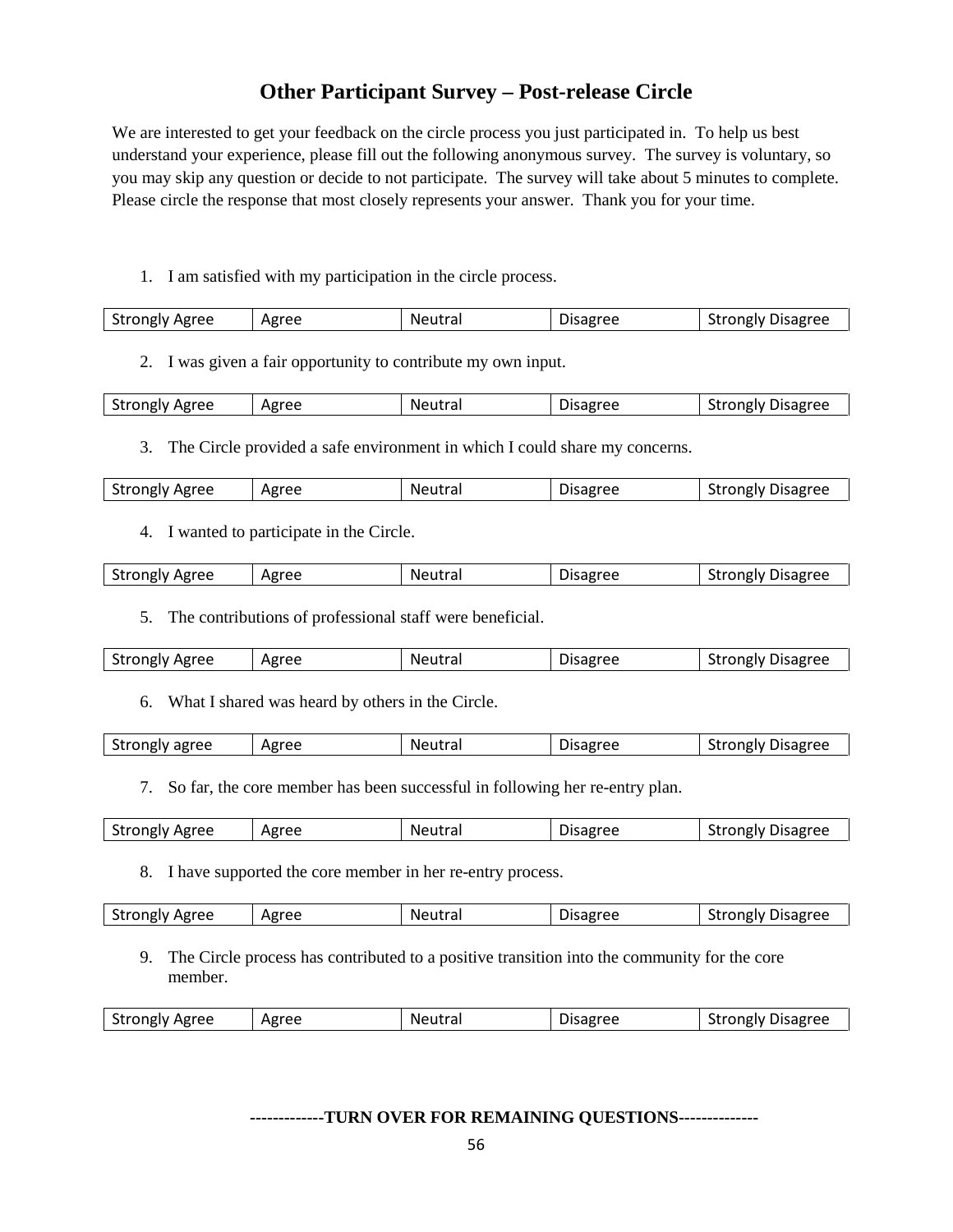10. I am happy that I participated in this program.

| Agree<br>$+$<br>Strongly<br>$\sim$ | $\sim$<br>۰ρρ<br>Agr<br><u>. L</u> | Neutra. | . DF<br>.5791 | Disagree<br>`rongiv . |
|------------------------------------|------------------------------------|---------|---------------|-----------------------|
|                                    |                                    |         |               |                       |

Please share and additional comments: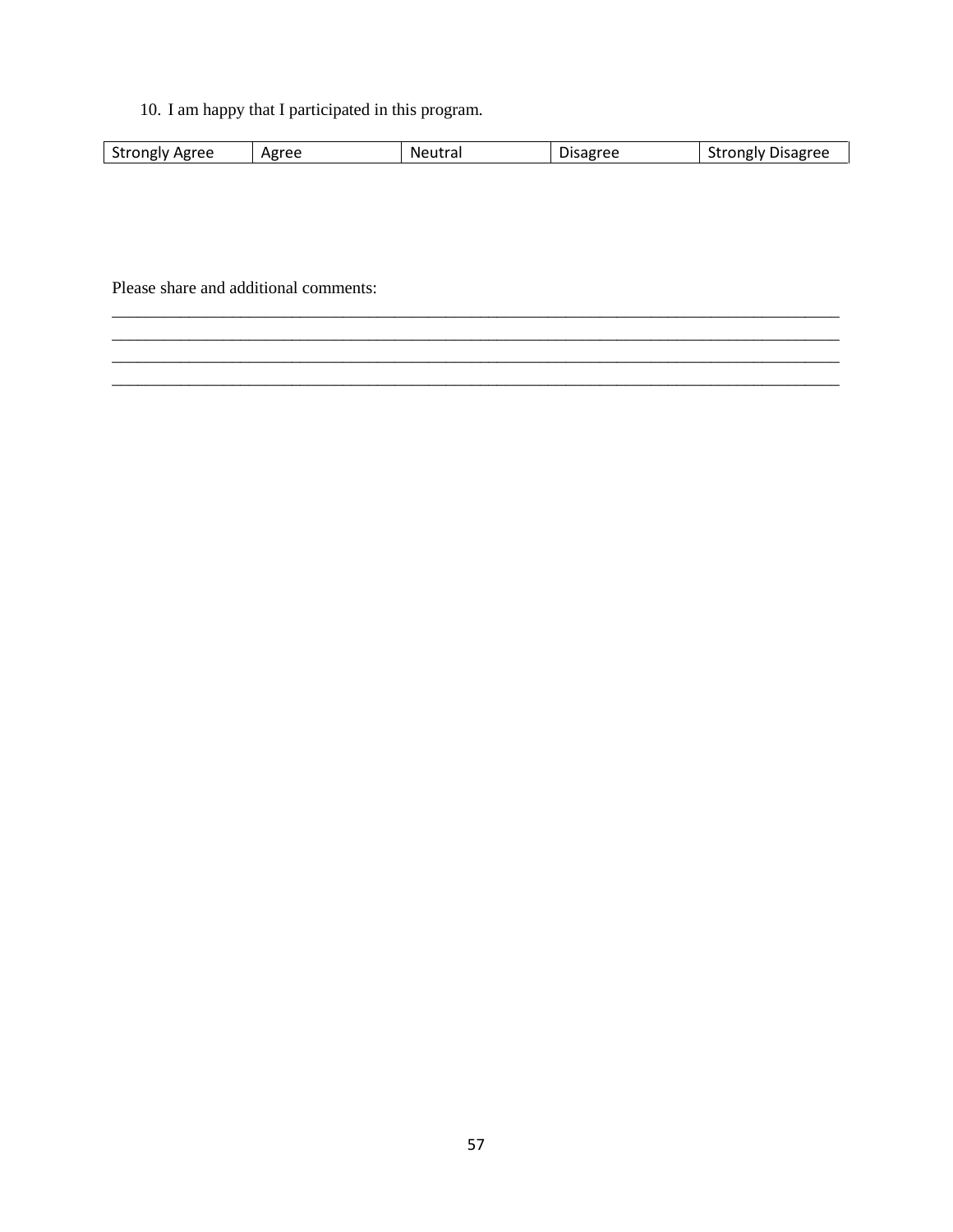## **Appendix C Core Member Semi-Structured Phone Interview Form**

- 1. How did you get involved in the restorative circles program? Why did you want to?
- 2. General feelings about the circle process
	- o How did participating in the circles affect you personally?
	- o How did you feel when participating in the circles?
	- o Effective in helping you to understand your next steps?
	- o Were you happy with who came?
	- o If you could go back, is there anything you would have liked to address that you didn't get a chance to in the circle?
	- o Have your feelings about the circle process changed over time? Since referral? Since release?
- 3. How long were you incarcerated when you did the circle? Start date and end date?
- 4. What was your conviction for when you did the circles program?
- 5. Had you been **arrested** before besides the event for this incarceration?
- 6. Had you been **incarcerated** before? How long and when?
	- o Was there anything different about your release this time compared to before?
- 7. Do you feel like the program addressed any of the things that resulted in you getting arrested?
- 8. Have you been arrested or convicted since your release? When? Sentence?
- 9. Current state
	- o What accomplishments have you had since your release (including housing status)?
	- o What challenges have you had since your release?
	- o What types of supports do you have right now? Family? Church?
	- o Are you active with any programs? SBS?
- 10. Re-entry plan
	- o How involved were you in developing your re-entry plan?
	- o How ready did you feel before getting released? (If unsure, offer 1-10 scale.)
	- o Was anything different from how you expected in your re-entry?
	- o Did the circles help you develop or stick to the re-entry plan?
	- o Do you feel like there are resources available to you to meet your goals? Like what?
- 11. Support throughout the process
	- o At any stage did you not feel supported? In what ways were you not supported?
	- o Who supported you throughout the process? How did they show support?
	- o What other support would be helpful?
- 12. Step By Step workshops
	- o Did you participate in the SBS workshops while at MCF?
	- o Have you participated in any SBS workshops after your release?
	- o Would you say you found them to be effective, ineffective, or neutral? Why?
	- o Do you feel like the workshops related to the circle process? How?
- 13. Role of the mentor
	- o Did you ever have a mentor you were working with?
		- o When and how were you matched?
		- o Did you see your mentor while in jail? After you got released?
		- o How was your relationship with your mentor?
		- o Was it useful to have a mentor? How? (role in your transition process)
- 14. Role of the case manager
	- o Did you ever have a case manager? From where?
	- o Did you work with him/her before release? After release?
	- o How was your relationship with the case manager?
- 15. Role of family
	- o Do you feel like the circles affected your relationship with family members? How?
	- o Did your family members seem comfortable with the circle process?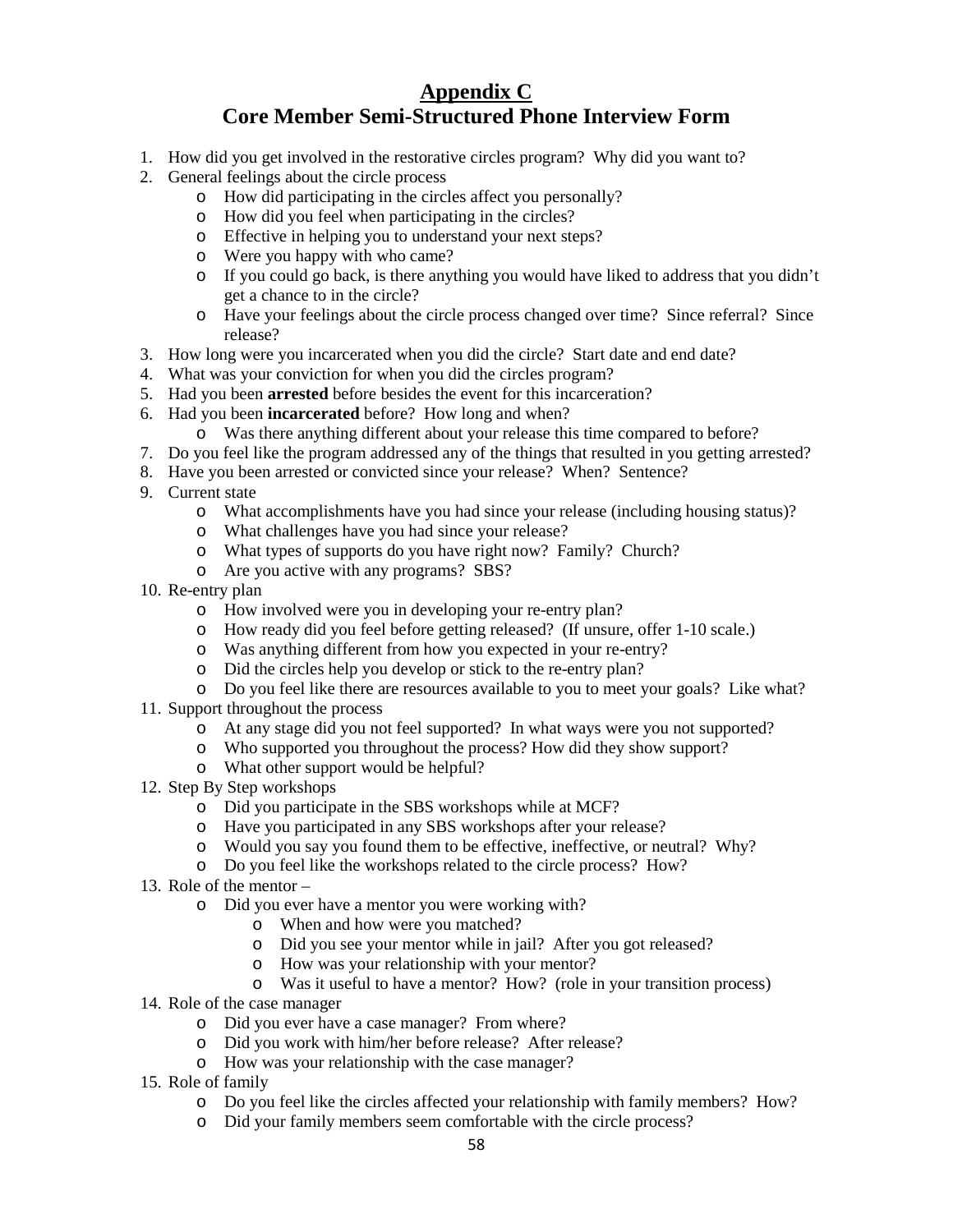- o Do you feel like the circles helped your family members at all? How?
- 16. Role of other participants (including facilitators)
	- o Do you feel like the circles affected your relationship with non-family participants at all? How?
	- o Are the non-family participants from the circles still involved in your life?
- 17. General feedback on circle process scheduling, set-up, timing, facilitation, etc.
	- o How could the circles have been better? More helpful?
	- o What was done well?
- 18. Would you recommend program to others?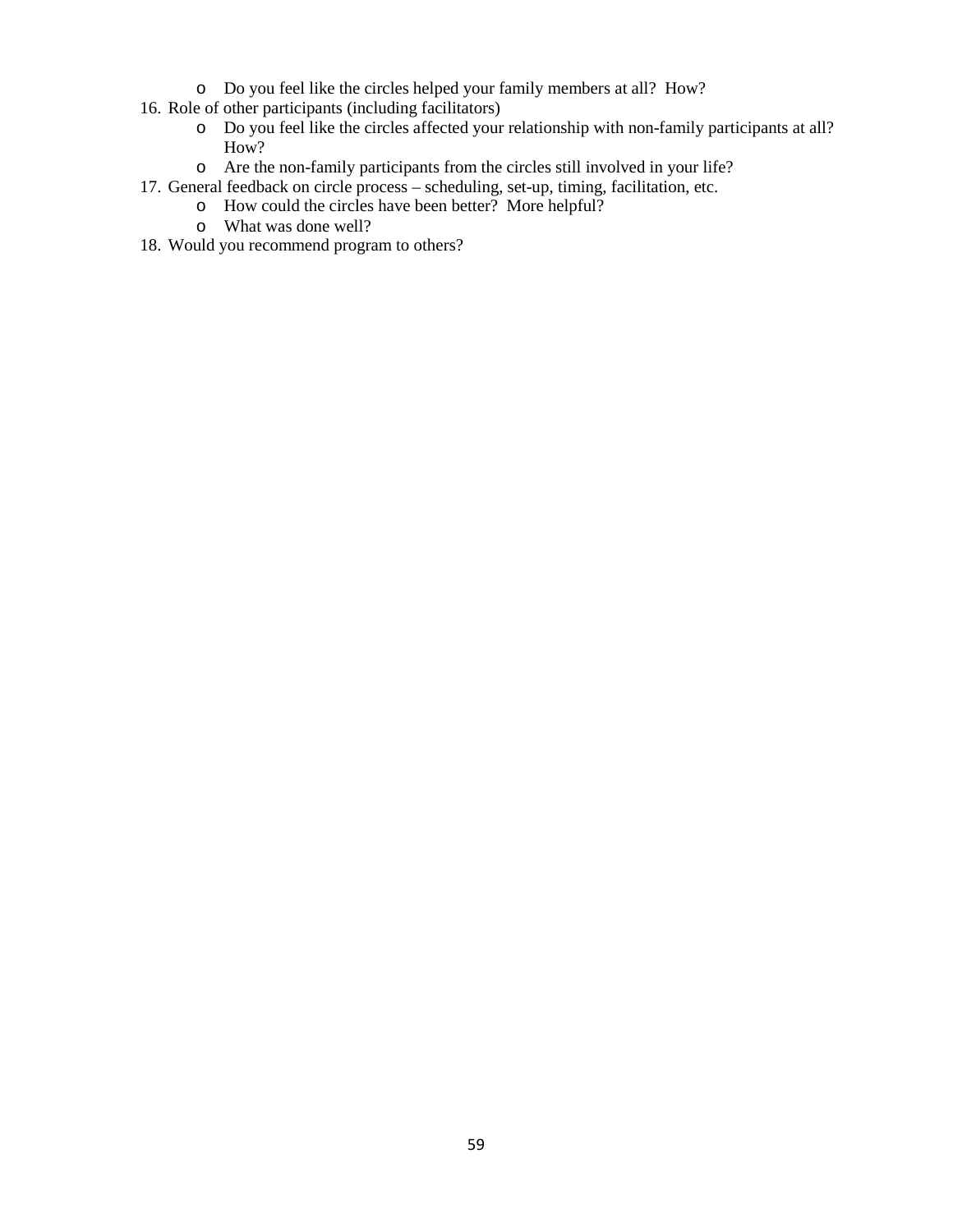## **Appendix D**

## **Mentor Semi-Structured Phone Interview Questions**

- How long and in what capacity are you involved in re-entry? How did you get involved with mentoring? Have you had other mentees or experience in this field?
- circle process
	- o How many circles did you attend and when (roughly)?
	- o Did you find the circle process valuable?
	- o Did your feelings about the circle process change over time?
	- o What was difficult?
	- o What worked well?
	- o What could organizers or facilitators do better to improve the process?
- role of family
	- o Was your mentee's family involved in the circle process at all?
	- o Is your mentee's family involved in general in her life?
	- o Do you feel the circle process helped your mentee and her family?
- mentor's role in process
	- o Did you feel valued during the re-entry circles?
	- o What did you see as your role at the circles?
- re-entry plan (agency, follow-thru)
	- o Was the re-entry plan worked on at your circle(s)?
	- o *Has it been successful?*
	- o *What has come up that either helped or hurt following the re-entry plan?*
- *core member receive support*
	- o *Has the core member been supported in her transition?*
	- o *Do you feel like the circle process increased her ability to rely on her support networks?*
- *structural (ease of transition, hand off, expectations, etc)*
	- o *How did your mentee's transition into the community go?*
	- o *What expectations did you have before she released? Did they match reality?*
- Is there anything you would have like to address during the circle if you could go back in time and do it again?
- feedback on restorative process
	- o Did you feel that the restorative process you went through was of value? Why?
	- o Did you feel like it was a good use of everyone's time and resources?
	- o Did your mentee and you ever talk about the circle process outside of the actual circles? What themes were expressed?
- challenges to the process/program
- successes with the process/program

Note: Italicized text was not generally asked because mentors were not in touch with their mentees postrelease.